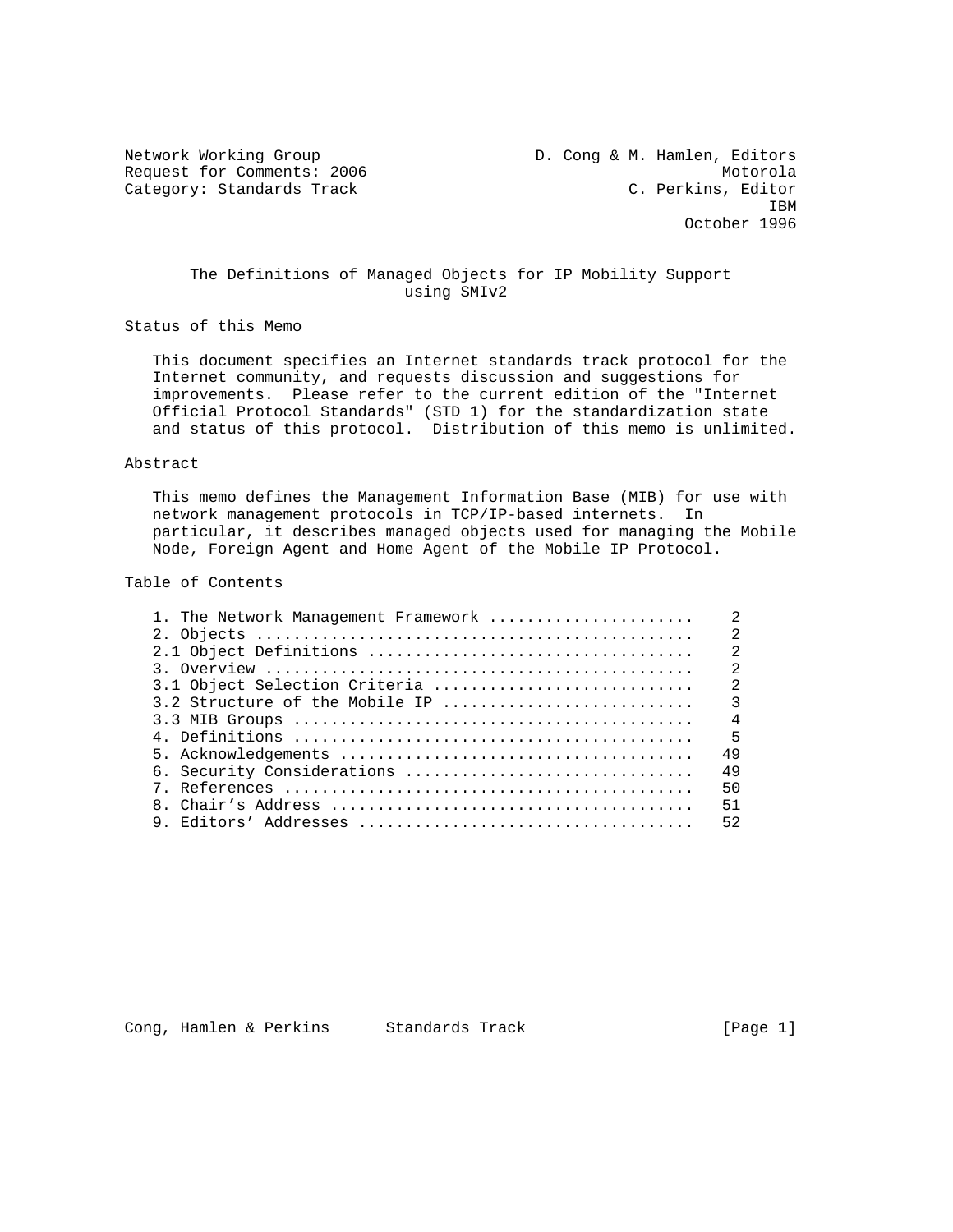1. The SNMP Network Management Framework

 The Internet-standard Network Management Framework presently consists of three major components. They are:

 The SMI, described in RFC 1902 [1] - the mechanisms used for describing and naming objects for the purpose of management.

 The MIB-II, STD 17, RFC 1213 [2] - the core set of managed objects for the Internet suite of protocols.

 The protocol, RFC 1157 [3] and/or RFC 1905 [4], - the protocol for accessing managed objects.

 The Framework permits new objects to be defined for the purpose of experimentation and evaluation.

- 2. Objects
- 2.1. Object Definitions

 Managed objects are accessed via a virtual information store, termed the Management Information Base or MIB. Objects in the MIB are defined using the subset of Abstract Syntax Notation One (ASN.1) defined in the SMI. In particular, each object type is named by an OBJECT IDENTIFIER, an administratively assigned name. The object type together with an object instance serves to uniquely identify a specific instantiation of the object. For human convenience, we often use a textual string, termed the descriptor, to refer to the object type.

- 3. Overview
- 3.1. Object Selection Criteria

 To be consistent with IAB directives and good engineering practice, the authors have applied some criteria to select managed objects for the Mobile IP Protocol.

 (1) Partition management functionality among the Mobile Node, Home Agent, and Foreign Agent according to the partitioning seen in the Mobile IP Protocol.

 (2) Require that objects be essential for either fault or configuration management.

(3) Limit the total number of objects.

Cong, Hamlen & Perkins Standards Track (Page 2)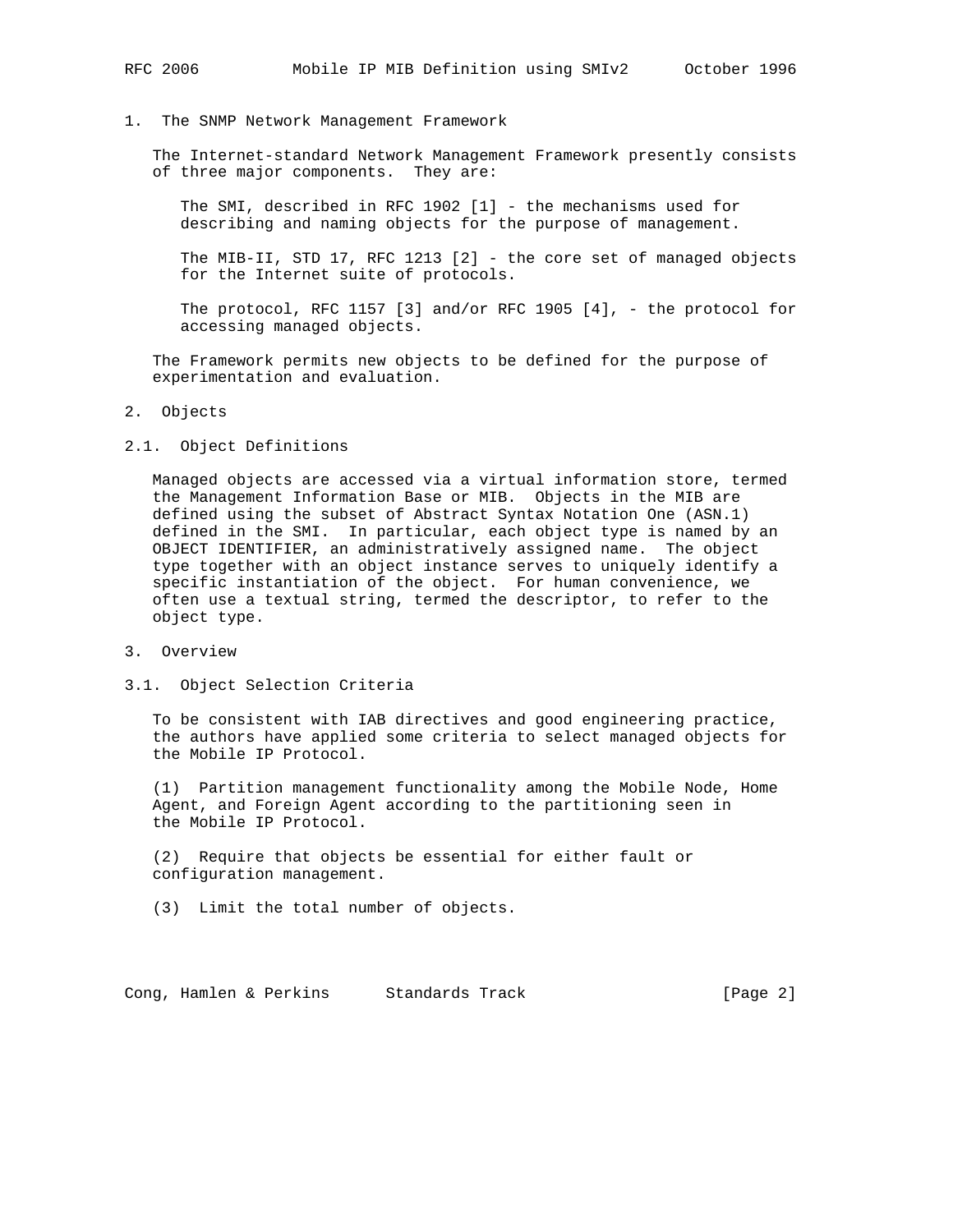(4) Exclude objects which are simply derivable from others in this or other MIBs.

# 3.2. Structure of the Mobile IP

 This section describes the basic model of Mobile IP used in developing the Mobile IP MIB. This information should be useful to the implementor in understanding some of the basic design decisions of the MIB.

The Mobile IP Protocol introduces these new funtional entities:

Mobile Node

 A host or router that changes its point of attachment from one network or subnetwork to another. A mobile node may change its location without losing connectivity and without changing its IP address; it may continue to communicate with other Internet nodes at any location using its (constant) IP address, assuming link layer connectivity to a point of attachment is available.

## Home Agent

 A router on a mobile node's home network which tunnels packets for delivery to the mobile node when it is away from home, and maintains current location information for the mobile node.

## Foreign Agent

 A router on a mobile node's visited network which provides routing services to the mobile node while registered. The foreign agent detunnels and delivers packets to the mobile node that were tunneled by the mobile node's home agent. For datagrams sent by a mobile node, the foreign agent may serve as a default router for registered mobile nodes.

 This document specifies the objects used in managing these entities; namely, the Mobile Node, the Home Agent, and the Foreign Agent.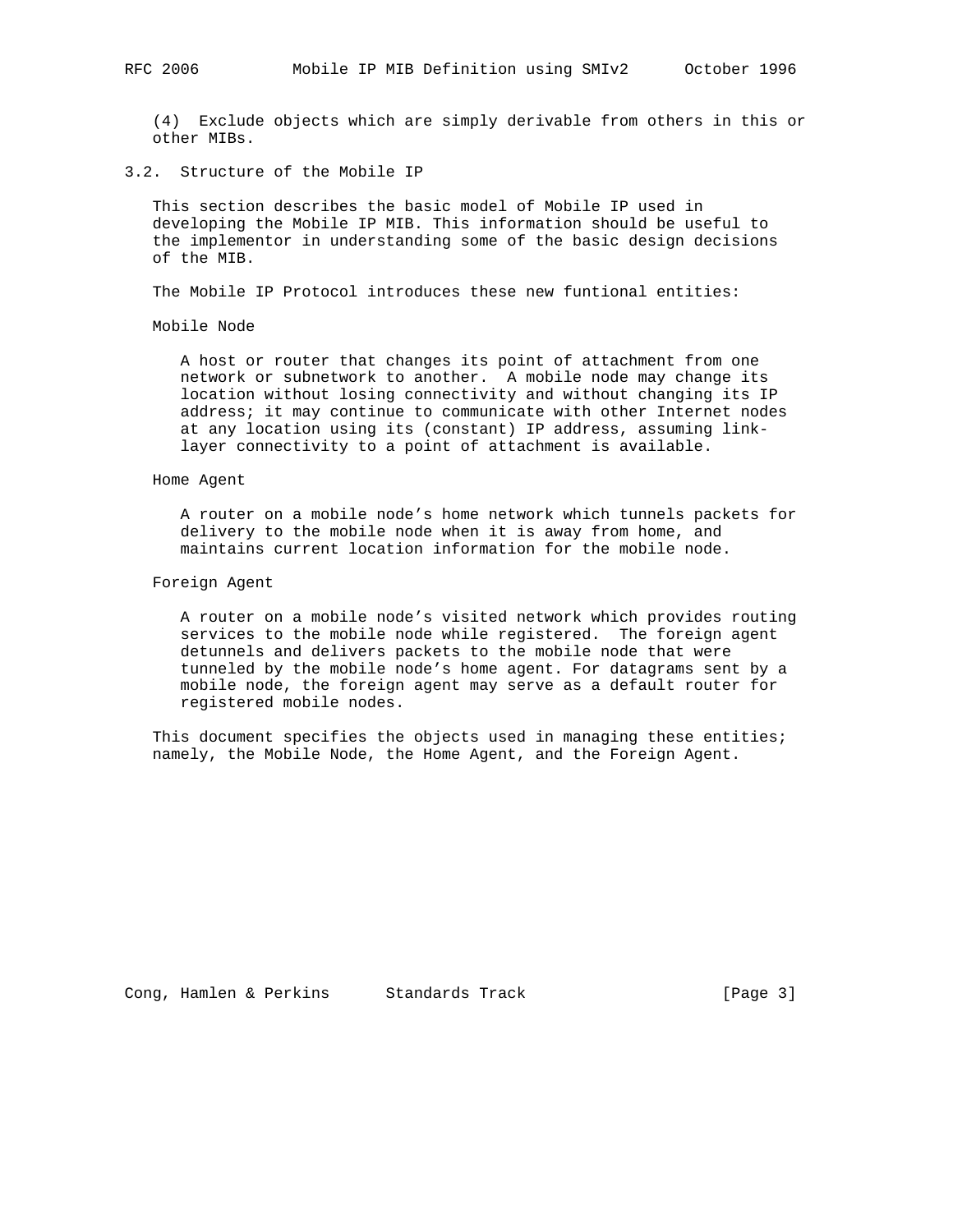# 3.3. MIB Groups

 Objects in this MIB are arranged into groups. Each group is organized as a set of related objects. The overall structure and the relationship between groups and the Mobile IP entities are shown below:

| Groups                 | Mobile Node | Foreign Agent Home Agent |  |   |
|------------------------|-------------|--------------------------|--|---|
| mipSystemGroup         | Χ           | Χ                        |  | Χ |
| mipSecAssociationGroup | Χ           | Χ                        |  | Χ |
| mipSecViolationGroup   | Χ           | X                        |  | Χ |
| mnSystemGroup          | Χ           |                          |  |   |
| mnDiscoveryGroup       | Χ           |                          |  |   |
| mnRegistrationGroup    | Χ           |                          |  |   |
| maAdvertisementGroup   |             | X                        |  | X |
| faSystemGroup          |             | Χ                        |  |   |
| faAdvertisementGroup   |             | Χ                        |  |   |
| faReqistrationGroup    |             | Χ                        |  |   |
| haRegistrationGroup    |             |                          |  | X |
| haRegNodeCountersGroup |             |                          |  | Χ |
|                        |             |                          |  |   |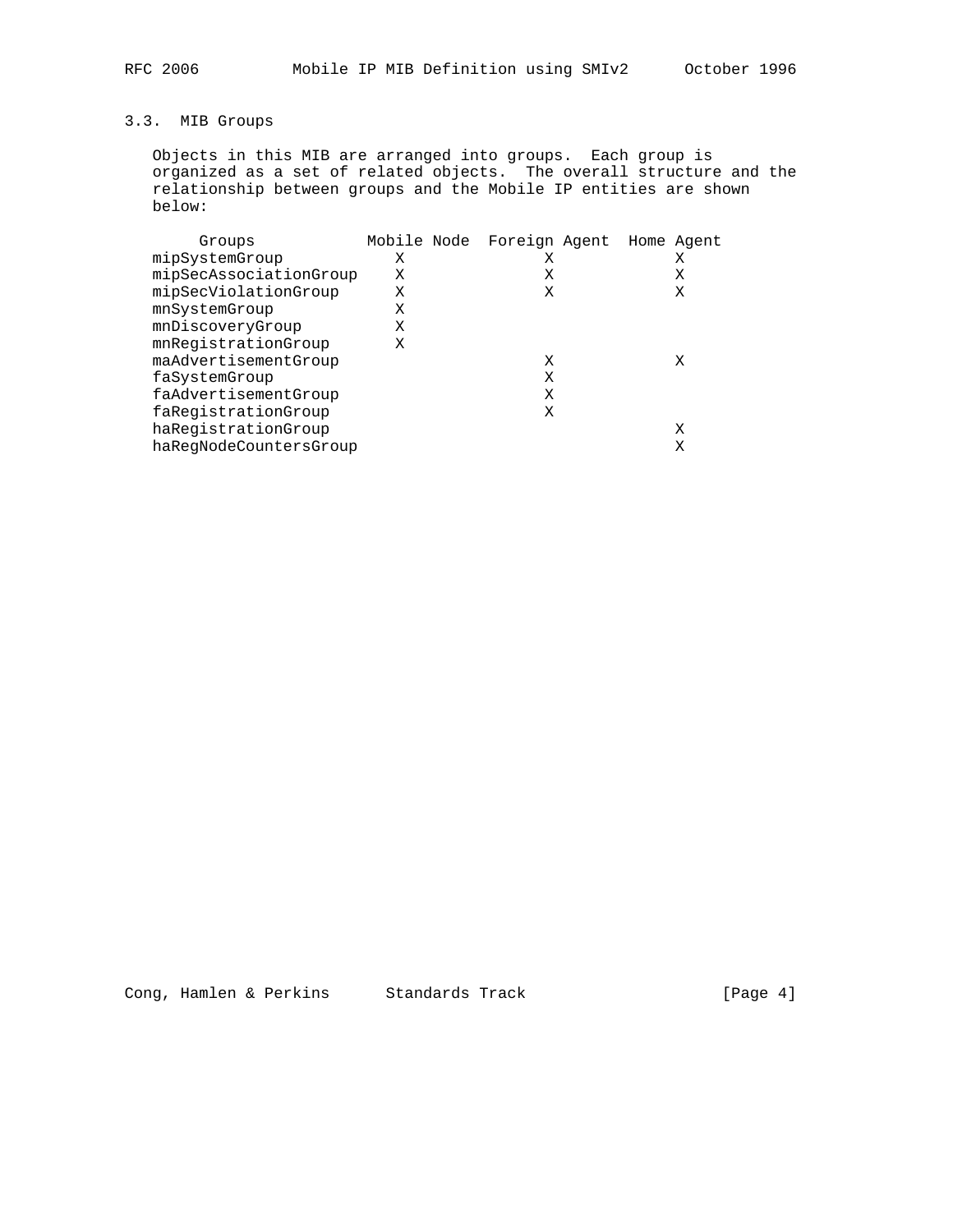4. Definitions MIP-MIB DEFINITIONS ::= BEGIN IMPORTS Counter32, Gauge32, Integer32, IpAddress, experimental, MODULE-IDENTITY, OBJECT-TYPE, NOTIFICATION-TYPE FROM SNMPv2-SMI RowStatus, TruthValue, TimeStamp, TEXTUAL-CONVENTION FROM SNMPv2-TC MODULE-COMPLIANCE, OBJECT-GROUP FROM SNMPv2-CONF; mipMIB MODULE-IDENTITY LAST-UPDATED "9606040000Z" ORGANIZATION "IETF Mobile IP Working Group" CONTACT-INFO " David Cong Postal: Motorola 1301 E. Algonquin Rd. Schaumburg, IL 60196 Phone: +1-847-576-1357 Email: cong@comm.mot.com" DESCRIPTION "The MIB Module for the Mobile IP."  $: := \{ \text{min-2 44 } \}$  mipMIBObjects OBJECT IDENTIFIER ::= { mipMIB 1 } -- Groups under mipMIBObjects mipSystem OBJECT IDENTIFIER ::= { mipMIBObjects 1 } mipSecurity OBJECT IDENTIFIER ::= { mipMIBObjects 2 } mipMN OBJECT IDENTIFIER ::= { mipMIBObjects 3 } mipMA OBJECT IDENTIFIER ::=  $\{$  mipMIBObjects 4  $\}$  mipFA OBJECT IDENTIFIER ::= { mipMIBObjects 5 } mipHA OBJECT IDENTIFIER ::= { mipMIBObjects 6 } mnSystem OBJECT IDENTIFIER ::= { mipMN 1 } mnDiscovery OBJECT IDENTIFIER ::= { mipMN 2 } mnRegistration OBJECT IDENTIFIER ::= { mipMN 3 } maAdvertisement OBJECT IDENTIFIER ::= { mipMA 2 } faSystem OBJECT IDENTIFIER ::= { mipFA 1 } faAdvertisement OBJECT IDENTIFIER ::= { mipFA 2 } faRegistration OBJECT IDENTIFIER ::= { mipFA 3 }

Cong, Hamlen & Perkins Standards Track (Page 5)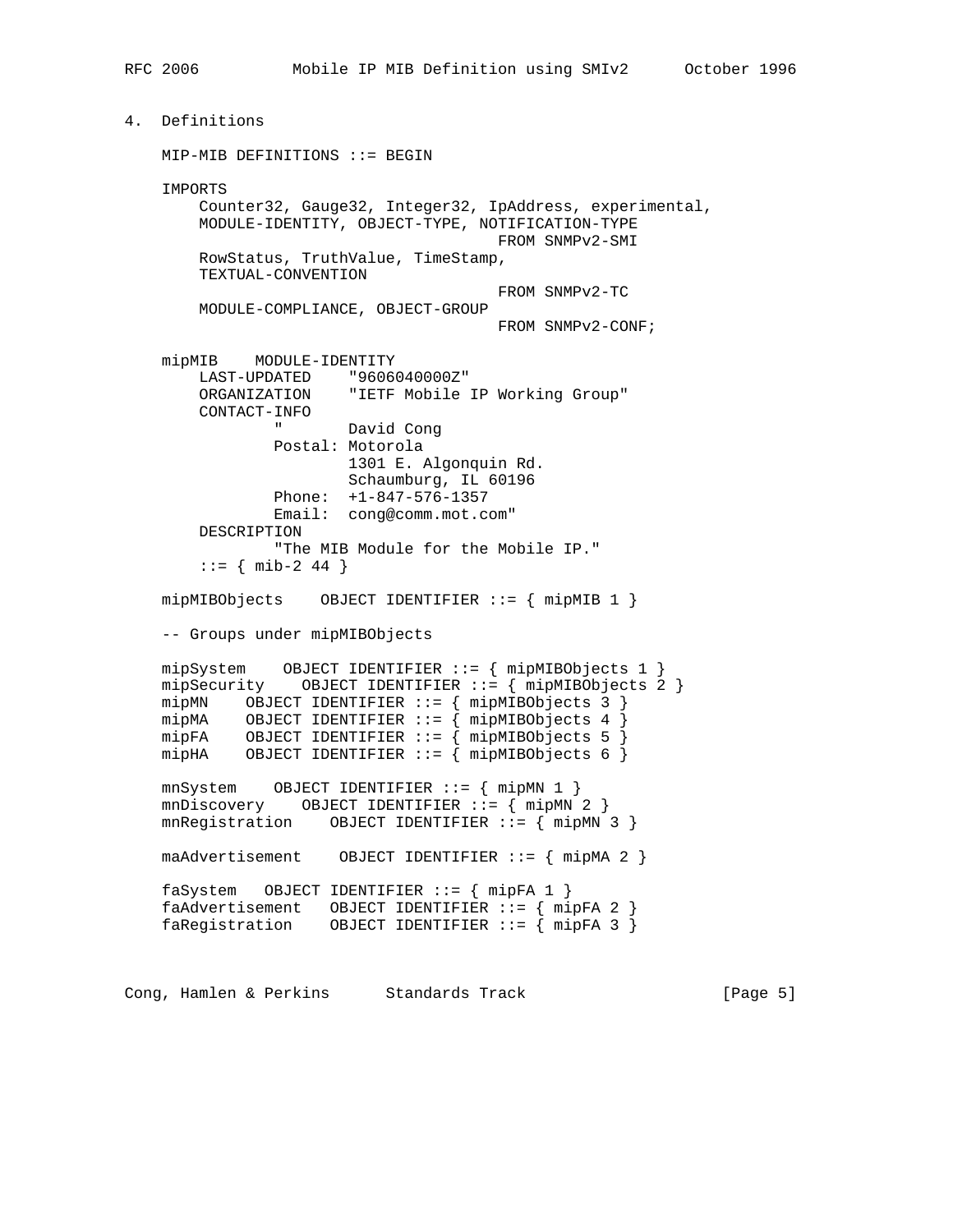```
 haRegistration OBJECT IDENTIFIER ::= { mipHA 3 }
    -- Textual convention
    RegistrationFlags ::= TEXTUAL-CONVENTION
        STATUS current
        DESCRIPTION
                 "This data type is used to define the registration
                 flags for Mobile IP registration extension:
                    vjCompression
                        -- Request to use VJ compression
                   gre
                        -- Request to use GRE
                   minEnc
                        -- Request to use minimal encapsulation
                   decapsulationByMN
                        -- Decapsulation by mobile node
                   broadcastDatagram
                       -- Request to receive broadcasts
                    simultaneoursBindings
                        -- Request to retain prior binding(s)."
         SYNTAX BITS {
                         vjCompression(0),
                        gre(1),
                         minEnc(2),
                          decapsulationbyMN(3),
                         broadcastDatagram(4),
                    simultaneousBindings(5)<br>}
 }
    -- mipSystem Group
   mipEntities OBJECT-TYPE<br>SYNTAX BITS {
       SYNTAX
                         mobileNode(0),
                         foreignAgent(1),
                    homeAgent(2)<br>}
 }
        MAX-ACCESS read-only
        STATUS current
        DESCRIPTION
                 "This object describes which Mobile IP entities are
                 supported by this managed entity. The entity may
                 support more than one Mobile IP entities. For example,
                 the entity supports both Foreign Agent (FA) and Home
                Agent (HA). Therefore, bit 1 and bit 2 are set to 1
                for this object."
        ::= { mipSystem 1 }
```
Cong, Hamlen & Perkins Standards Track (Page 6)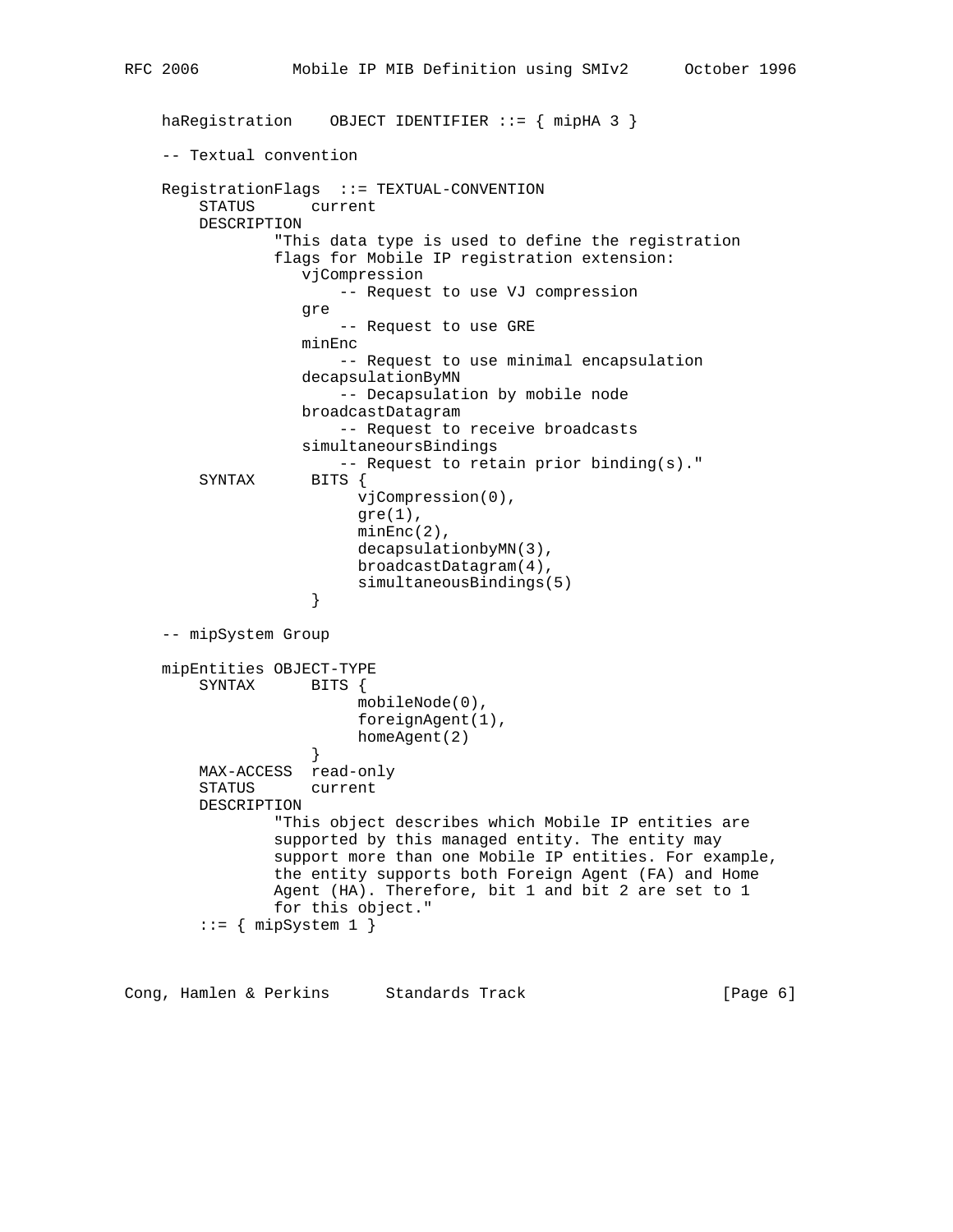```
 mipEnable OBJECT-TYPE
        SYNTAX INTEGER { enabled(1), disabled(2) }
        MAX-ACCESS read-write
        STATUS current
        DESCRIPTION
                "Indicates whether the Mobile IP protocol should be
                enabled for the managed entity. If it is disabled, the
                entity should disable both agent discovery and
                registration functions."
       ::= { mipSystem 2 }
    mipEncapsulationSupported OBJECT-TYPE
        SYNTAX BITS {
                         ipInIp(0),
                        gre(1),
                         minEnc(2),
                   other(3) }
        MAX-ACCESS read-only
        STATUS current
        DESCRIPTION
                "Encapsulation methods supported by the Mobile IP
                entity. The entity may support multiple encapsulation
                methods or none of them:
                    ipInIp(0), -- IP Encapsulation within IP
                    gre(1), -- Generic Routing Encapsulation,
                               -- refers to RFC1701
                    minEnc(2), -- Minimal Encapsulation within IP."
       ::= { mipSystem 3 }
    -- mipSecurity Group
    mipSecAssocTable OBJECT-TYPE
        SYNTAX SEQUENCE OF MipSecAssocEntry
        MAX-ACCESS not-accessible
        STATUS current
        DESCRIPTION
                "A table containing Mobility Security Associations."
       ::= { mipSecurity 1 }
    mipSecAssocEntry OBJECT-TYPE
        SYNTAX MipSecAssocEntry
        MAX-ACCESS not-accessible
        STATUS current
        DESCRIPTION
                "One particular Mobility Security Association."
        INDEX { mipSecPeerAddress, mipSecSPI }
        ::= { mipSecAssocTable 1 }
```
Cong, Hamlen & Perkins Standards Track (Page 7)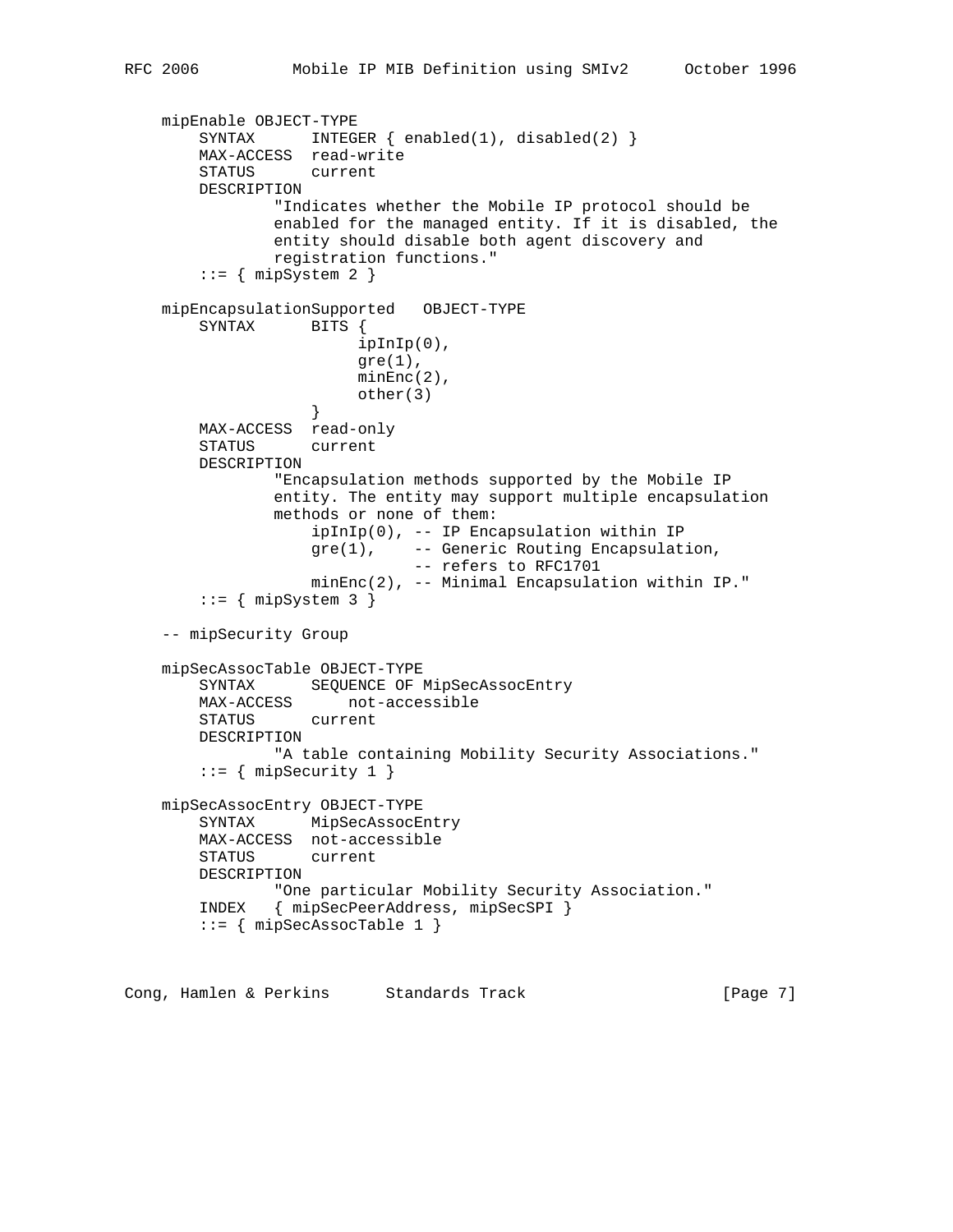```
 MipSecAssocEntry ::=
        SEQUENCE {
            mipSecPeerAddress IpAddress,
            mipSecSPI Unsigned32,
            mipSecAlgorithmType INTEGER,
            mipSecAlgorithmMode INTEGER,
            mipSecKey OCTET STRING,
            mipSecReplayMethod INTEGER
        }
    mipSecPeerAddress OBJECT-TYPE
        SYNTAX IpAddress
        MAX-ACCESS not-accessible
        STATUS current
        DESCRIPTION
                "The IP address of the peer entity with which this
                node shares the mobility security association."
        ::= { mipSecAssocEntry 1 }
    mipSecSPI OBJECT-TYPE
        SYNTAX Unsigned32 (0..4294967295)
        MAX-ACCESS not-accessible
        STATUS current
        DESCRIPTION
                "The SPI is the 4-byte opaque index within the
                Mobility Security Association which selects the
                specific security parameters to be used to
                authenticate the peer, i.e. the rest of the variables
                in this MipSecAssocEntry."
        ::= { mipSecAssocEntry 2 }
    mipSecAlgorithmType OBJECT-TYPE
        SYNTAX INTEGER {
                           other(1),
                   md5(2) }
        MAX-ACCESS read-create
        STATUS current
        DESCRIPTION
                "Type of security algorithm."
        ::= { mipSecAssocEntry 3 }
    mipSecAlgorithmMode OBJECT-TYPE
        SYNTAX INTEGER {
                           other(1),
                   prefixSuffix(2)<br>}
 }
        MAX-ACCESS read-create
```
Cong, Hamlen & Perkins Standards Track (Page 8)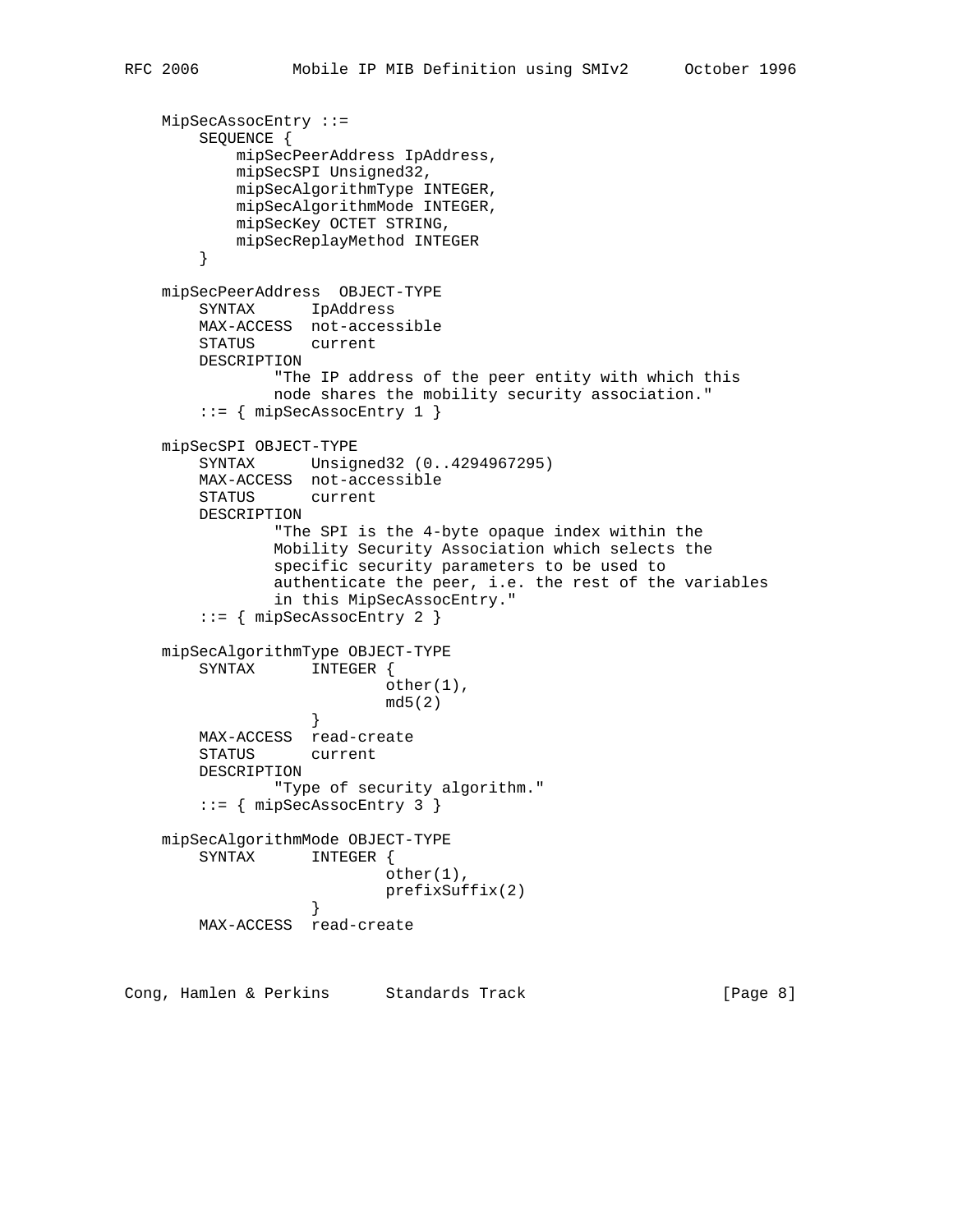```
 STATUS current
        DESCRIPTION
                "Security mode used by this algorithm."
       ::= { mipSecAssocEntry 4 }
    mipSecKey OBJECT-TYPE
       SYNTAX OCTET STRING (SIZE(16))
        MAX-ACCESS read-create
        STATUS current
        DESCRIPTION
                "The shared secret key for the security
                associations. Reading this object will always return
                zero length value."
       ::= { mipSecAssocEntry 5 }
    mipSecReplayMethod OBJECT-TYPE
        SYNTAX INTEGER {
                             other(1),
                             timestamps(2),
                   https://www.monces.com/<br>}
 }
        MAX-ACCESS read-create
        STATUS current
        DESCRIPTION
                "The replay-protection method supported for this SPI
                within this Mobility Security Association."
        ::= { mipSecAssocEntry 6 }
    -- Mobile IP security violation total counter
    mipSecTotalViolations OBJECT-TYPE
        SYNTAX Counter32
        MAX-ACCESS read-only
        STATUS current
        DESCRIPTION
               "Total number of security violations in the entity"
           ::= { mipSecurity 2 }
    -- Mobile IP security violation table
    mipSecViolationTable OBJECT-TYPE
        SYNTAX SEQUENCE OF MipSecViolationEntry
        MAX-ACCESS not-accessible
        STATUS current
        DESCRIPTION
                "A table containing information about security
                violations."
        ::= { mipSecurity 3 }
```
Cong, Hamlen & Perkins Standards Track (Page 9)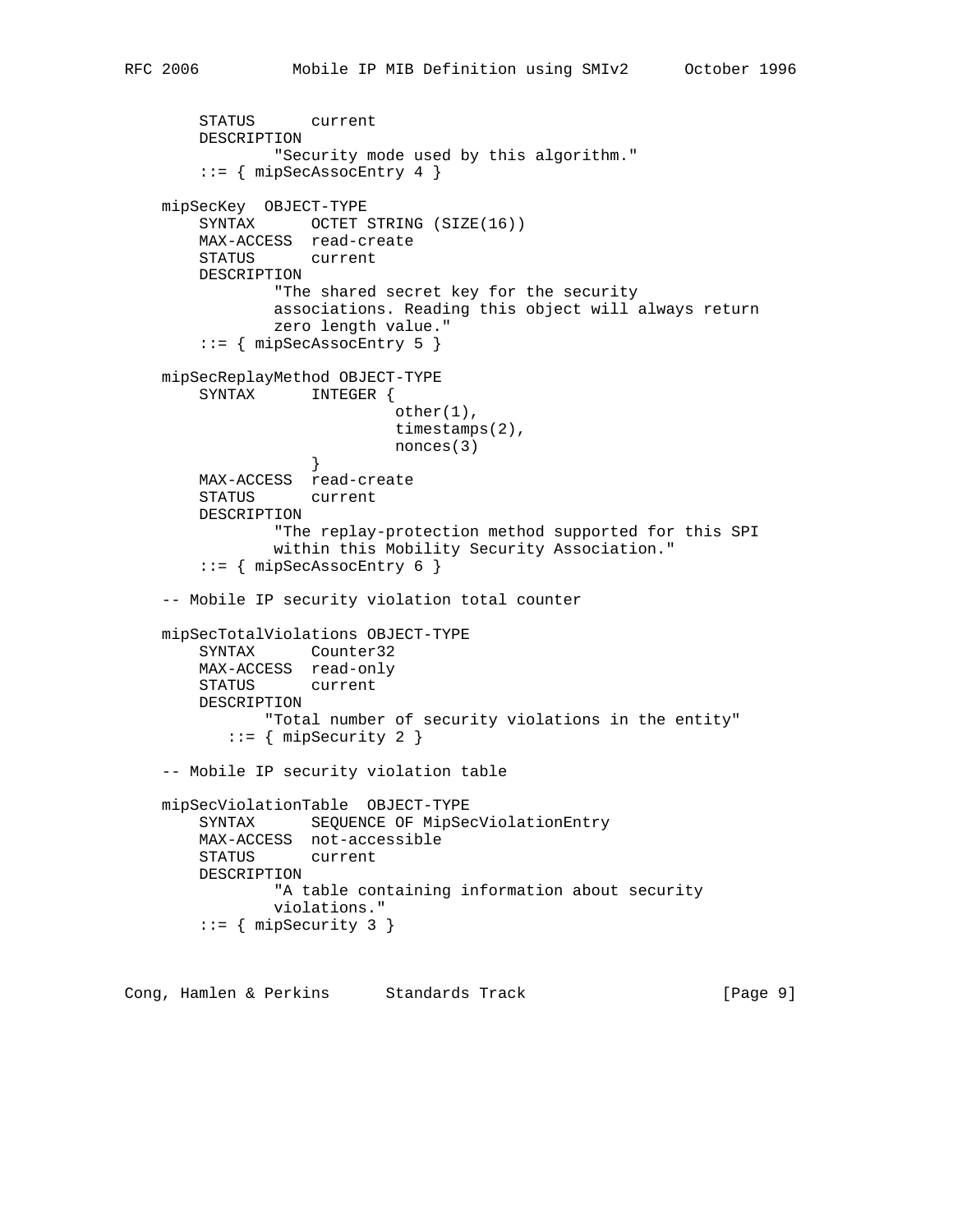```
 mipSecViolationEntry OBJECT-TYPE
     SYNTAX MipSecViolationEntry
     MAX-ACCESS not-accessible
     STATUS current
    DESCRIPTION
             "Information about one particular security violation."
     INDEX { mipSecViolatorAddress }
     ::= { mipSecViolationTable 1 }
 MipSecViolationEntry ::=
     SEQUENCE {
        mipSecViolatorAddress IpAddress,
        mipSecViolationCounter Counter32,
         mipSecRecentViolationSPI Integer32,
         mipSecRecentViolationTime TimeStamp,
         mipSecRecentViolationIDLow Integer32,
        mipSecRecentViolationIDHigh Integer32,
        mipSecRecentViolationReason INTEGER
     }
 mipSecViolatorAddress OBJECT-TYPE
     SYNTAX IpAddress
    MAX-ACCESS accessible-for-notify
     STATUS current
    DESCRIPTION
             "Violator's IP address. The violator is not necessary
             in the mipSecAssocTable."
     ::= { mipSecViolationEntry 1 }
 mipSecViolationCounter OBJECT-TYPE
     SYNTAX Counter32
    MAX-ACCESS read-only
    STATUS current
     DESCRIPTION
             "Total number of security violations for this peer."
     ::= { mipSecViolationEntry 2 }
 mipSecRecentViolationSPI OBJECT-TYPE
     SYNTAX Integer32
     MAX-ACCESS read-only
     STATUS current
     DESCRIPTION
             "SPI of the most recent security violation for this
             peer. If the security violation is due to an
             identification mismatch, then this is the SPI from the
             Mobile-Home Authentication Extension. If the security
             violation is due to an invalid authenticator, then
             this is the SPI from the offending authentication
```
Cong, Hamlen & Perkins Standards Track [Page 10]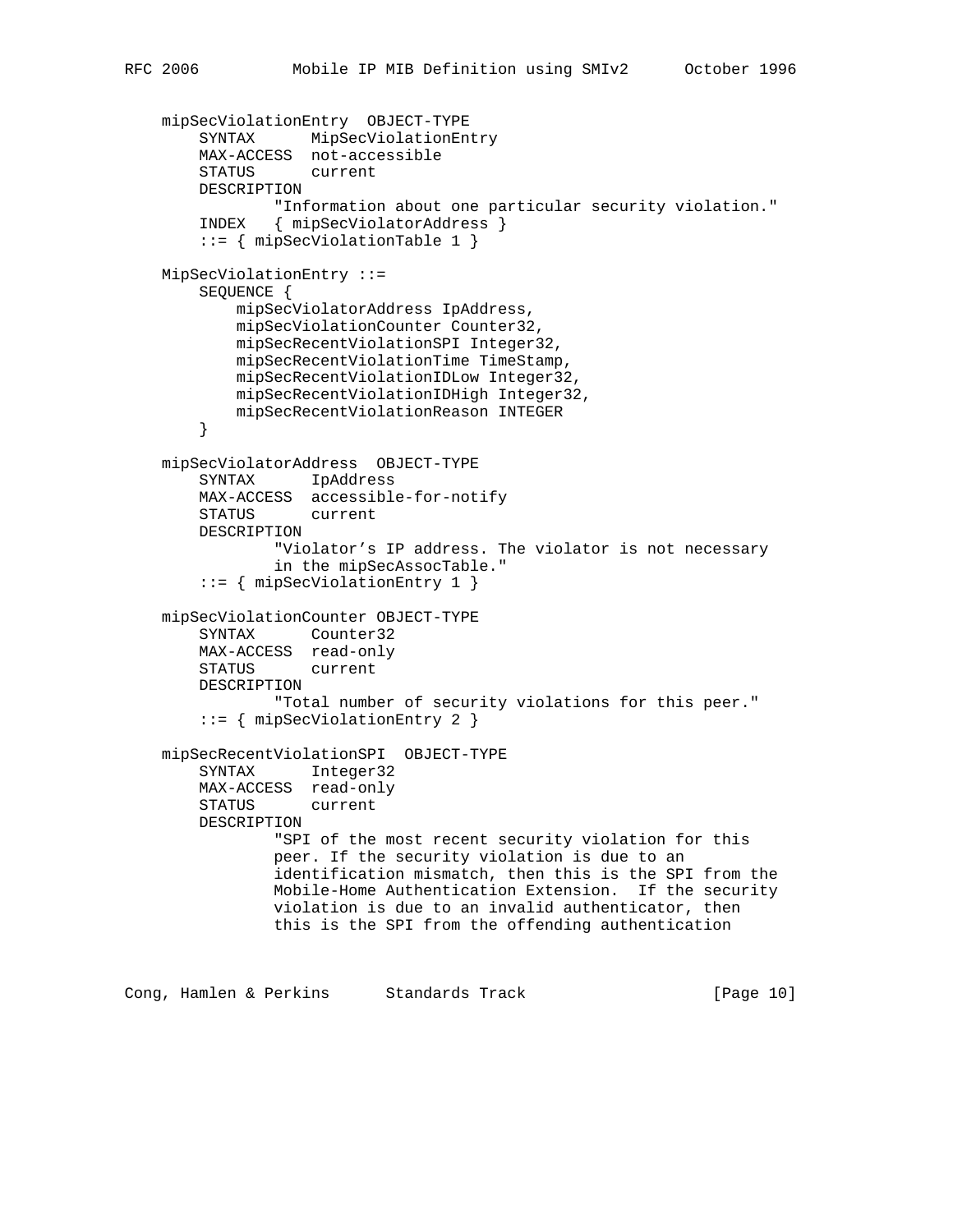```
 extension. In all other cases, it should be set to
                zero."
         ::= { mipSecViolationEntry 3 }
    mipSecRecentViolationTime OBJECT-TYPE
        SYNTAX TimeStamp
        MAX-ACCESS read-only
        STATUS current
        DESCRIPTION
                "Time of the most recent security violation for this
                peer."
         ::= { mipSecViolationEntry 4 }
    mipSecRecentViolationIDLow OBJECT-TYPE
        SYNTAX Integer32
       MAX-ACCESS read-only<br>STATUS current
       STATUS
        DESCRIPTION
               "Low-order 32 bits of identification used in request or
                reply of the most recent security violation for this
                peer."
         ::= { mipSecViolationEntry 5 }
    mipSecRecentViolationIDHigh OBJECT-TYPE
        SYNTAX Integer32
        MAX-ACCESS read-only
        STATUS current
        DESCRIPTION
                 "High-order 32 bits of identification used in request
                or reply of the most recent security violation for
                this peer."
         ::= { mipSecViolationEntry 6 }
    mipSecRecentViolationReason OBJECT-TYPE
        SYNTAX INTEGER {
                            noMobilitySecurityAssociation(1),
                            badAuthenticator(2),
                            badIdentifier(3),
                            badSPI(4),
                            missingSecurityExtension(5),
                            other(6)
 }
        MAX-ACCESS read-only
        STATUS current
        DESCRIPTION
                "Reason for the most recent security violation for
                this peer."
         ::= { mipSecViolationEntry 7 }
```
Cong, Hamlen & Perkins Standards Track [Page 11]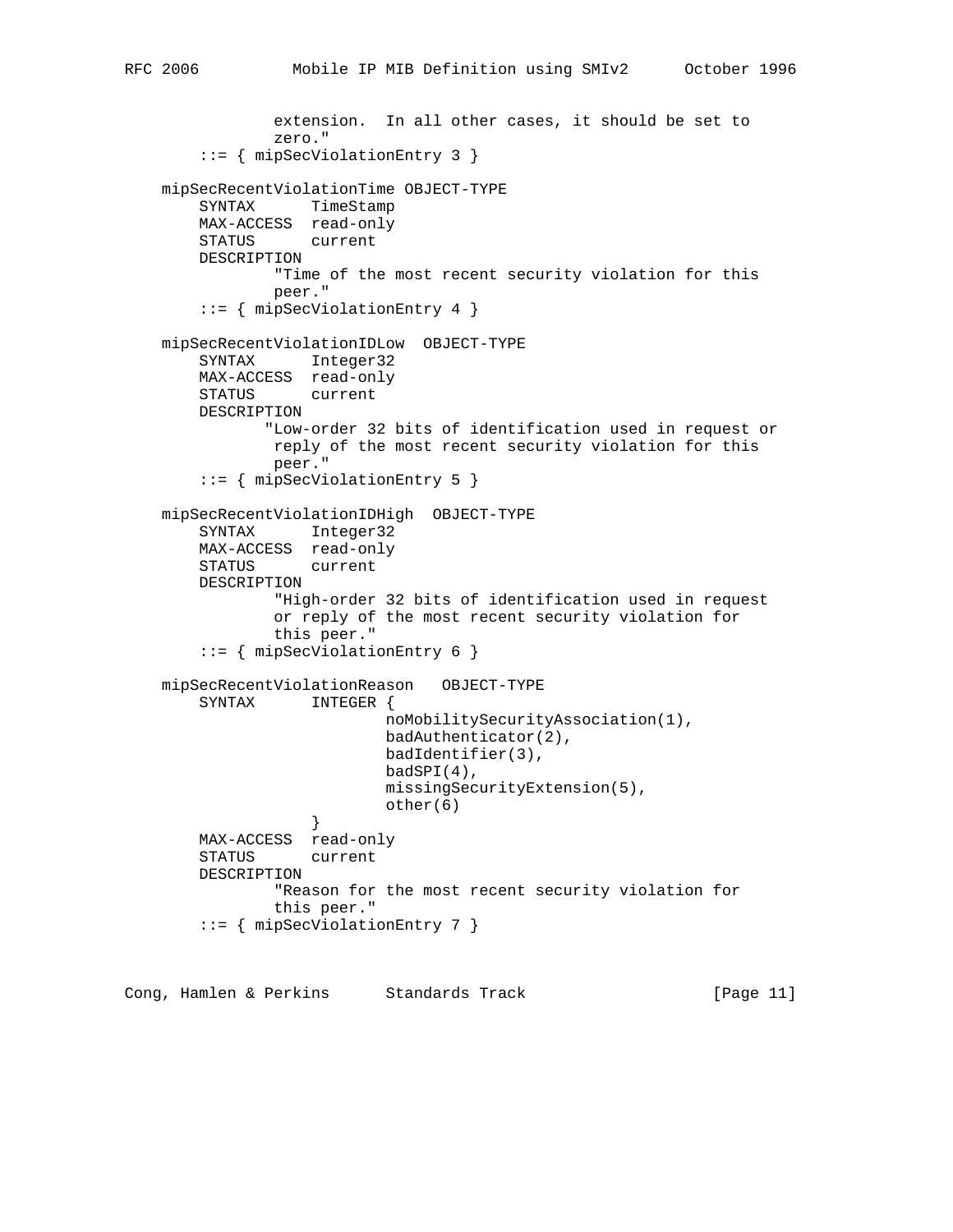```
 -- mipMN Group
    -- mipSystem Group
    mnState OBJECT-TYPE
        SYNTAX INTEGER {
                           home(1),
                            registered(2),
                            pending(3),
                            isolated(4),
                    unknown(5)
 }
        MAX-ACCESS read-only
        STATUS current
        DESCRIPTION
                "Indicates mobile node's state of Mobile IP:
                     home,
                         -- MN is connected to home network.
                     registered,
                         -- MN has registered on foreign network
                     pending,
                         -- MN has sent registration request and is
                            waiting for the reply
                     isolated,
                         -- MN is isolated from network
                     unknown
                         -- MN can not determine its state."
        ::= { mnSystem 1 }
    mnHomeAddress OBJECT-TYPE
        SYNTAX IpAddress
        MAX-ACCESS read-only
        STATUS current
        DESCRIPTION
                "An IP address that is assigned for an extended period
                of time to the mobile node. It remains unchanged
                regardless of the mobile node's current point of
                attachment."
       ::= { mnSystem 2 }
   -- Mobile node's home agent list
    mnHATable OBJECT-TYPE
       SYNTAX SEQUENCE OF MnHAEntry
        MAX-ACCESS not-accessible
        STATUS current
        DESCRIPTION
```
Cong, Hamlen & Perkins Standards Track [Page 12]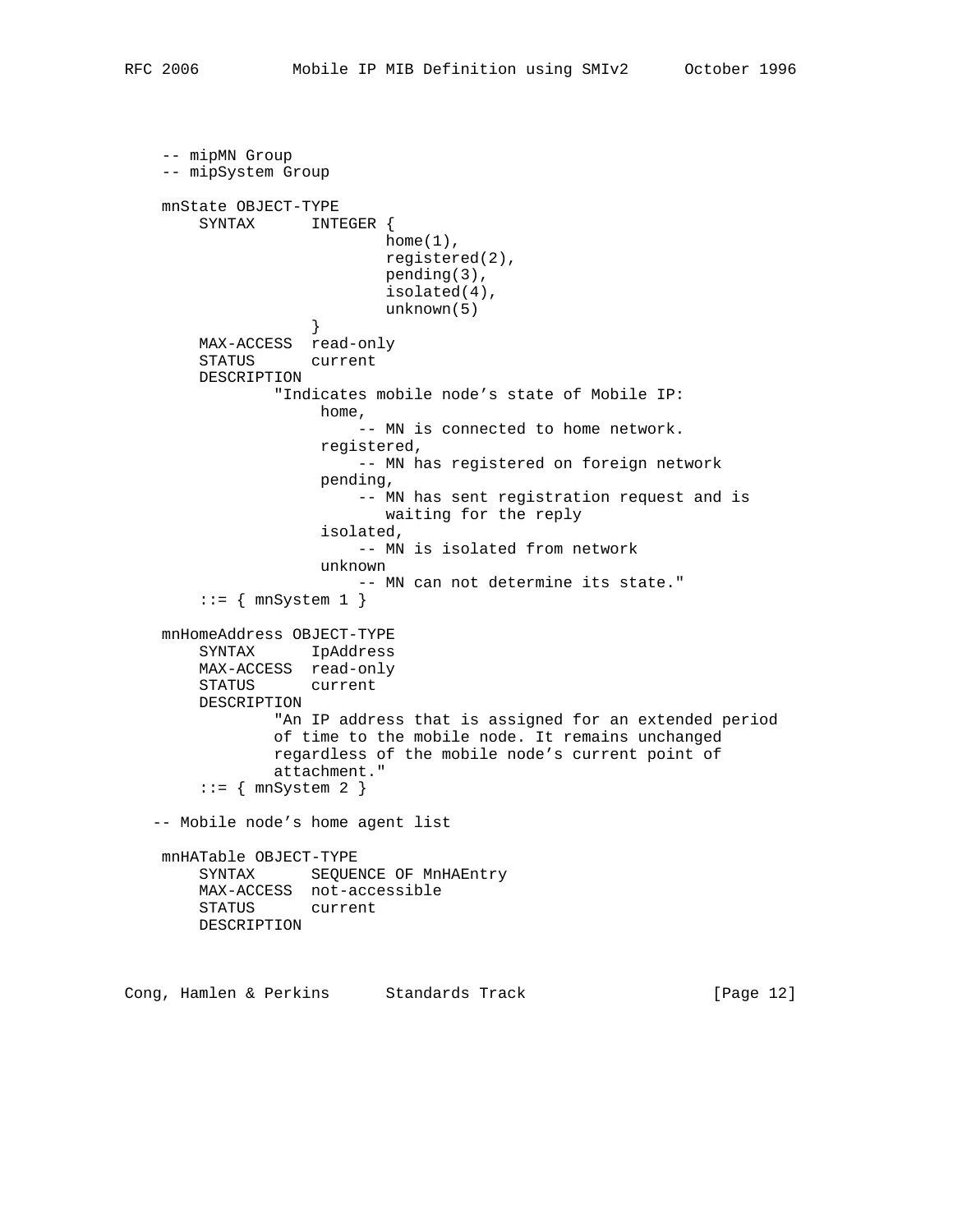```
 "A table containing all of the mobile node's potential
             home agents."
    ::= { mnSystem 3 }
 mnHAEntry OBJECT-TYPE
    SYNTAX MnHAEntry
    MAX-ACCESS not-accessible
    STATUS current
    DESCRIPTION
            "Information for a particular Home Agent."
     INDEX { mnHAAddress }
    ::= { mnHATable 1 }
MnHAEntry :: = SEQUENCE mnHAAddress IpAddress,
     mnCurrentHA TruthValue,
    mnHAStatus RowStatus
 }
 mnHAAddress OBJECT-TYPE
    SYNTAX IpAddress
    MAX-ACCESS not-accessible
    STATUS current
    DESCRIPTION
             "IP address of mobile node's Home Agent."
    ::= { mnHAEntry 1 }
 mnCurrentHA OBJECT-TYPE
    SYNTAX TruthValue
    MAX-ACCESS read-only
    STATUS current
    DESCRIPTION
             "Whether this home agent is the current home agent for
             the mobile node. If it is true, the mobile node is
            registered with that home agent."
    ::= { mnHAEntry 2 }
 mnHAStatus OBJECT-TYPE
    SYNTAX RowStatus
     MAX-ACCESS read-create
     STATUS current
    DESCRIPTION
             "The row status for this home agent entry. If the
             status is set to 'createAndGo' or 'active', then the
             mobile node can use mnHAAddress as a valid candidate
             for a home agent. If the status is set to 'destroy',
             then the mobile node should delete this row, and
             deregister from that home agent."
```
Cong, Hamlen & Perkins Standards Track (Page 13)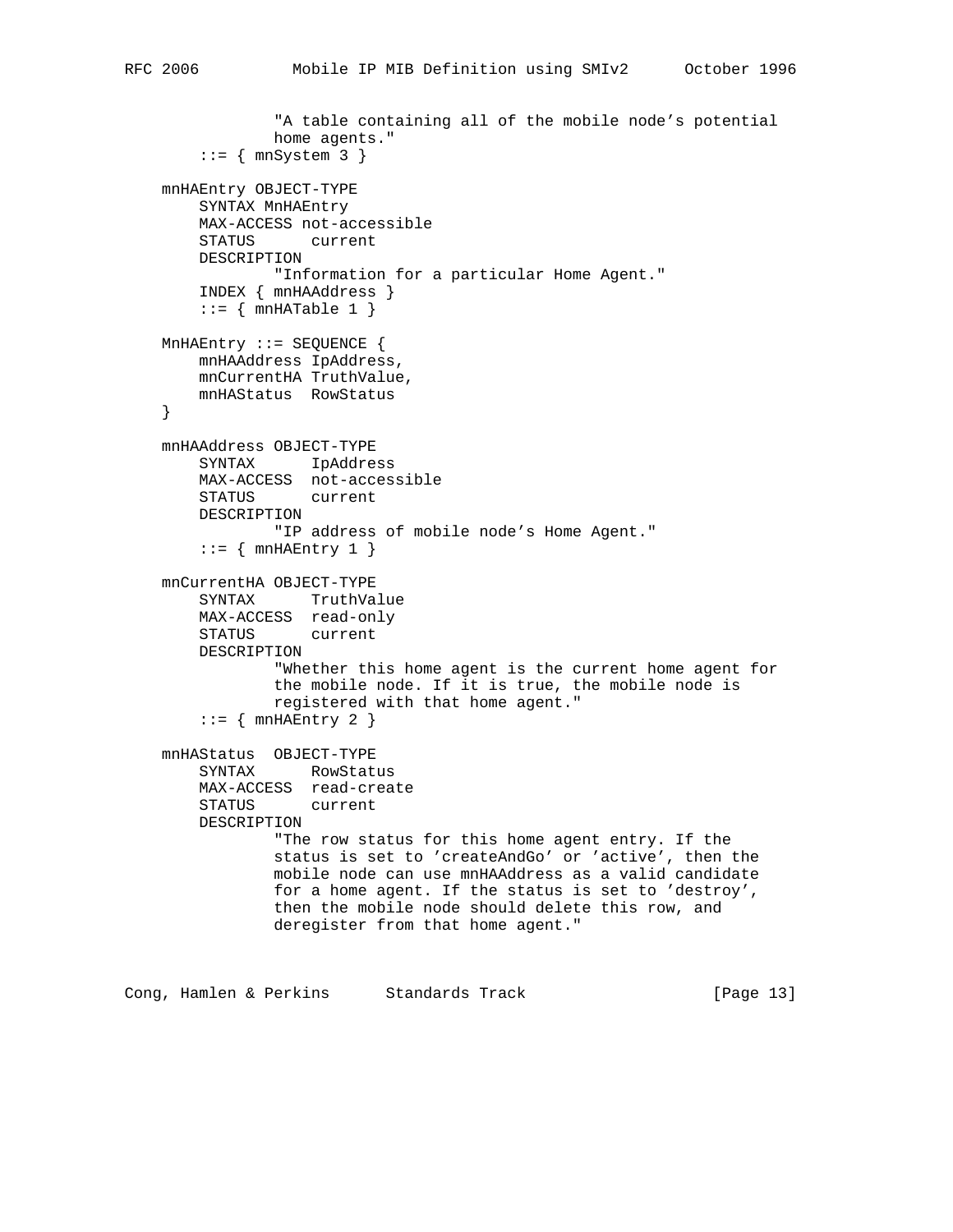```
::= { mnHAEntry 3 }
 mnFATable OBJECT-TYPE
     SYNTAX SEQUENCE OF MnFAEntry
     MAX-ACCESS not-accessible
     STATUS current
     DESCRIPTION
            "A table containing all foreign agents that the mobile
            node knows about and their corresponding COA (care-of
             address). This COA is an address of a foreign agent
            with which the mobile node is registered. The table is
             updated when advertisements are received by the mobile
             node. If an advertisement expires, its entry(s) should
             be deleted from the table. One foreign agent can
             provide more than one COA in its advertisements."
    ::= { mnDiscovery 1 }
 mnFAEntry OBJECT-TYPE
    SYNTAX MnFAEntry
    MAX-ACCESS not-accessible
    STATUS current
    DESCRIPTION
             "One pair of foreign agent IP address and COA for that
             foreign agent."
     INDEX { mnFAAddress, mnCOA }
    ::= { mnFATable 1 }
 MnFAEntry ::= SEQUENCE {
    mnFAAddress IpAddress,
    mnCOA IpAddress
 }
 mnFAAddress OBJECT-TYPE
     SYNTAX IpAddress
    MAX-ACCESS read-only
    STATUS current
    DESCRIPTION
            "Foreign agent's IP address."
    ::= { mnFAEntry 1 }
 mnCOA OBJECT-TYPE
    SYNTAX IpAddress
    MAX-ACCESS read-only
    STATUS current
    DESCRIPTION
             "A care-of address being offered by this foreign agent
             or a co-located care-of address which the mobile node
            has associated with one of its own network
```
Cong, Hamlen & Perkins Standards Track [Page 14]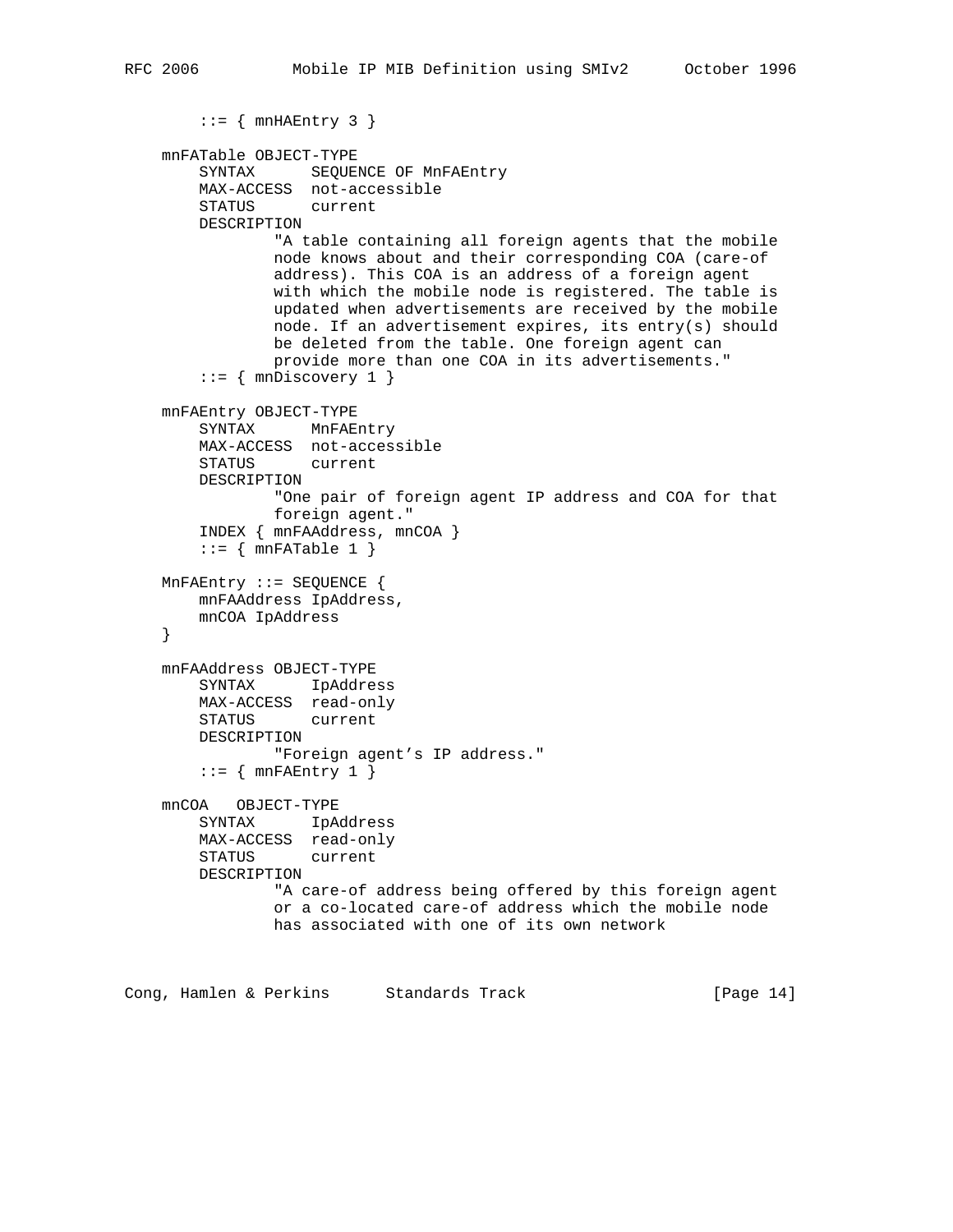```
 interfaces."
       ::= { mnFAEntry 2 }
   -- Mobile node could store multiple agent advertisements, however,
   -- only the most recently received agent advertisement information
   -- is required to be made available to the manager station.
    mnRecentAdvReceived OBJECT IDENTIFIER ::= { mnDiscovery 2 }
    mnAdvSourceAddress OBJECT-TYPE
        SYNTAX IpAddress
        MAX-ACCESS read-only
        STATUS current
        DESCRIPTION
                "The source IP address of the most recently received
                Agent Advertisement. This address could be the address
                of a home agent or a foreign agent."
        ::= { mnRecentAdvReceived 1 }
    mnAdvSequence OBJECT-TYPE
       SYNTAX INTEGER (0..65535) MAX-ACCESS read-only
        STATUS current
        DESCRIPTION
                "The sequence number of the most recently received
                advertisement. The sequence number ranges from 0 to
                0xffff. After the sequence number attains the value
                0xffff, it will roll over to 256."
        ::= { mnRecentAdvReceived 2 }
    mnAdvFlags OBJECT-TYPE
        SYNTAX BITS {
                         vjCompression(0),
                        gre(1),
                         minEnc(2),
                         foreignAgent(3),
                         homeAgent(4),
                        busy(5),
                         regRequired(6)
 }
        MAX-ACCESS read-only
        STATUS current
        DESCRIPTION
                "The flags are contained in the 7th byte in the
                extension of the most recently received mobility agent
                advertisement:
                    vjCompression
                         -- Agent supports Van Jacobson compression
```
Cong, Hamlen & Perkins Standards Track [Page 15]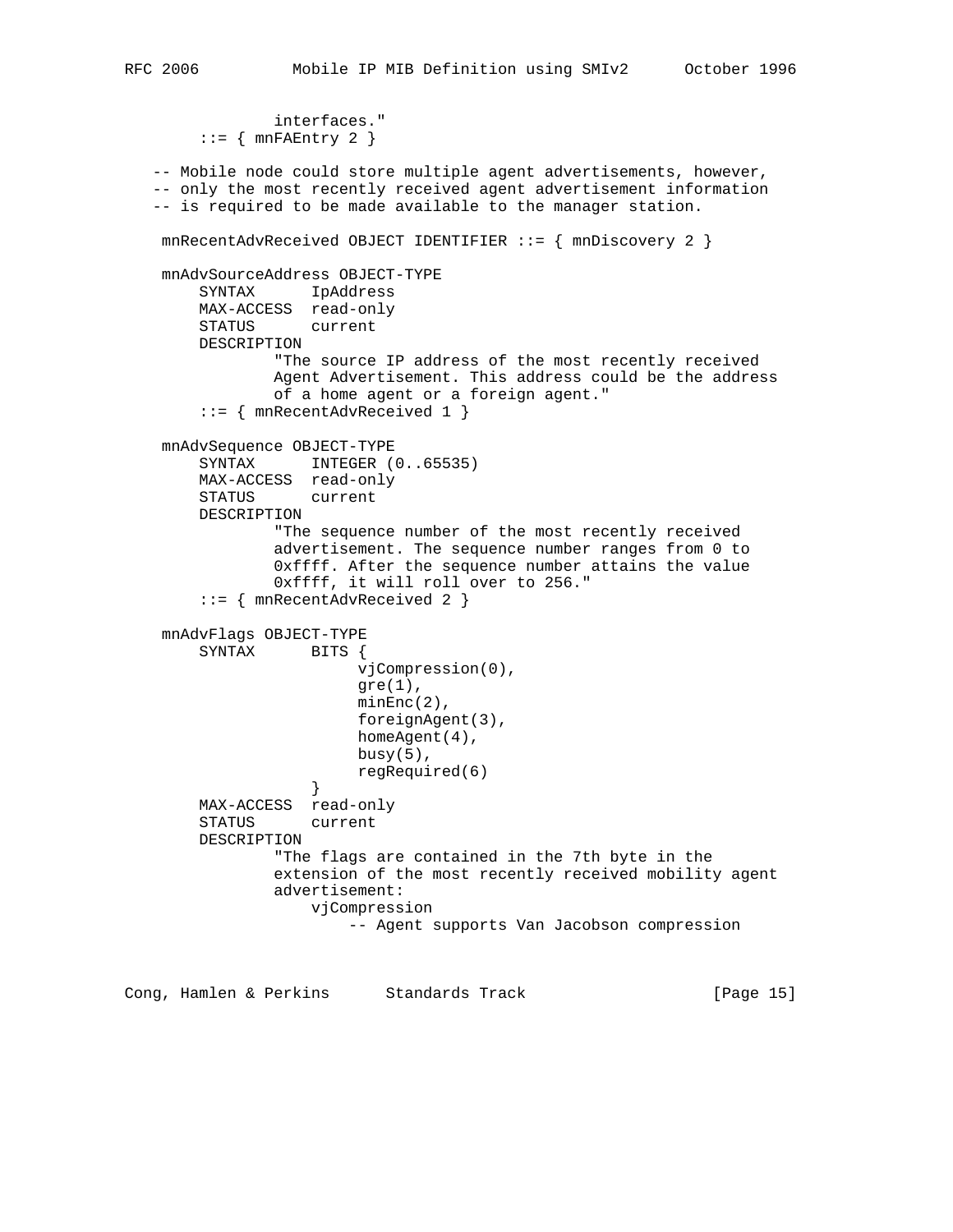```
 gre
                        -- Agent offers Generice Routing Encapsulation
                    minEnc,
                        -- Agent offers Minimal Encapsulation
                    foreignAgent,
                        -- Agent is a Foreign Agent
                    homeAgent,
                       -- Agent is a Home Agent
                    busy,
                        -- Foreign Agent is busy
                    regRequired,
                       -- FA registration is required."
        ::= { mnRecentAdvReceived 3 }
    mnAdvMaxRegLifetime OBJECT-TYPE
       SYNTAX INTEGER (0..65535)
        UNITS "seconds"
        MAX-ACCESS read-only
        STATUS current
        DESCRIPTION
                "The longest lifetime in seconds that the agent is
                willing to accept in any registration request."
        ::= { mnRecentAdvReceived 4 }
    mnAdvMaxAdvLifetime OBJECT-TYPE
SYNTAX INTEGER (0..65535)
 UNITS "seconds"
        MAX-ACCESS read-only
        STATUS current
        DESCRIPTION
                "The maximum length of time that the Advertisement is
                considered valid in the absence of further
                Advertisements."
        REFERENCE
                "AdvertisementLifeTime in RFC1256."
        ::= { mnRecentAdvReceived 5 }
    mnAdvTimeReceived OBJECT-TYPE
        SYNTAX TimeStamp
        MAX-ACCESS read-only
        STATUS current
        DESCRIPTION
                "The time at which the most recently received
                advertisement was received."
        ::= { mnRecentAdvReceived 6 }
   -- Mobile Node Discovery Group Counter
```
Cong, Hamlen & Perkins Standards Track [Page 16]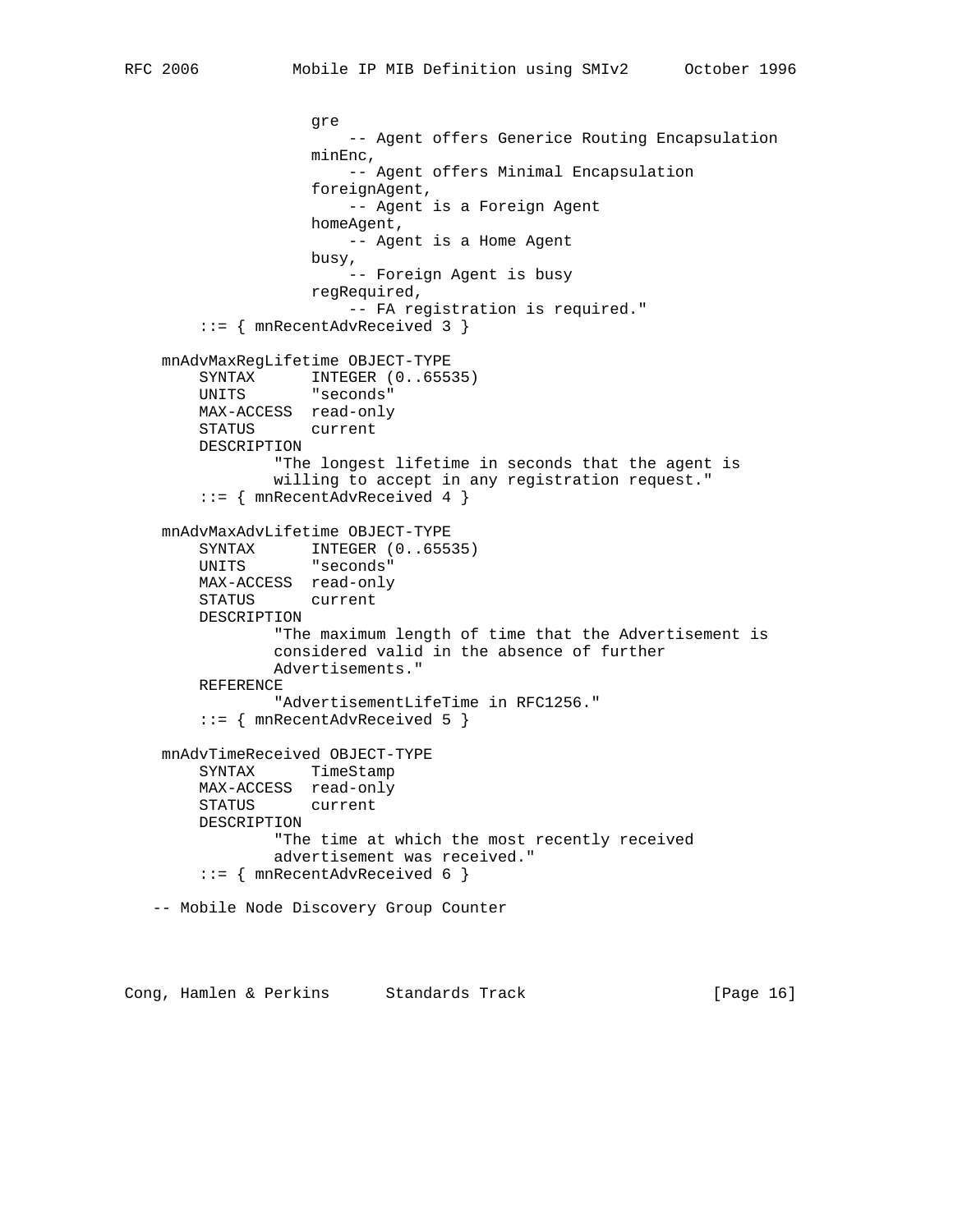```
 mnSolicitationsSent OBJECT-TYPE
 SYNTAX Counter32
 MAX-ACCESS read-only
        STATUS current
        DESCRIPTION
                "Total number of Solicitation sent by the mobile
                node."
       ::= { mnDiscovery 3 }
    mnAdvertisementsReceived OBJECT-TYPE
        SYNTAX Counter32
        MAX-ACCESS read-only
        STATUS current
        DESCRIPTION
                "Total number of advertisements received by the mobile
                node."
       ::= { mnDiscovery 4 }
    mnAdvsDroppedInvalidExtension OBJECT-TYPE
        SYNTAX Counter32
        MAX-ACCESS read-only
        STATUS current
        DESCRIPTION
                "Total number of advertisements dropped by the mobile
                node due to both poorly formed extensions and
                unrecognized extensions with extension number in the
                range 0-127."
       ::= { mnDiscovery 5 }
    mnAdvsIgnoredUnknownExtension OBJECT-TYPE
        SYNTAX Counter32
        MAX-ACCESS read-only
        STATUS current
        DESCRIPTION
                "Total number of unrecognized extensions in the range
                128-255 that were ignored by the mobile node."
       ::= { mnDiscovery 6 }
    mnMoveFromHAToFA OBJECT-TYPE
        SYNTAX Counter32
        MAX-ACCESS read-only
        STATUS current
        DESCRIPTION
                "Number of times that the mobile node has decided to
                move from its home network to a foreign network."
       ::= { mnDiscovery 7 }
    mnMoveFromFAToFA OBJECT-TYPE
```
Cong, Hamlen & Perkins Standards Track [Page 17]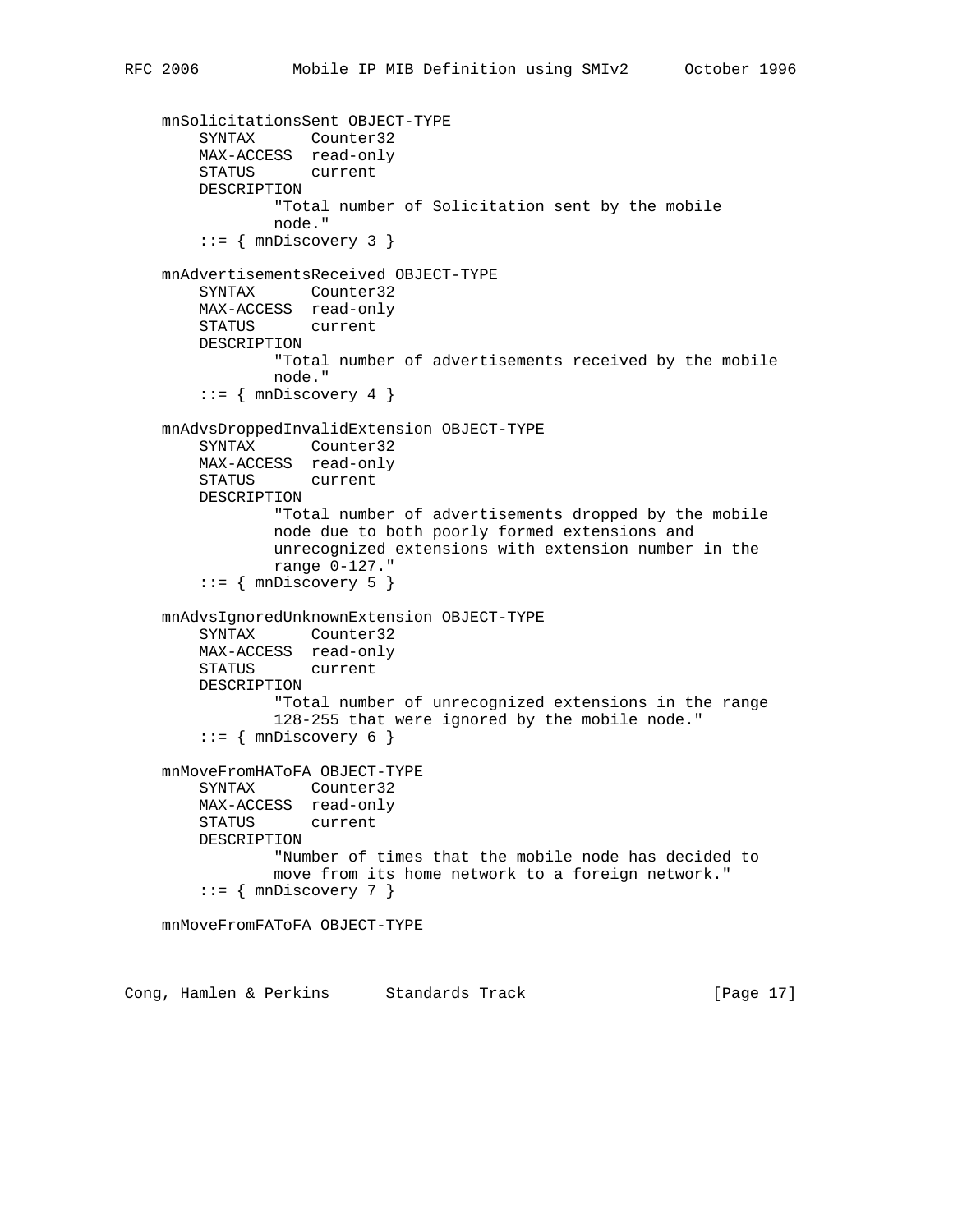```
 SYNTAX Counter32
    MAX-ACCESS read-only
     STATUS current
     DESCRIPTION
             "Number of times that the mobile node has decided to
             move from one foreign network to another foreign
             network."
    ::= { mnDiscovery 8 }
 mnMoveFromFAToHA OBJECT-TYPE
     SYNTAX Counter32
    MAX-ACCESS read-only
     STATUS current
    DESCRIPTION
             "Number of times that the mobile node has decided to
             move from a foreign network to its home network."
    ::= { mnDiscovery 9 }
 mnGratuitousARPsSend OBJECT-TYPE
    SYNTAX Counter32
    MAX-ACCESS read-only
     STATUS current
    DESCRIPTION
             "Total number of Gratuitous ARPs sent by mobile node
             in order to clear out any stale ARP entries in the ARP
             caches of nodes on the home network."
    ::= { mnDiscovery 10 }
 mnAgentRebootsDectected OBJECT-TYPE
     SYNTAX Counter32
    MAX-ACCESS read-only
    STATUS current
    DESCRIPTION
             "Total number of agent reboots detected by the mobile
            node through sequence number of the advertisement."
    ::= { mnDiscovery 11 }
 -- Mobile Node Registration Group
 -- Registration table of mobile node
 mnRegistrationTable OBJECT-TYPE
     SYNTAX SEQUENCE OF MnRegistrationEntry
    MAX-ACCESS not-accessible
    STATUS current
    DESCRIPTION
             "A table containing information about the mobile
             node's attempted registration(s). The mobile node
```
Cong, Hamlen & Perkins Standards Track [Page 18]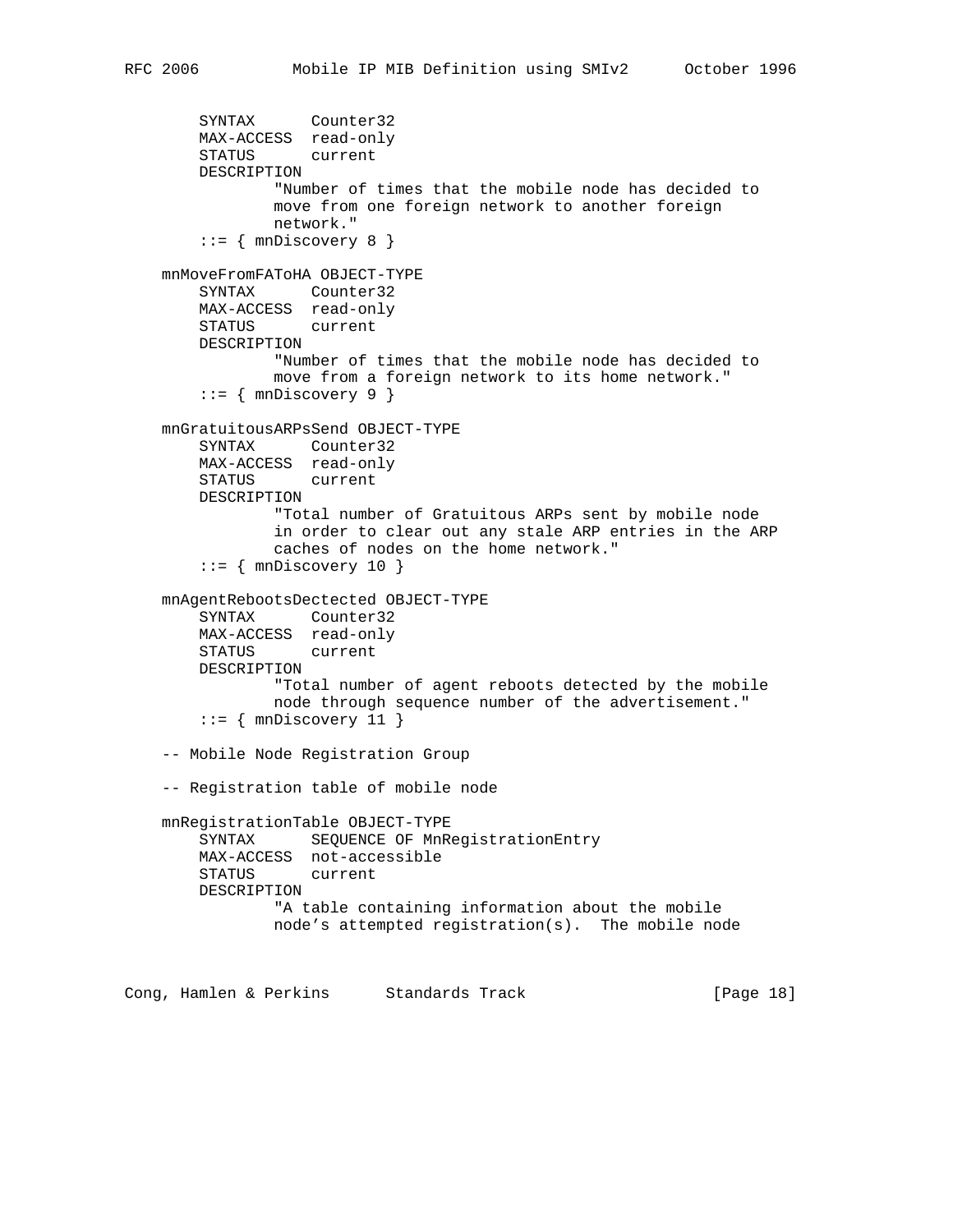```
 updates this table based upon Registration Requests
                sent and Registration Replies received in response to
                these requests. Certain variables within this table
                are also updated if when Registration Requests are
                retransmitted."
        ::= { mnRegistration 1 }
    mnRegistrationEntry OBJECT-TYPE
        SYNTAX MnRegistrationEntry
        MAX-ACCESS not-accessible
        STATUS current
        DESCRIPTION
               "Information about one registration attempt."
        INDEX { mnRegAgentAddress, mnRegCOA}
        ::= { mnRegistrationTable 1 }
    MnRegistrationEntry ::= SEQUENCE {
        mnRegAgentAddress IpAddress,
        mnRegCOA IpAddress,
        mnRegFlags RegistrationFlags,
        mnRegIDLow Integer32,
        mnRegIDHigh Integer32,
        mnRegTimeRequested Integer32,
        mnRegTimeRemaining Gauge32,
       mnRegTimeSent TimeStamp,
 mnRegIsAccepted TruthValue,
 mnCOAIsLocal TruthValue
        }
    mnRegAgentAddress OBJECT-TYPE
        SYNTAX IpAddress
        MAX-ACCESS read-only
        STATUS current
        DESCRIPTION
                 "IP address of the agent as used in the destination
                 IP address of the Registration Request. The agent
                 may be a home agent or a foreign agent."
        ::= { mnRegistrationEntry 1 }
    mnRegCOA OBJECT-TYPE
        SYNTAX IpAddress
        MAX-ACCESS read-only
        STATUS current
        DESCRIPTION
                "Care-of address for the registration."
        ::= { mnRegistrationEntry 2 }
    mnRegFlags OBJECT-TYPE
```
Cong, Hamlen & Perkins Standards Track [Page 19]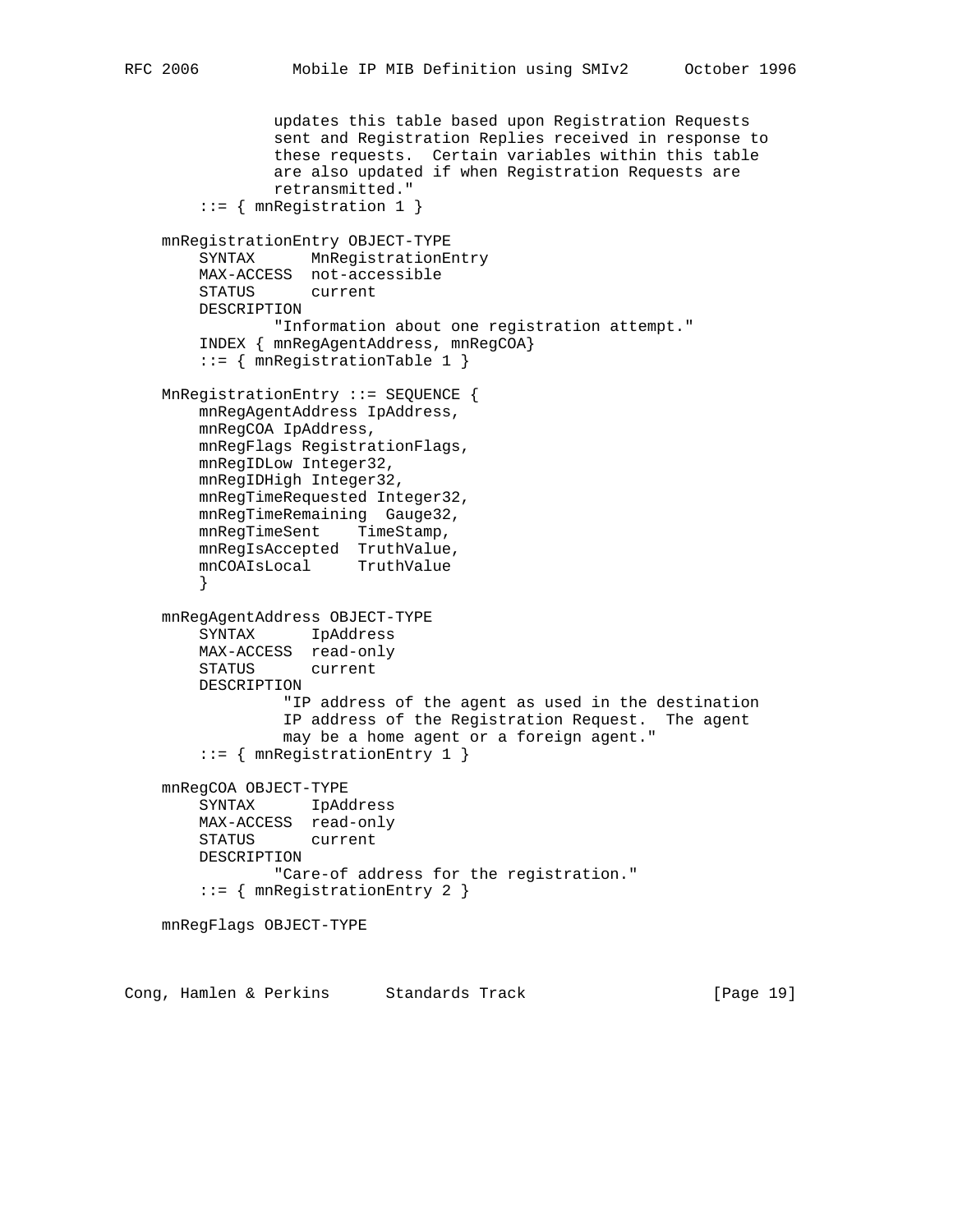```
 SYNTAX RegistrationFlags
    MAX-ACCESS read-only
    STATUS current
    DESCRIPTION
             "Registration flags sent by the mobile node. It is the
             second byte in the Mobile IP Registratation Request
            message."
     ::= { mnRegistrationEntry 3 }
 mnRegIDLow OBJECT-TYPE
    SYNTAX Integer32
    MAX-ACCESS read-only
    STATUS current
    DESCRIPTION
            "Low-order 32 bits of the Identification used in that
            registration by the mobile node."
     ::= { mnRegistrationEntry 4 }
 mnRegIDHigh OBJECT-TYPE
    SYNTAX Integer32
    MAX-ACCESS read-only
    STATUS current
    DESCRIPTION
            "High-order 32 bits of the Identification used in that
            registration by the mobile node."
     ::= { mnRegistrationEntry 5 }
 mnRegTimeRequested OBJECT-TYPE
    SYNTAX Integer32
    UNITS "seconds"
    MAX-ACCESS read-only
    STATUS current
    DESCRIPTION
             "If the registration is pending, then this is the
             lifetime requested by the mobile node (in seconds).
             If the registration has been accepted, then this is
             the lifetime actually granted by the home agent in the
             reply."
     ::= { mnRegistrationEntry 6 }
 mnRegTimeRemaining OBJECT-TYPE
    SYNTAX Gauge32
    UNITS "seconds"
    MAX-ACCESS read-only
    STATUS current
    DESCRIPTION
             "The number of seconds remaining until this
            registration expires. It has the same initial value
```
Cong, Hamlen & Perkins Standards Track [Page 20]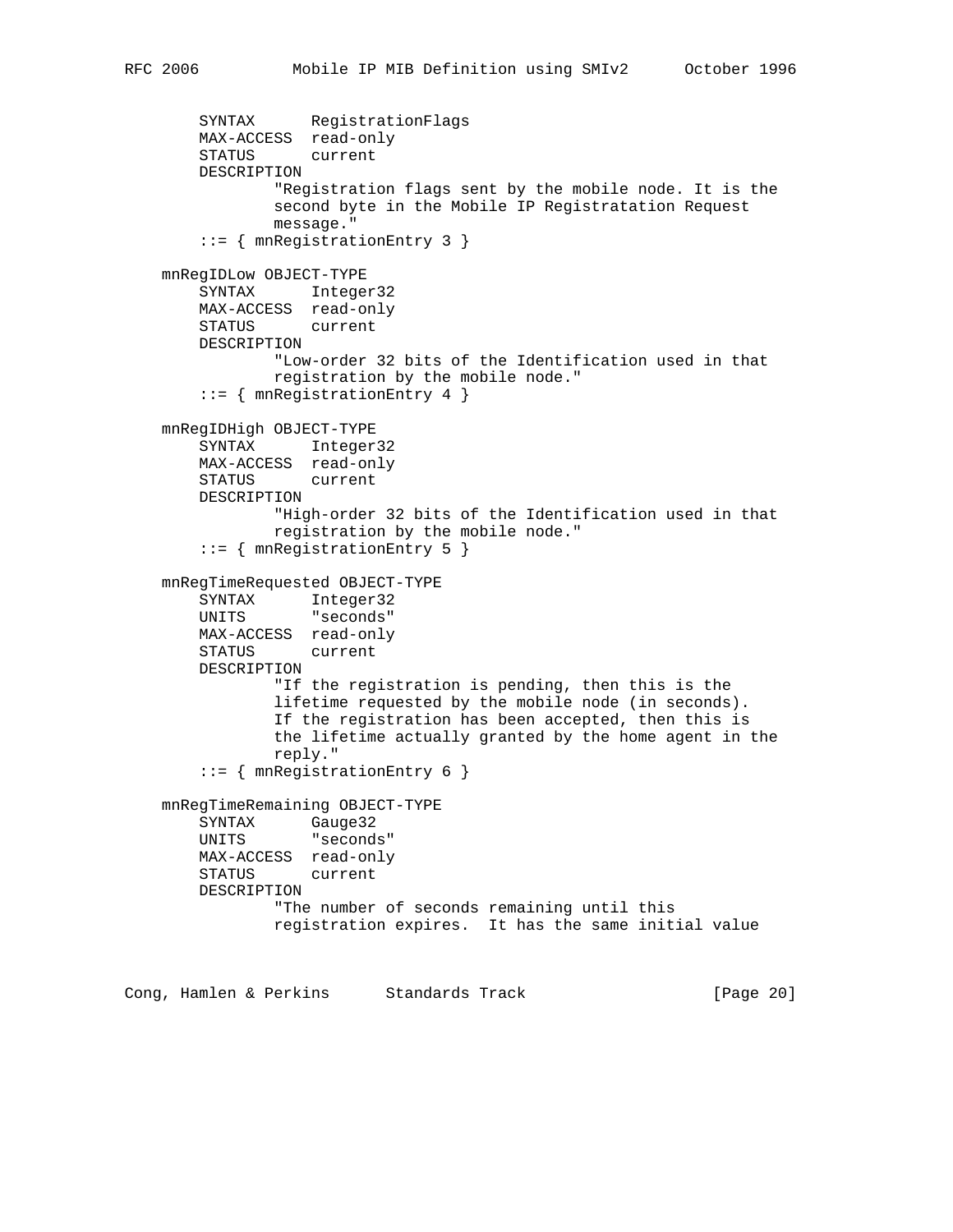```
 as mnRegTimeRequested and is only valid if
             mnRegIsAccepted is TRUE."
     ::= { mnRegistrationEntry 7 }
 mnRegTimeSent OBJECT-TYPE
     SYNTAX TimeStamp
    MAX-ACCESS read-only
    STATUS current
     DESCRIPTION
             "The time when the last (re-)transmission occured."
     ::= { mnRegistrationEntry 8 }
 mnRegIsAccepted OBJECT-TYPE
     SYNTAX TruthValue
    MAX-ACCESS read-only
     STATUS current
    DESCRIPTION
             "true(1) if the mobile node has received a
             Registration Reply indicating that service has been
             accepted; false(2) otherwise. false(2) implies that
             the registration is still pending."
     ::= { mnRegistrationEntry 9 }
 mnCOAIsLocal OBJECT-TYPE
     SYNTAX TruthValue
    MAX-ACCESS read-only
     STATUS current
     DESCRIPTION
             "Whether the COA is local to (dynamically acquired by)
             the mobile node or not. If it is false(2), the COA is
             an address of the foreign agent."
     ::= { mnRegistrationEntry 10 }
 -- Mobile Node Registration Group Counters
 mnRegRequestsSent OBJECT-TYPE
     SYNTAX Counter32
    MAX-ACCESS read-only
     STATUS current
     DESCRIPTION
             "Total number of registration requests sent by the
             mobile node. This does not include deregistrations
             (those with Lifetime equal to zero)."
     ::= { mnRegistration 2 }
 mnDeRegRequestsSent OBJECT-TYPE
    SYNTAX Counter32
    MAX-ACCESS read-only
```
Cong, Hamlen & Perkins Standards Track [Page 21]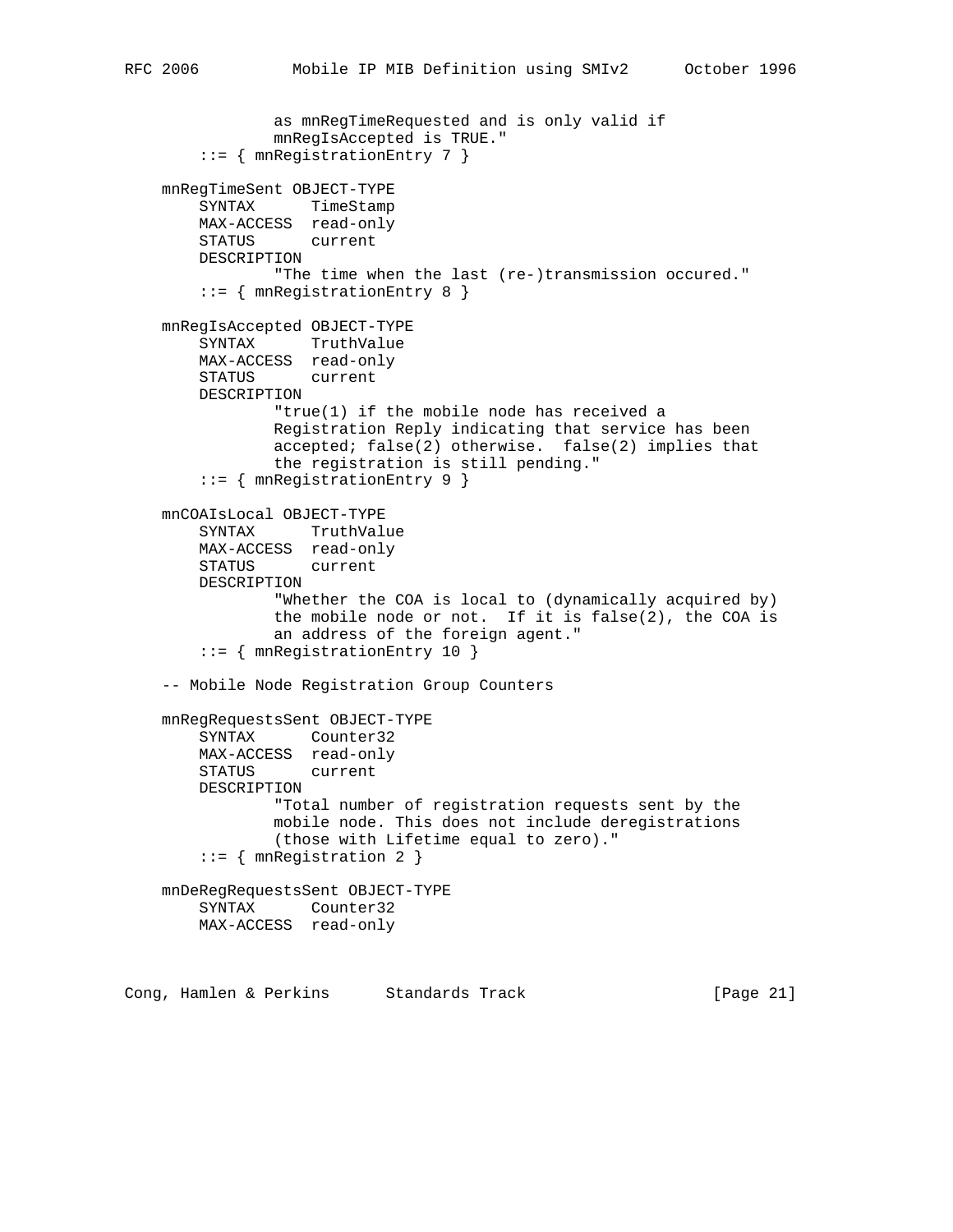```
 STATUS current
    DESCRIPTION
            "Total number of deregistration requests sent by the
            mobile node (those with Lifetime equal to zero)."
     ::= { mnRegistration 3 }
 mnRegRepliesRecieved OBJECT-TYPE
    SYNTAX Counter32
    MAX-ACCESS read-only
    STATUS current
    DESCRIPTION
            "Total number of registration replies received by the
            mobile node in which the Lifetime is greater than
            zero."
     ::= { mnRegistration 4 }
 mnDeRegRepliesRecieved OBJECT-TYPE
    SYNTAX Counter32
    MAX-ACCESS read-only
    STATUS current
    DESCRIPTION
            "Total number of (de)registration replies received by
            the mobile node in which the Lifetime is equal to
            zero."
     ::= { mnRegistration 5 }
 mnRepliesInvalidHomeAddress OBJECT-TYPE
     SYNTAX Counter32
    MAX-ACCESS read-only
    STATUS current
    DESCRIPTION
            "Total number of replies with invalid home address for
             the mobile node."
     ::= { mnRegistration 6 }
 mnRepliesUnknownHA OBJECT-TYPE
    SYNTAX Counter32
    MAX-ACCESS read-only
    STATUS current
    DESCRIPTION
             "Total number of replies with unknown home agents
             (not in home agent table)."
     ::= { mnRegistration 7 }
 mnRepliesUnknownFA OBJECT-TYPE
    SYNTAX Counter32
    MAX-ACCESS read-only
    STATUS current
```
Cong, Hamlen & Perkins Standards Track [Page 22]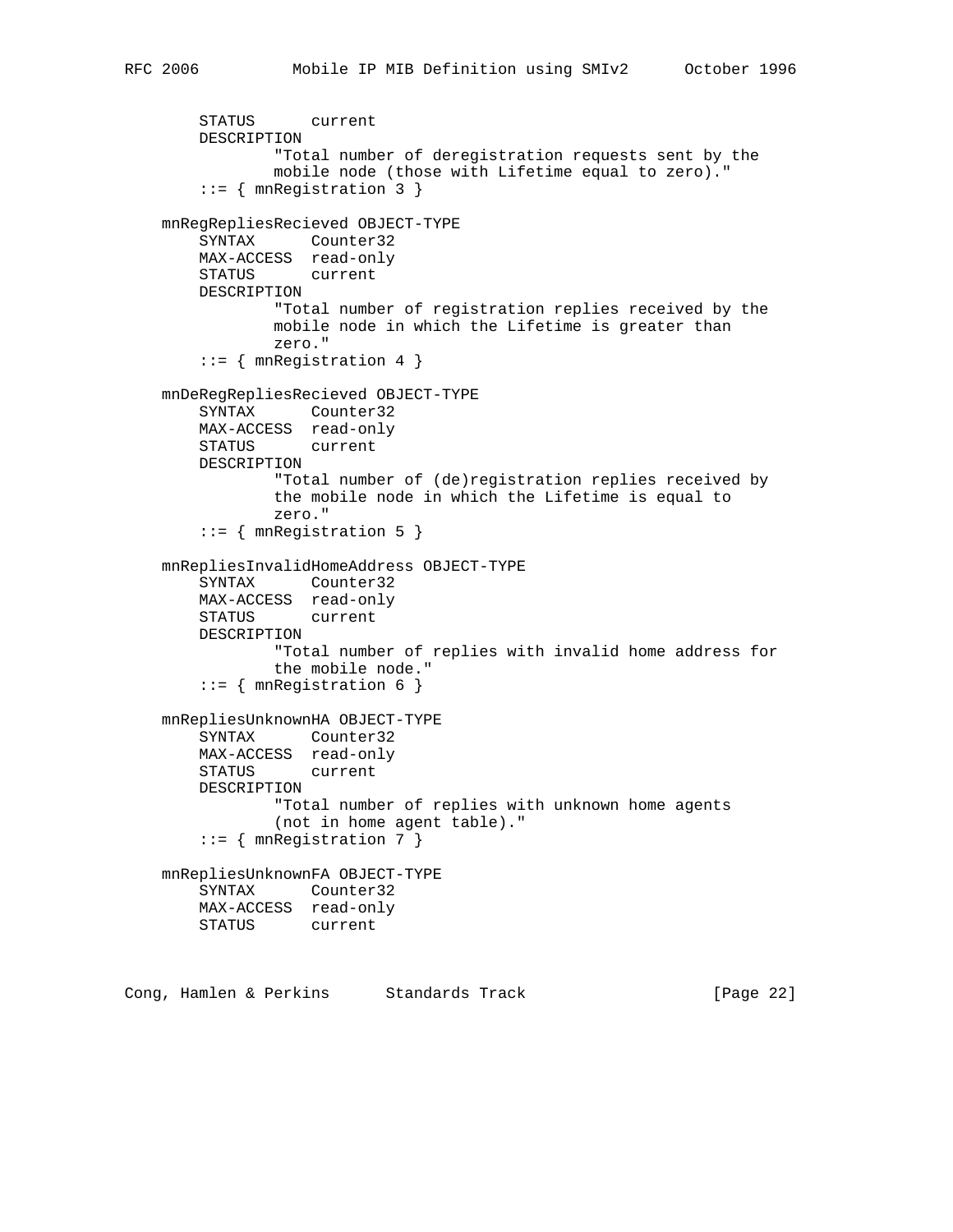```
 DESCRIPTION
             "Total number of replies with unknown foreign agents if
             replies relayed through foreign agent."
     ::= { mnRegistration 8 }
 mnRepliesInvalidID OBJECT-TYPE
     SYNTAX Counter32
    MAX-ACCESS read-only
    STATUS current
    DESCRIPTION
            "Total number of replies with invalid Identification
            fields."
     ::= { mnRegistration 9 }
 mnRepliesDroppedInvalidExtension OBJECT-TYPE
     SYNTAX Counter32
    MAX-ACCESS read-only
    STATUS current
    DESCRIPTION
            "Total number of Registration Replies dropped by the
            mobile node due to both poorly formed extensions and
            unrecognized extensions with extension number in the
            range 0-127."
     ::= { mnRegistration 10 }
 mnRepliesIgnoredUnknownExtension OBJECT-TYPE
     SYNTAX Counter32
    MAX-ACCESS read-only
    STATUS current
    DESCRIPTION
             "Total number of Registration Replies that contained
             one or more unrecognized extensions in the range
             128-255 that were ignored by the mobile node."
     ::= { mnRegistration 11 }
 mnRepliesHAAuthenticationFailure OBJECT-TYPE
     SYNTAX Counter32
    MAX-ACCESS read-only
    STATUS current
    DESCRIPTION
             "Total number of replies without a valid Home Agent to
            Mobile Node authenticator."
     ::= { mnRegistration 12 }
 mnRepliesFAAuthenticationFailure OBJECT-TYPE
    SYNTAX Counter32
    MAX-ACCESS read-only
    STATUS current
```
Cong, Hamlen & Perkins Standards Track [Page 23]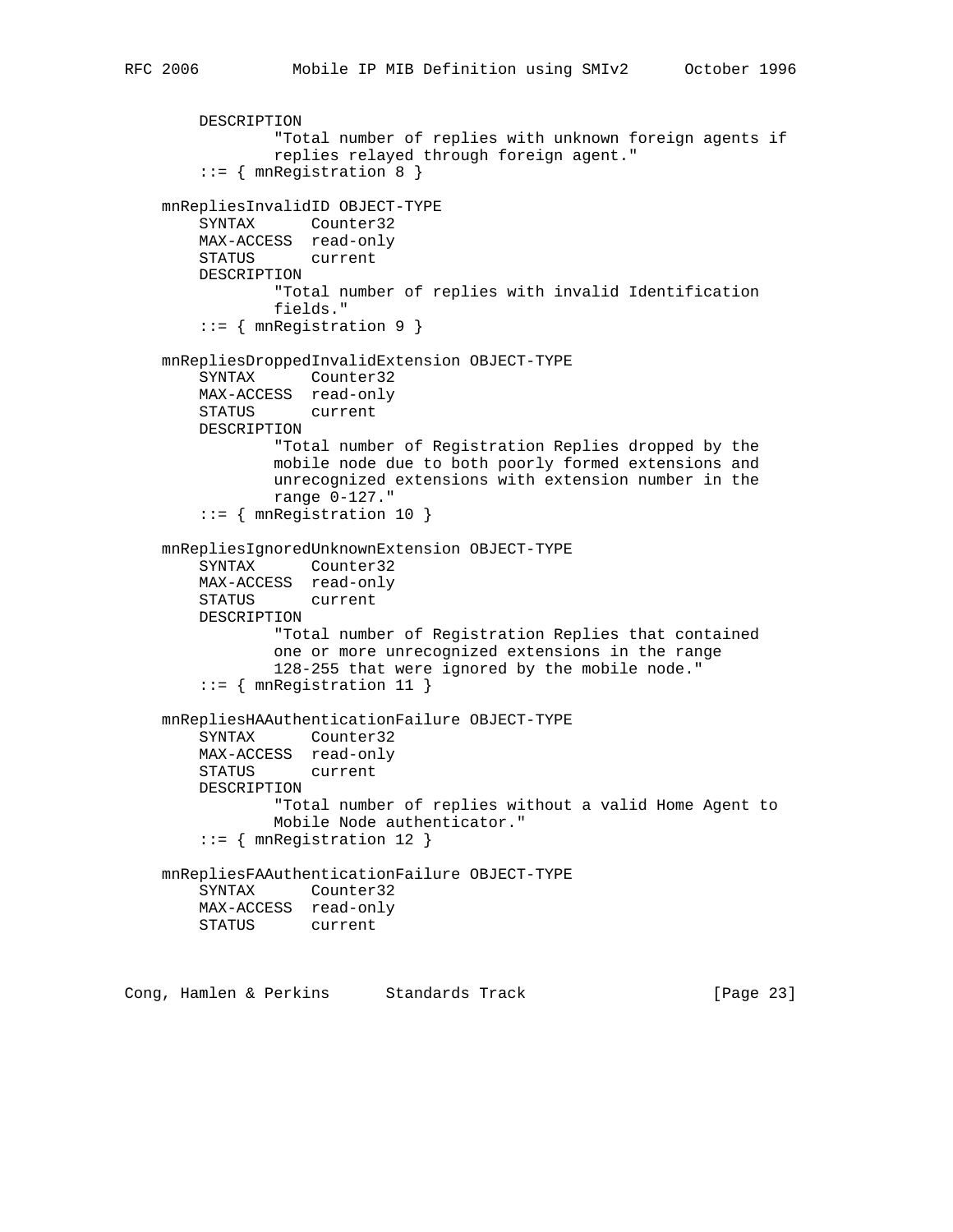```
 DESCRIPTION
             "Total number of replies without a valid Foreign Agent
             to Mobile Node authenticator."
     ::= { mnRegistration 13 }
 mnRegRequestsAccepted OBJECT-TYPE
     SYNTAX Counter32
    MAX-ACCESS read-only
    STATUS current
     DESCRIPTION
             "Total number of registration requests accepted by the
             mobile node's home agent (Code 0 and Code 1)."
     ::= { mnRegistration 14 }
 mnRegRequestsDeniedByHA OBJECT-TYPE
     SYNTAX Counter32
   MAX-ACCESS read-only<br>STATUS current
    STATUS
    DESCRIPTION
             "Total number of registration requests denied by
             mobile node's home agent (Sum of Code 128 through
             Code 191)."
     ::= { mnRegistration 15 }
 mnRegRequestsDeniedByFA OBJECT-TYPE
     SYNTAX Counter32
    MAX-ACCESS read-only
     STATUS current
     DESCRIPTION
             "Total number of registration requests denied by the
             foreign agent (Sum of Codes 64 through Code 127)."
     ::= \{ mnRegistration 16 \} mnRegRequestsDeniedByHADueToID OBJECT-TYPE
     SYNTAX Counter32
    MAX-ACCESS read-only
     STATUS current
     DESCRIPTION
             "Total number of Registration Request denied by home
             agent due to identification mismatch."
     ::= { mnRegistration 17 }
 mnRegRequestsWithDirectedBroadcast OBJECT-TYPE
     SYNTAX Counter32
    MAX-ACCESS read-only
     STATUS current
    DESCRIPTION
             "Total number of Registration Requests sent by mobile
```
Cong, Hamlen & Perkins Standards Track [Page 24]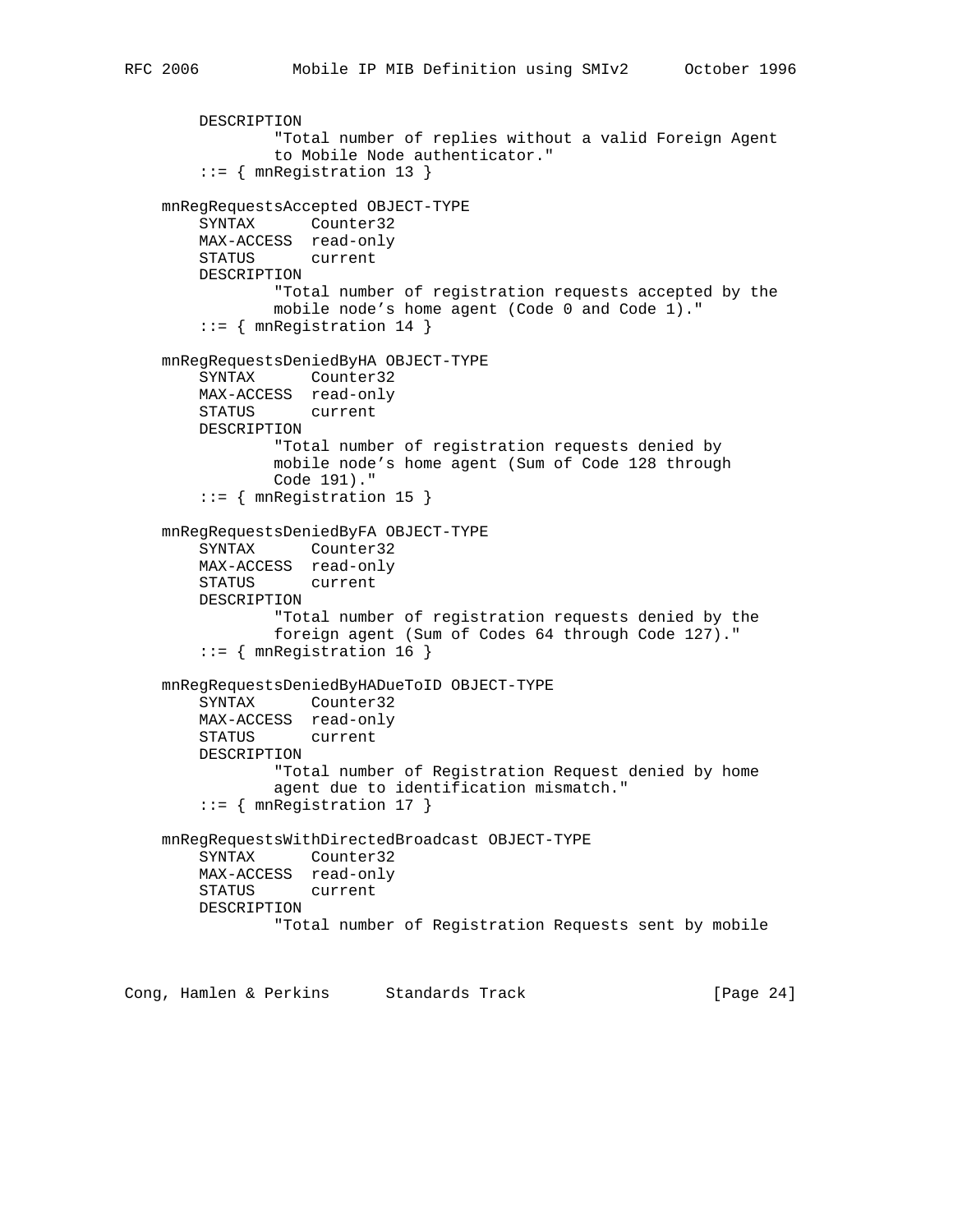```
 node with a directed broadcast address in the home
                agent field."
        ::= { mnRegistration 18 }
    -- MA Advertisement Group
    -- Mobility agent advertisement configuration table
    maAdvConfigTable OBJECT-TYPE
        SYNTAX SEQUENCE OF MaAdvConfigEntry
        MAX-ACCESS not-accessible
        STATUS current
        DESCRIPTION
                "A table containing configurable advertisement
                parameters for all advertisement interfaces in
                the mobility agent."
       ::= { maAdvertisement 1 }
    maAdvConfigEntry OBJECT-TYPE
        SYNTAX MaAdvConfigEntry
        MAX-ACCESS not-accessible
        STATUS current
        DESCRIPTION
                "Advertisement parameters for one advertisement
                interface."
        INDEX { maInterfaceAddress }
       ::= { maAdvConfigTable 1 }
    MaAdvConfigEntry ::= SEQUENCE {
          maInterfaceAddress IpAddress,
          maAdvMaxRegLifetime Integer32,
          maAdvPrefixLengthInclusion TruthValue,
          maAdvAddress IpAddress,
          maAdvMaxInterval Integer32,
          maAdvMinInterval Integer32,
          maAdvMaxAdvLifetime Integer32,
          maAdvResponseSolicitationOnly TruthValue,
          maAdvStatus RowStatus
 }
    maInterfaceAddress OBJECT-TYPE
        SYNTAX IpAddress
        MAX-ACCESS not-accessible
        STATUS current
        DESCRIPTION
                "IP address for advertisement interface."
       ::= { maAdvConfigEntry 1 }
```
Cong, Hamlen & Perkins Standards Track [Page 25]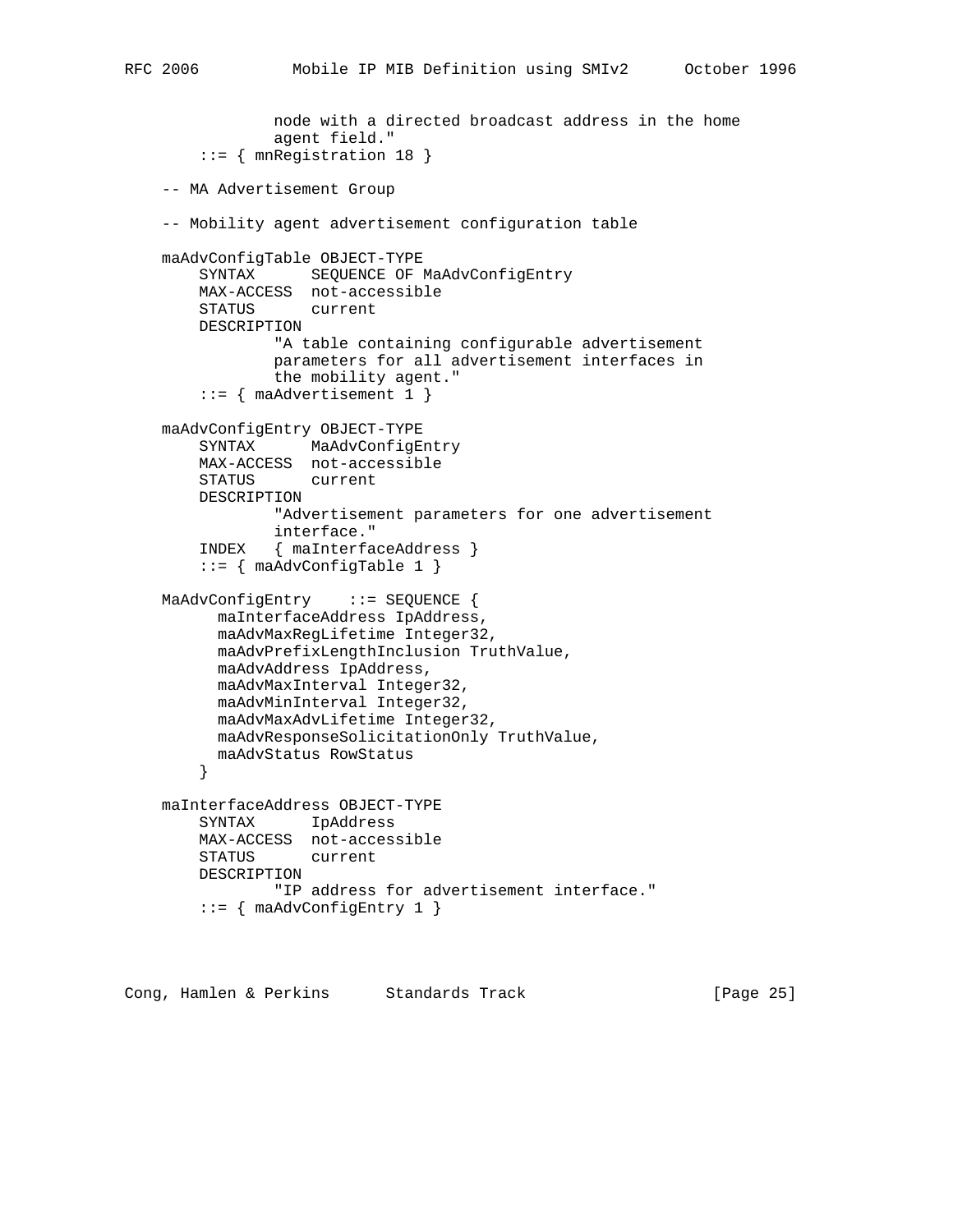```
 maAdvMaxRegLifetime OBJECT-TYPE
       SYNTAX Integer32 (0..65535)
        UNITS "seconds"
        MAX-ACCESS read-create
        STATUS current
        DESCRIPTION
                "The longest lifetime in seconds that mobility agent
                is willing to accept in any Registration Request."
       ::= { maAdvConfigEntry 2 }
    maAdvPrefixLengthInclusion OBJECT-TYPE
        SYNTAX TruthValue
        MAX-ACCESS read-create
        STATUS current
        DESCRIPTION
                "Whether the advertisement should include the Prefix-
                Lengths Extension. If it is true, all advertisements
                sent over this interface should include the
                Prefix-Lengths Extension."
        ::= { maAdvConfigEntry 3 }
    maAdvAddress OBJECT-TYPE
        SYNTAX IpAddress
        MAX-ACCESS read-create
        STATUS current
        DESCRIPTION
                "The IP destination address to be used for
                advertisements sent from the interface. The only
                permissible values are the all-systems multicast
                address (224.0.0.1) or the limited-broadcast address
                (255.255.255.255)."
        REFERENCE
                "AdvertisementAddress in RFC1256."
        ::= { maAdvConfigEntry 4 }
    maAdvMaxInterval OBJECT-TYPE
 SYNTAX Integer32 (4..1800)
 UNITS "seconds"
        MAX-ACCESS read-create
        STATUS current
        DESCRIPTION
                "The maximum time in seconds between successive
                transmissions of Agent Advertisements from this
                interface."
        REFERENCE
                "MaxAdvertisementInterval in RFC1256."
       ::= { maAdvConfigEntry 5 }
```
Cong, Hamlen & Perkins Standards Track (Page 26)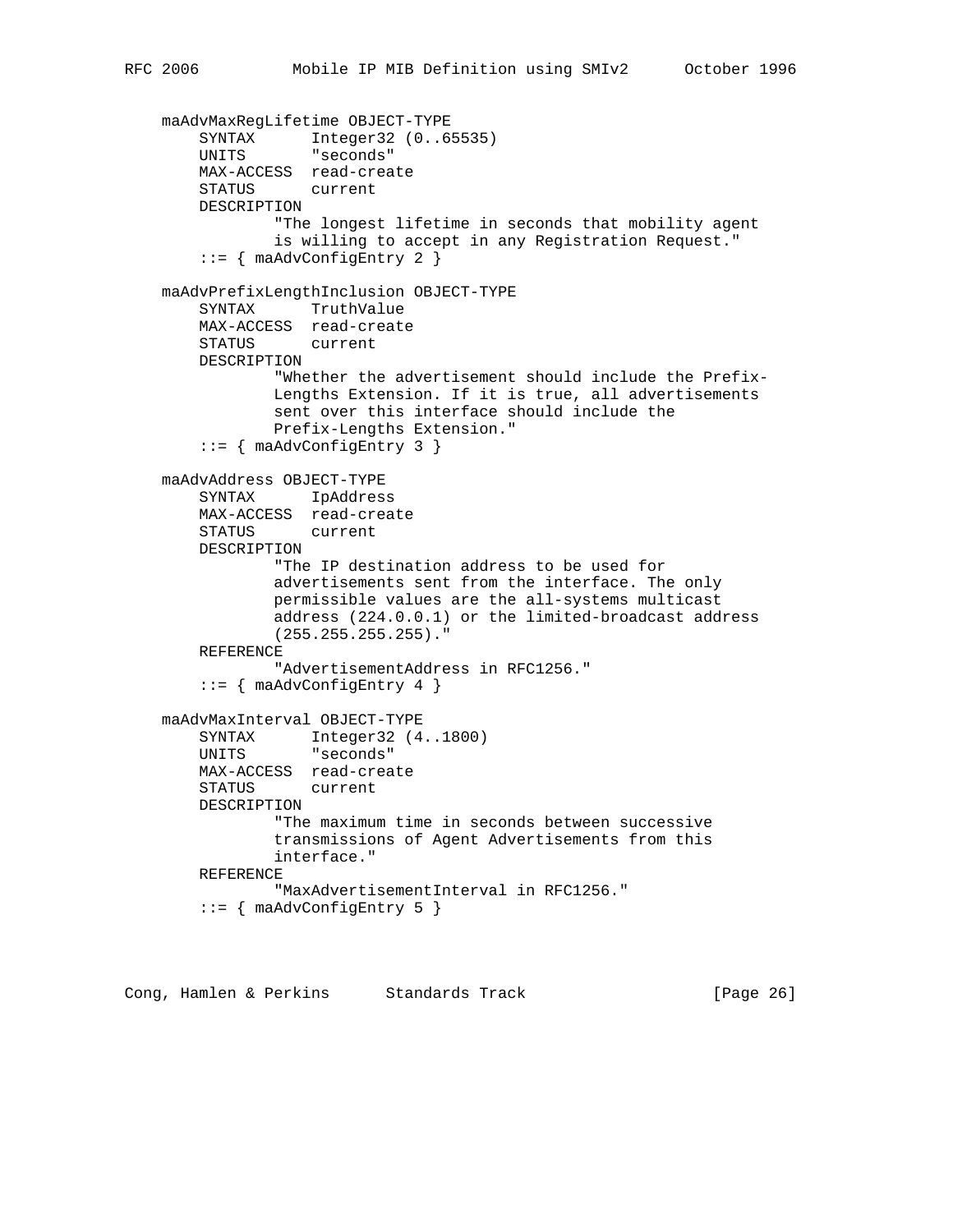```
 maAdvMinInterval OBJECT-TYPE
 SYNTAX Integer32 (3..1800)
 UNITS "seconds"
        MAX-ACCESS read-create
        STATUS current
        DESCRIPTION
                "The minimum time in seconds between successive
                transmissions of Agent Advertisements from this
                interface."
        REFERENCE
                "MinAdvertisementInterval in RFC1256."
       ::= { maAdvConfigEntry 6 }
    maAdvMaxAdvLifetime OBJECT-TYPE
 SYNTAX Integer32 (4..9000)
 UNITS "seconds"
        MAX-ACCESS read-create
        STATUS current
        DESCRIPTION
                "The time (in seconds) to be placed in the Lifetime
                field of the RFC 1256-portion of the Agent
                Advertisements sent over this interface."
        REFERENCE
                "AdvertisementLifetime in RFC1256."
        ::= { maAdvConfigEntry 7 }
    maAdvResponseSolicitationOnly OBJECT-TYPE
        SYNTAX TruthValue
        MAX-ACCESS read-create
        STATUS current
        DESCRIPTION
                "The flag indicates whether the advertisement from
                that interface should be sent only in response to an
               Agent Solicitation message."
       DEFVAL { false }
        ::= { maAdvConfigEntry 8 }
    maAdvStatus OBJECT-TYPE
        SYNTAX RowStatus
        MAX-ACCESS read-create
        STATUS current
        DESCRIPTION
                "The row status for the agent advertisement table. If
                this column status is 'active', the manager should not
                change any column in the row."
        ::= { maAdvConfigEntry 9 }
   -- MA Advertisement Group Counters
```
Cong, Hamlen & Perkins Standards Track [Page 27]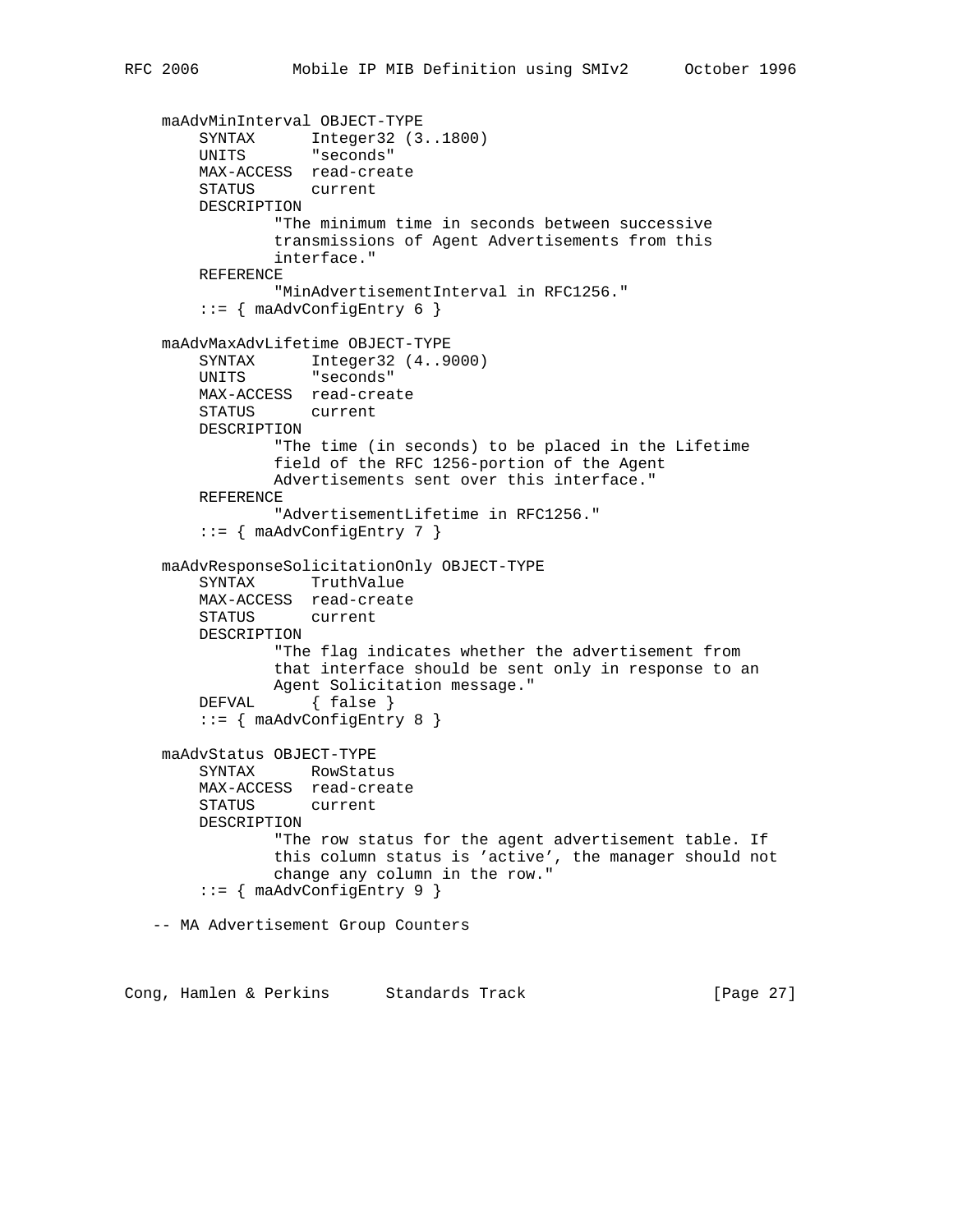```
 maAdvertisementsSent OBJECT-TYPE
 SYNTAX Counter32
 MAX-ACCESS read-only
        STATUS current
        DESCRIPTION
                "Total number of advertisements sent by the mobility
                agent."
       ::= { maAdvertisement 2 }
    maAdvsSentForSolicitation OBJECT-TYPE
        SYNTAX Counter32
        MAX-ACCESS read-only
        STATUS current
        DESCRIPTION
                "Total number of advertisements sent by mobility agent
                in response to mobile node solicitations."
       ::= { maAdvertisement 3 }
    maSolicitationsReceived OBJECT-TYPE
        SYNTAX Counter32
        MAX-ACCESS read-only
        STATUS current
        DESCRIPTION
                "Total number of solicitations received by the
                mobility agent."
        ::= { maAdvertisement 4 }
    -- Foreign Agent Group
    -- Foreign Agent System Group
    faCOATable OBJECT-TYPE
       SYNTAX SEQUENCE OF FaCOAEntry
        MAX-ACCESS not-accessible
        STATUS current
        DESCRIPTION
                "A table containing all of the care-of addresses
                (COAs) supported by the foreign agent. New entries can
                be added to the table. The order of entries in the
                faCOATAble is also the order in which the COAs are
                listed in the Agent Advertisement."
          ::= \{ fagsystem 1 \} faCOAEntry OBJECT-TYPE
        SYNTAX FaCOAEntry
        MAX-ACCESS not-accessible
        STATUS current
        DESCRIPTION
```
Cong, Hamlen & Perkins Standards Track [Page 28]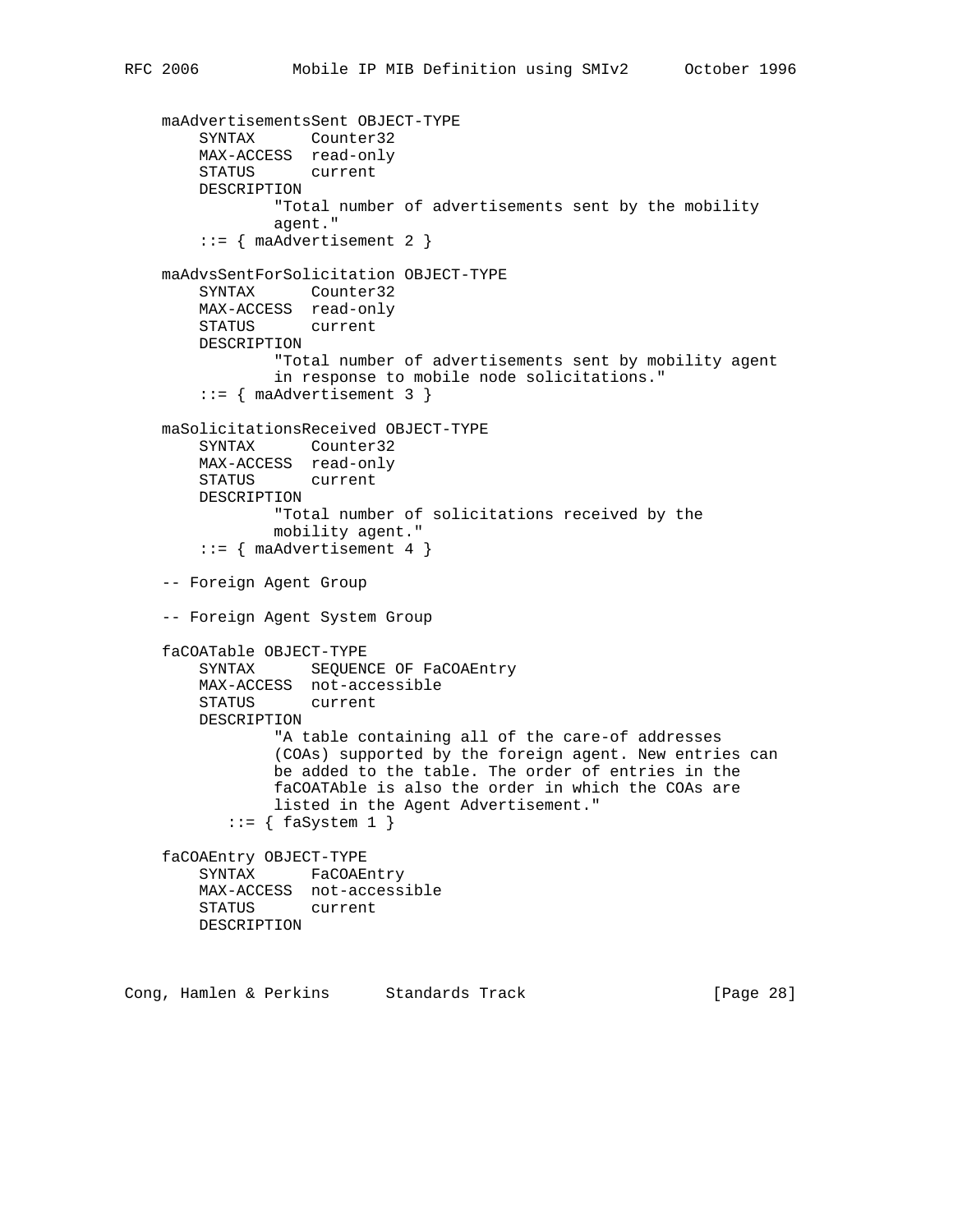```
 "Entry of COA"
     INDEX { faSupportedCOA }
    ::= { faCOATable 1 }
FaCOAEntry ::=
    SEQUENCE {
            faSupportedCOA IpAddress,
             faCOAStatus RowStatus
     }
 faSupportedCOA OBJECT-TYPE
    SYNTAX IpAddress
    MAX-ACCESS not-accessible
     STATUS current
    DESCRIPTION
            "Care-of-address supported by this foreign agent."
    ::= \{ \text{facOAEntry 1 } \} faCOAStatus OBJECT-TYPE
    SYNTAX RowStatus
    MAX-ACCESS read-create
    STATUS current
    DESCRIPTION
            "The row status for COA entry."
    ::= { faCOAEntry 2 }
 -- Foreign Agent Advertisement Group
 -- FA needs to implement MA Advertisement Group plus that group
 faIsBusy OBJECT-TYPE
    SYNTAX TruthValue
    MAX-ACCESS read-only
    STATUS current
    DESCRIPTION
             "Whether or not the foreign agent is too busy to
            accept additional registrations. If true(1), the agent
             is busy and any Agent advertisements sent from this
             agent should have the 'B' bit set to 1."
    ::= { faAdvertisement 1 }
 faRegistrationRequired OBJECT-TYPE
    SYNTAX TruthValue
    MAX-ACCESS read-write
    STATUS current
    DESCRIPTION
             "Whether or not this foreign agent requires
            registration even from those mobile nodes that have
            acquired their own, colocated care-of address. If
```
Cong, Hamlen & Perkins Standards Track [Page 29]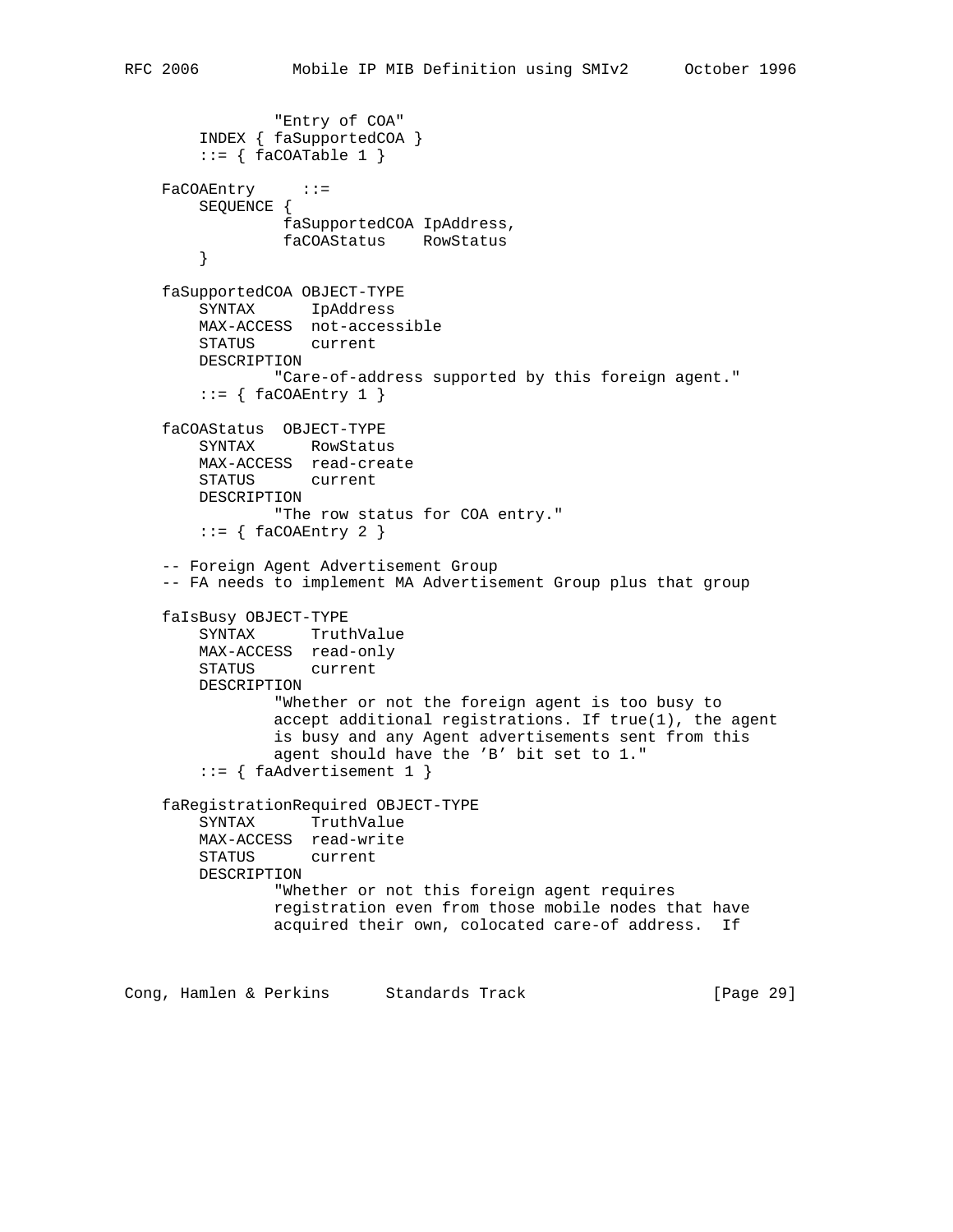```
 true(1), registration is required and any Agent
                Advertisements sent from this agent should have the
                 'R' bit set to 1."
         ::= { faAdvertisement 2 }
    -- Foreign Agent Registration Group
    -- Foreign Agent Visitors List
    faVisitorTable OBJECT-TYPE
        SYNTAX SEQUENCE OF FaVisitorEntry
        MAX-ACCESS not-accessible
        STATUS current
        DESCRIPTION
                "A table containing the foreign agent's visitor list.
                The foreign agent updates this table in response to
                registration events from mobile nodes."
         ::= { faRegistration 1 }
    faVisitorEntry OBJECT-TYPE
        SYNTAX FaVisitorEntry
        MAX-ACCESS not-accessible
        STATUS current
        DESCRIPTION
                "Information for one visitor."
        INDEX { faVisitorIPAddress }
        ::= { faVisitorTable 1 }
   FaVisitorEntry ::= SEQUENCE {
        faVisitorIPAddress IpAddress,
        faVisitorHomeAddress IpAddress,
        faVisitorHomeAgentAddress IpAddress,
        faVisitorTimeGranted Integer32,
        faVisitorTimeRemaining Gauge32,
        faVisitorRegFlags RegistrationFlags,
        faVisitorRegIDLow Integer32,
        faVisitorRegIDHigh Integer32,
         faVisitorRegIsAccepted TruthValue
 }
    faVisitorIPAddress OBJECT-TYPE
        SYNTAX IpAddress
        MAX-ACCESS read-only
        STATUS current
        DESCRIPTION
                 "Source IP address of visitor's Registration Request."
        ::= { faVisitorEntry 1 }
```
Cong, Hamlen & Perkins Standards Track [Page 30]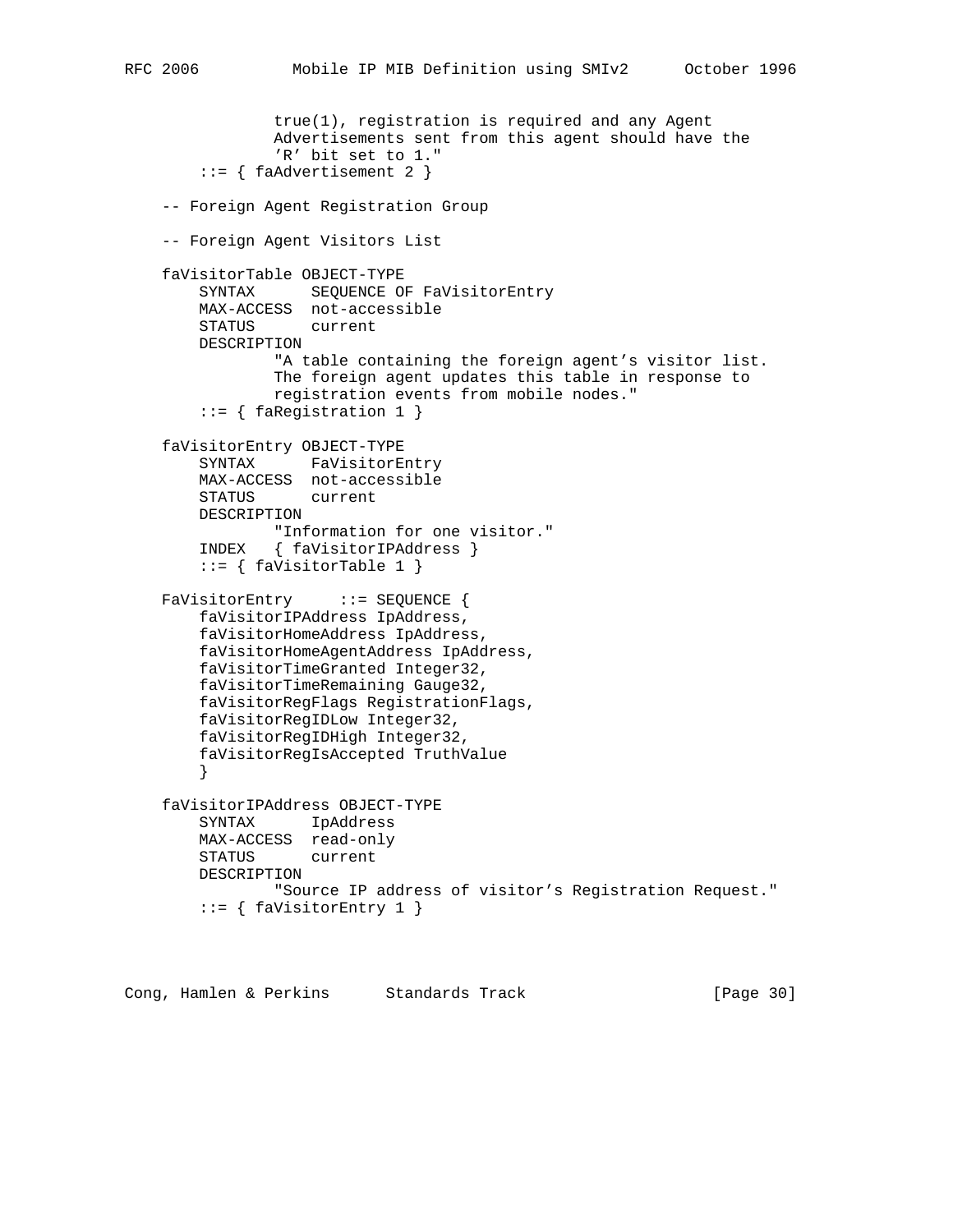```
 faVisitorHomeAddress OBJECT-TYPE
 SYNTAX IpAddress
 MAX-ACCESS read-only
        STATUS current
        DESCRIPTION
                "Home (IP) address of visiting mobile node."
        ::= { faVisitorEntry 2 }
    faVisitorHomeAgentAddress OBJECT-TYPE
        SYNTAX IpAddress
        MAX-ACCESS read-only
        STATUS current
        DESCRIPTION
               "Home agent IP address for that visiting mobile node."
       ::= { faVisitorEntry 3 }
    faVisitorTimeGranted OBJECT-TYPE
        SYNTAX Integer32
        UNITS "seconds"
        MAX-ACCESS read-only
        STATUS current
        DESCRIPTION
                "The lifetime in seconds granted to the mobile node
                for this registration. Only valid if
                faVisitorRegIsAccepted is true(1)."
       ::= { faVisitorEntry 4 }
    faVisitorTimeRemaining OBJECT-TYPE
 SYNTAX Gauge32
 UNITS "seconds"
        MAX-ACCESS read-only
        STATUS current
        DESCRIPTION
                "The number of seconds remaining until the
                registration is expired. It has the same initial value
                as faVisitorTimeGranted, and is counted down by the
                foreign agent."
        ::= { faVisitorEntry 5 }
    faVisitorRegFlags OBJECT-TYPE
        SYNTAX RegistrationFlags
       MAX-ACCESS read-only<br>STATUS current
       STATUS
        DESCRIPTION
                "Registration flags sent by mobile node."
       ::= { faVisitorEntry 6 }
    faVisitorRegIDLow OBJECT-TYPE
```
Cong, Hamlen & Perkins Standards Track [Page 31]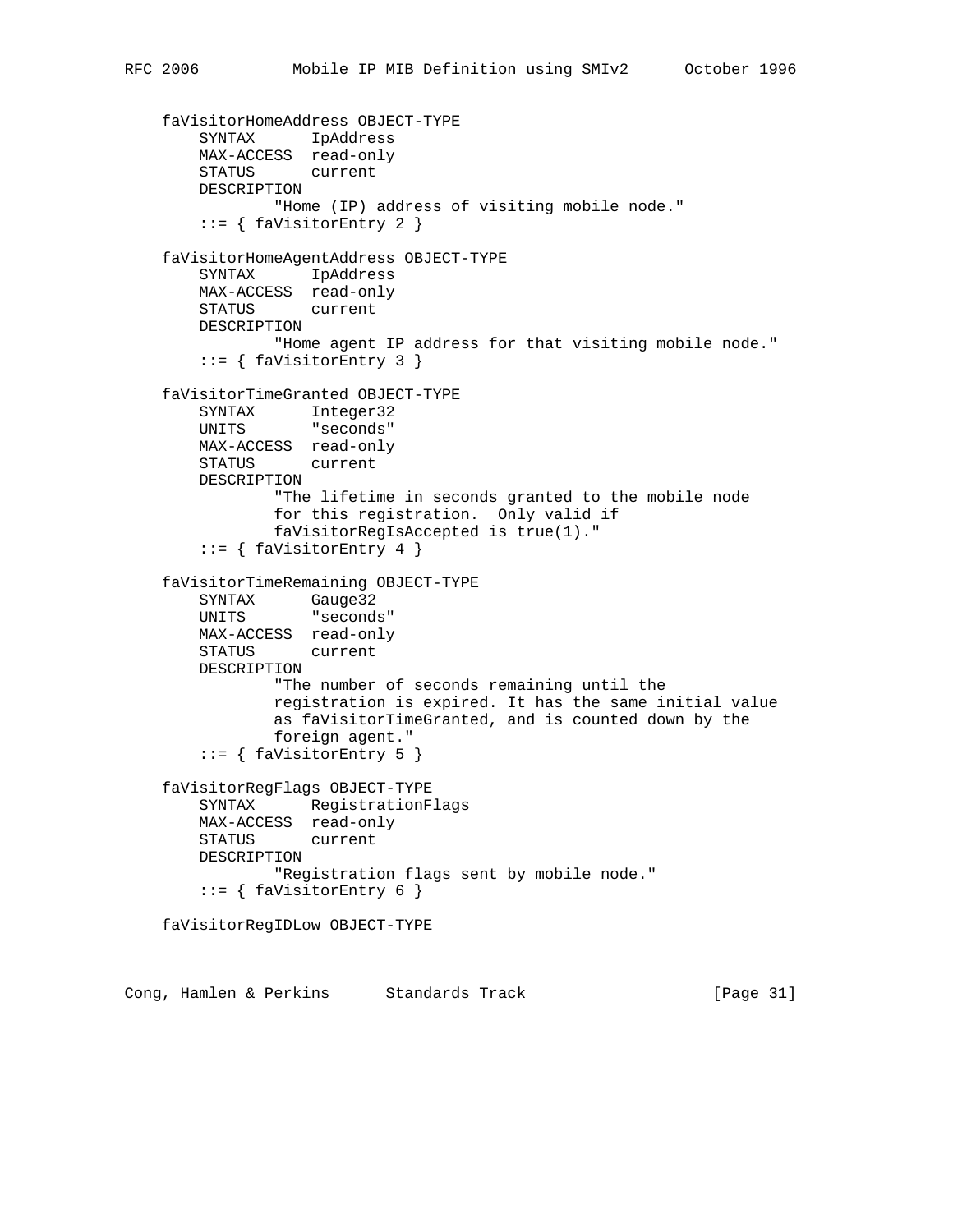```
 SYNTAX Integer32
     MAX-ACCESS read-only
     STATUS current
     DESCRIPTION
              "Low 32 bits of Identification used in that
             registration by the mobile node."
      ::= { faVisitorEntry 7 }
  faVisitorRegIDHigh OBJECT-TYPE
      SYNTAX Integer32
     MAX-ACCESS read-only
     STATUS current
     DESCRIPTION
             "High 32 bits of Identification used in that
             registration by the mobile node."
     ::= { faVisitorEntry 8 }
  faVisitorRegIsAccepted OBJECT-TYPE
     SYNTAX TruthValue
     MAX-ACCESS read-only
     STATUS current
     DESCRIPTION
              "Whether the registration has been accepted or not. If
              it is false(2), this registration is still pending for
             reply."
     ::= { faVisitorEntry 9 }
 -- Foreign Agent Registration Group Counters
  faRegRequestsReceived OBJECT-TYPE
     SYNTAX Counter32
     MAX-ACCESS read-only
     STATUS current
     DESCRIPTION
             "Total number of valid Registration Requests
             received."
      ::= { faRegistration 2 }
  faRegRequestsRelayed OBJECT-TYPE
     SYNTAX Counter32
     MAX-ACCESS read-only
     STATUS current
     DESCRIPTION
              "Total number of Registration Requests relayed to home
              agent by foreign agent."
      ::= { faRegistration 3 }
  faReasonUnspecified OBJECT-TYPE
```
Cong, Hamlen & Perkins Standards Track [Page 32]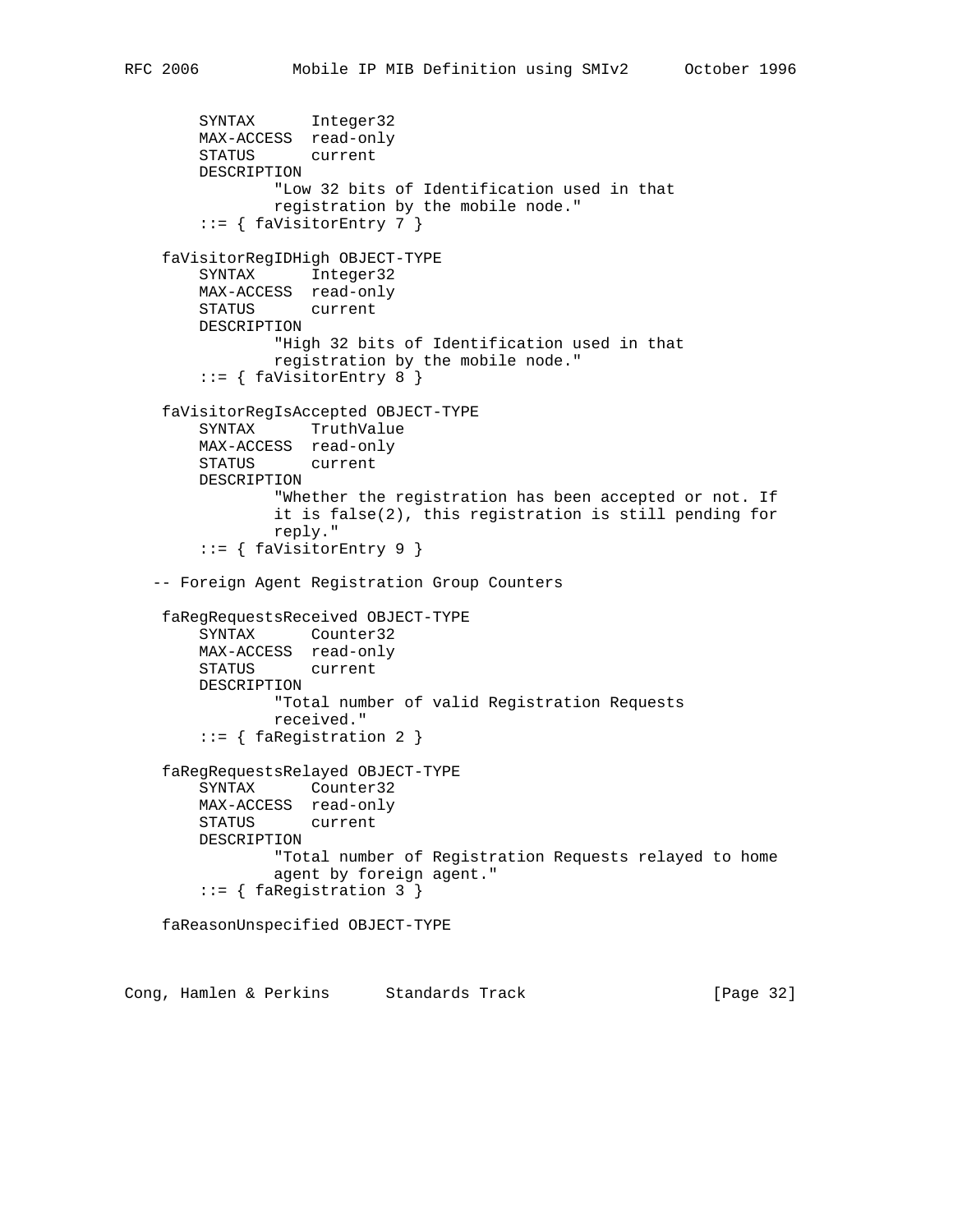```
 SYNTAX Counter32
    MAX-ACCESS read-only
    STATUS current
    DESCRIPTION
            "Total number of Registration Requests denied by
            foreign agent -- reason unspecified (Code 64)."
     ::= { faRegistration 4 }
 faAdmProhibited OBJECT-TYPE
    SYNTAX Counter32
    MAX-ACCESS read-only
    STATUS current
    DESCRIPTION
            "Total number of Registration Requests denied by
            foreign agent -- administratively prohibited (Code
            65)."
    ::= { faRegistration 5 }
 faInsufficientResource OBJECT-TYPE
    SYNTAX Counter32
    MAX-ACCESS read-only
    STATUS current
    DESCRIPTION
            "Total number of Registration Requests denied by
            foreign agent -- insufficient resources (Code 66)."
     ::= { faRegistration 6 }
 faMNAuthenticationFailure OBJECT-TYPE
    SYNTAX Counter32
    MAX-ACCESS read-only
    STATUS current
    DESCRIPTION
            "Total number of Registration Requests denied by
            foreign agent -- mobile node failed authentication
            (Code 67)."
     ::= { faRegistration 7 }
 faRegLifetimeTooLong OBJECT-TYPE
     SYNTAX Counter32
    MAX-ACCESS read-only
    STATUS current
    DESCRIPTION
            "Total number of Registration Requests denied by
            foreign agent -- requested lifetime too long (Code
            69)."
     ::= { faRegistration 8 }
 faPoorlyFormedRequests OBJECT-TYPE
```
Cong, Hamlen & Perkins Standards Track [Page 33]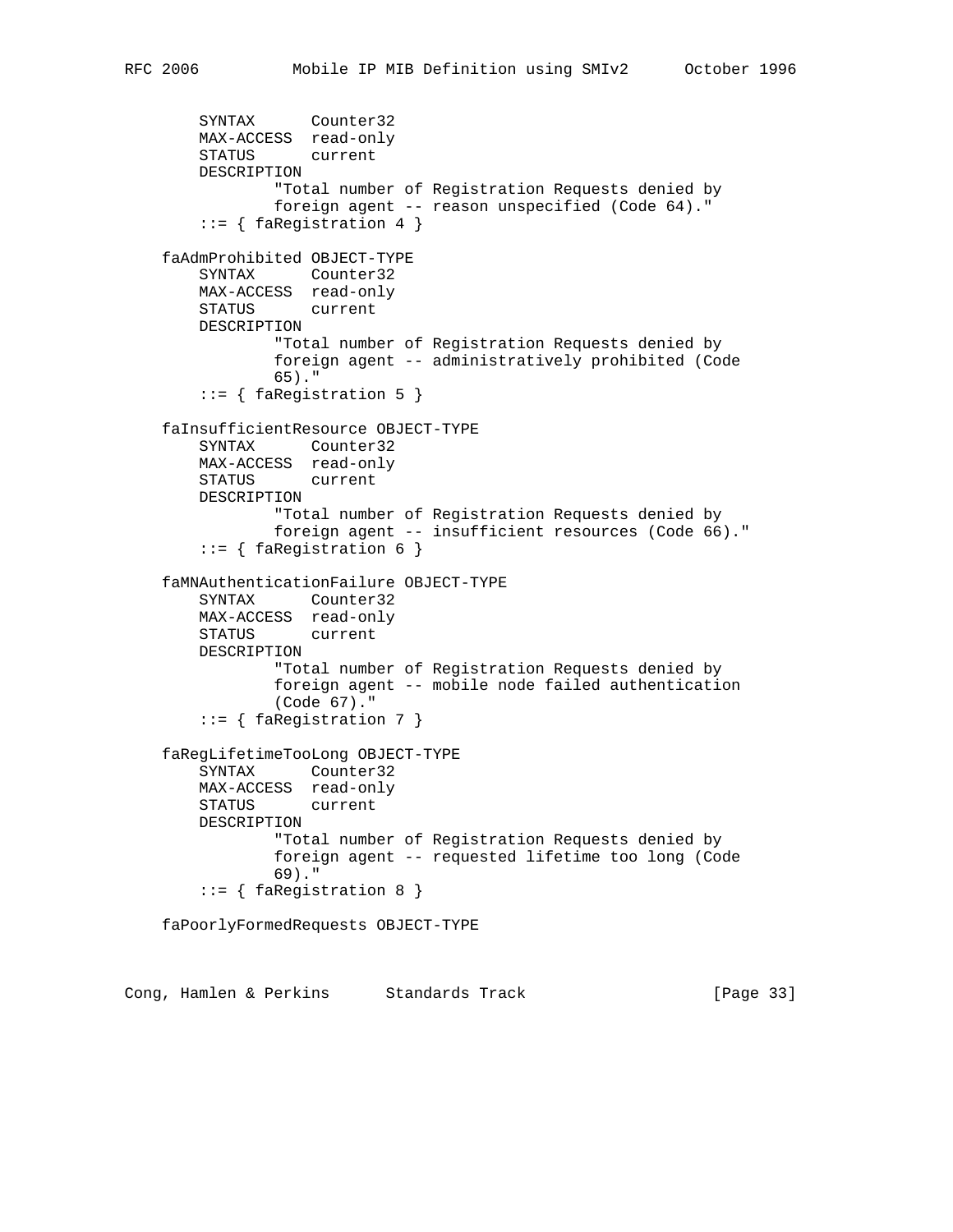```
 SYNTAX Counter32
    MAX-ACCESS read-only
    STATUS current
    DESCRIPTION
            "Total number of Registration Requests denied by
            foreign agent -- poorly formed request (Code 70)."
     ::= { faRegistration 9 }
 faEncapsulationUnavailable OBJECT-TYPE
    SYNTAX Counter32
    MAX-ACCESS read-only
    STATUS current
    DESCRIPTION
            "Total number of Registration Requests denied by
            foreign agent -- requested encapsulation unavailable
            (Code 72)."
     ::= { faRegistration 10 }
 faVJCompressionUnavailable OBJECT-TYPE
    SYNTAX Counter32
    MAX-ACCESS read-only
    STATUS current
    DESCRIPTION
            "Total number of Registration Requests denied by
            foreign agent -- requested Van Jacobson header
            compression unavailable (Code 73)."
     ::= { faRegistration 11 }
 faHAUnreachable OBJECT-TYPE
    SYNTAX Counter32
    MAX-ACCESS read-only
    STATUS current
    DESCRIPTION
            "Total number of Registration Requests denied by
            foreign agent -- home agent unreachable (Codes
            80-95)."
     ::= { faRegistration 12 }
 faRegRepliesRecieved OBJECT-TYPE
    SYNTAX Counter32
    MAX-ACCESS read-only
    STATUS current
    DESCRIPTION
            "Total number of well-formed Registration Replies
            received by foreign agent."
     ::= { faRegistration 13 }
 faRegRepliesRelayed OBJECT-TYPE
```
Cong, Hamlen & Perkins Standards Track [Page 34]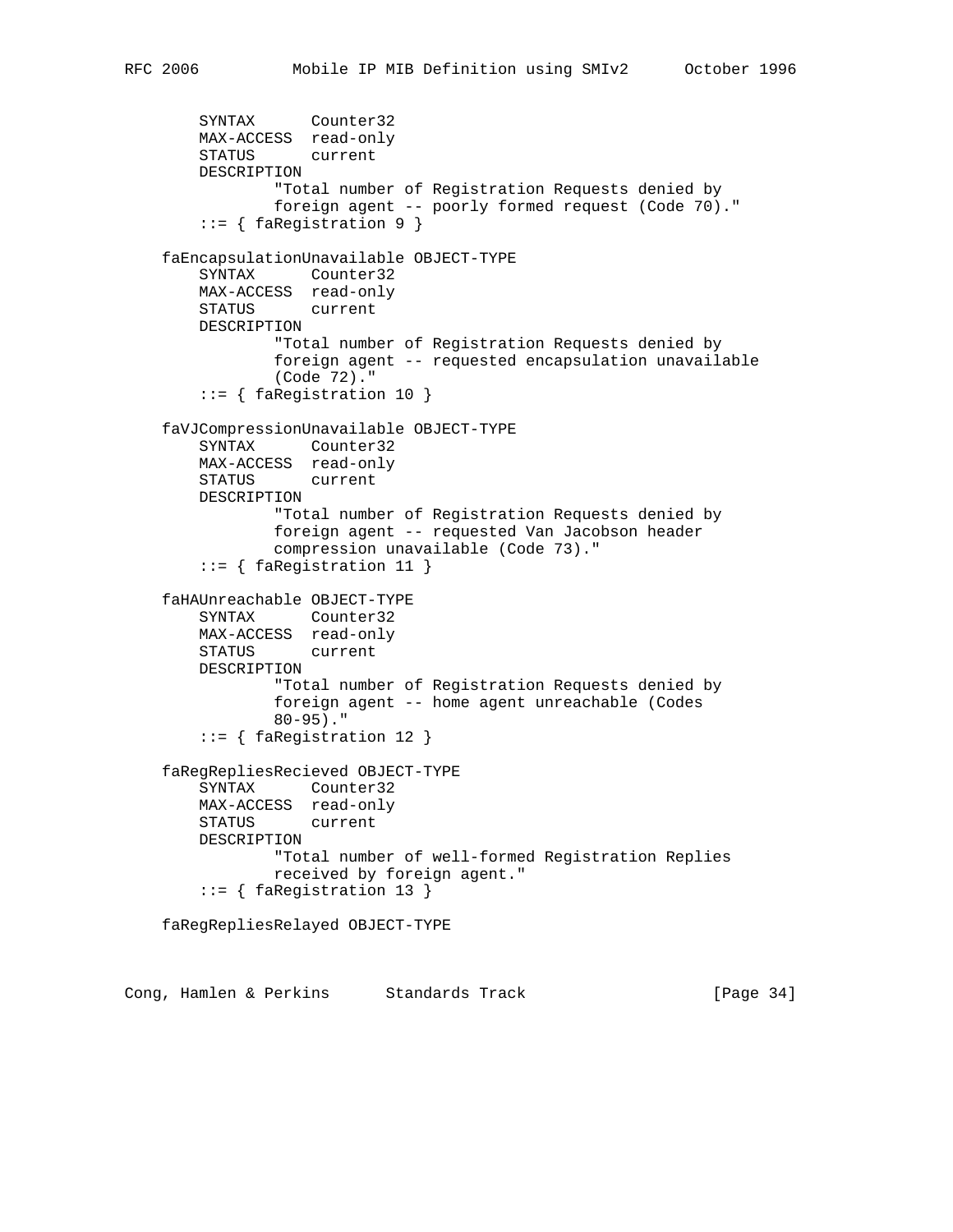```
 SYNTAX Counter32
    MAX-ACCESS read-only
     STATUS current
     DESCRIPTION
             "Total number of valid Registration Replies relayed to
             the mobile node by foreign agent."
     ::= { faRegistration 14 }
 faHAAuthenticationFailure OBJECT-TYPE
     SYNTAX Counter32
    MAX-ACCESS read-only
    STATUS current
    DESCRIPTION
            "Total number of Registration Replies denied by
             foreign agent -- home agent failed authentication
             (Code 68)."
     ::= { faRegistration 15 }
 faPoorlyFormedReplies OBJECT-TYPE
     SYNTAX Counter32
    MAX-ACCESS read-only
     STATUS current
    DESCRIPTION
             "Total number of Registration Replies denied by
             foreign agent -- poorly formed reply (Code 71)."
     ::= { faRegistration 16 }
 -- Home Agent Group
 -- Home Agent Registration Group
 -- Home agent mobility binding list
 haMobilityBindingTable OBJECT-TYPE
     SYNTAX SEQUENCE OF HaMobilityBindingEntry
    MAX-ACCESS not-accessible
     STATUS current
    DESCRIPTION
            "A table containing the home agent's mobility binding
             list. The home agent updates this table in response
             to registration events from mobile nodes."
     ::= { haRegistration 1 }
 haMobilityBindingEntry OBJECT-TYPE
     SYNTAX HaMobilityBindingEntry
    MAX-ACCESS not-accessible
    STATUS current
    DESCRIPTION
```
Cong, Hamlen & Perkins Standards Track [Page 35]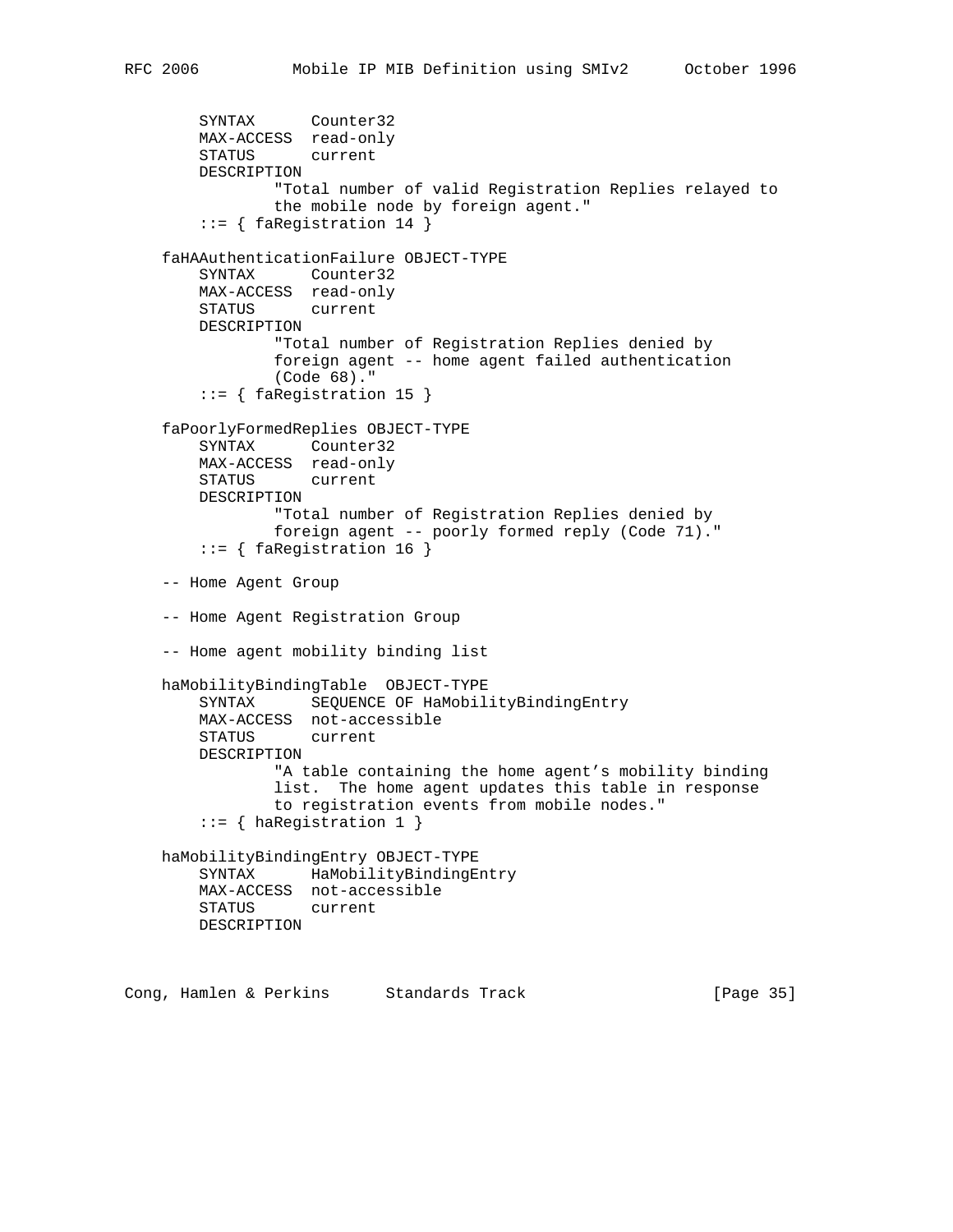```
"An entry on the mobility binding list."
        INDEX { haMobilityBindingMN, haMobilityBindingCOA }
        ::= { haMobilityBindingTable 1 }
    HaMobilityBindingEntry ::= SEQUENCE {
 haMobilityBindingMN IpAddress,
 haMobilityBindingCOA IpAddress,
         haMobilityBindingSourceAddress IpAddress,
         haMobilityBindingRegFlags RegistrationFlags,
         haMobilityBindingRegIDLow Integer32,
         haMobilityBindingRegIDHigh Integer32,
         haMobilityBindingTimeGranted Integer32,
         haMobilityBindingTimeRemaining Gauge32
 }
    haMobilityBindingMN OBJECT-TYPE
        SYNTAX IpAddress
       MAX-ACCESS read-only<br>STATUS current
       STATUS
        DESCRIPTION
                "Mobile node's home (IP) address."
        ::= { haMobilityBindingEntry 1 }
    haMobilityBindingCOA OBJECT-TYPE
        SYNTAX IpAddress
        MAX-ACCESS read-only
        STATUS current
        DESCRIPTION
                "Mobile node's care-of-address. One mobile node can
                have multiple bindings with different
                care-of-addresses."
        ::= { haMobilityBindingEntry 2 }
    haMobilityBindingSourceAddress OBJECT-TYPE
        SYNTAX IpAddress
        MAX-ACCESS read-only
        STATUS current
        DESCRIPTION
                "IP source address of the Registration Request as
                received by the home agent. Will be either a mobile
                node's co-located care-of address or an address of the
                foreign agent."
        ::= { haMobilityBindingEntry 3 }
    haMobilityBindingRegFlags OBJECT-TYPE
        SYNTAX RegistrationFlags
        MAX-ACCESS read-only
        STATUS current
```
Cong, Hamlen & Perkins Standards Track [Page 36]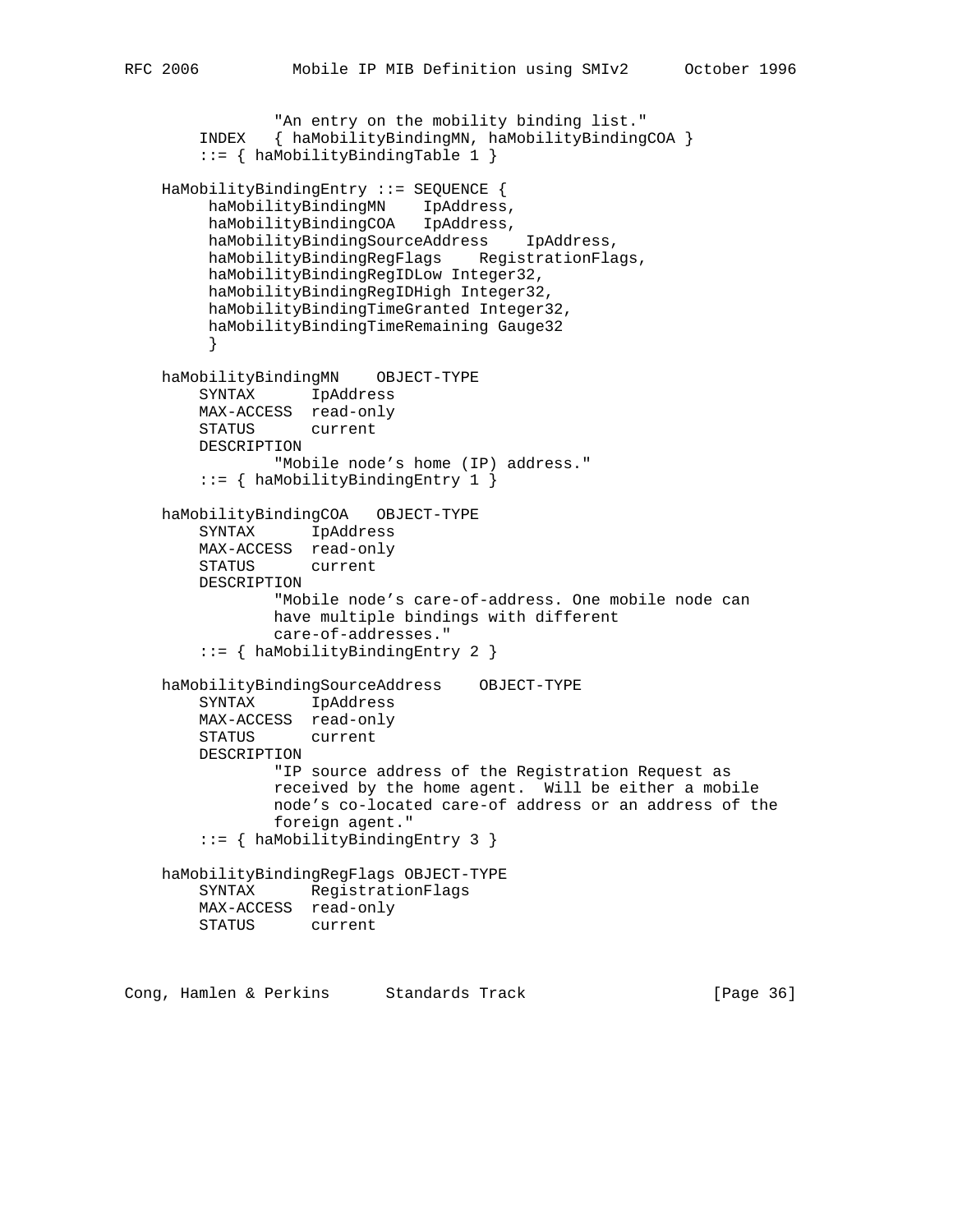```
 DESCRIPTION
              "Registration flags sent by mobile node."
      ::= { haMobilityBindingEntry 4 }
 haMobilityBindingRegIDLow OBJECT-TYPE
     SYNTAX Integer32
     MAX-ACCESS read-only
     STATUS current
     DESCRIPTION
              "Low 32 bits of Identification used in that binding by
             the mobile node."
      ::= { haMobilityBindingEntry 5 }
 haMobilityBindingRegIDHigh OBJECT-TYPE
      SYNTAX Integer32
    MAX-ACCESS read-only<br>STATUS current
    STATUS
     DESCRIPTION
             "High 32 bits of Identification used in that binding by
             the mobile node."
      ::= { haMobilityBindingEntry 6 }
 haMobilityBindingTimeGranted OBJECT-TYPE
     SYNTAX Integer32
     UNITS "seconds"
     MAX-ACCESS read-only
     STATUS current
     DESCRIPTION
              "The lifetime in seconds granted to the mobile node
              for this registration."
      ::= { haMobilityBindingEntry 7 }
  haMobilityBindingTimeRemaining OBJECT-TYPE
     SYNTAX Gauge32
     UNITS "seconds"
     MAX-ACCESS read-only
     STATUS current
     DESCRIPTION
              "The number of seconds remaining until the
              registration is expired. It has the same initial value
              as haMobilityBindingTimeGranted, and is counted down
              by the home agent."
      ::= { haMobilityBindingEntry 8 }
 -- Home Agent Registration Group Counters
 -- Home agent registration Counters per node
```
Cong, Hamlen & Perkins Standards Track [Page 37]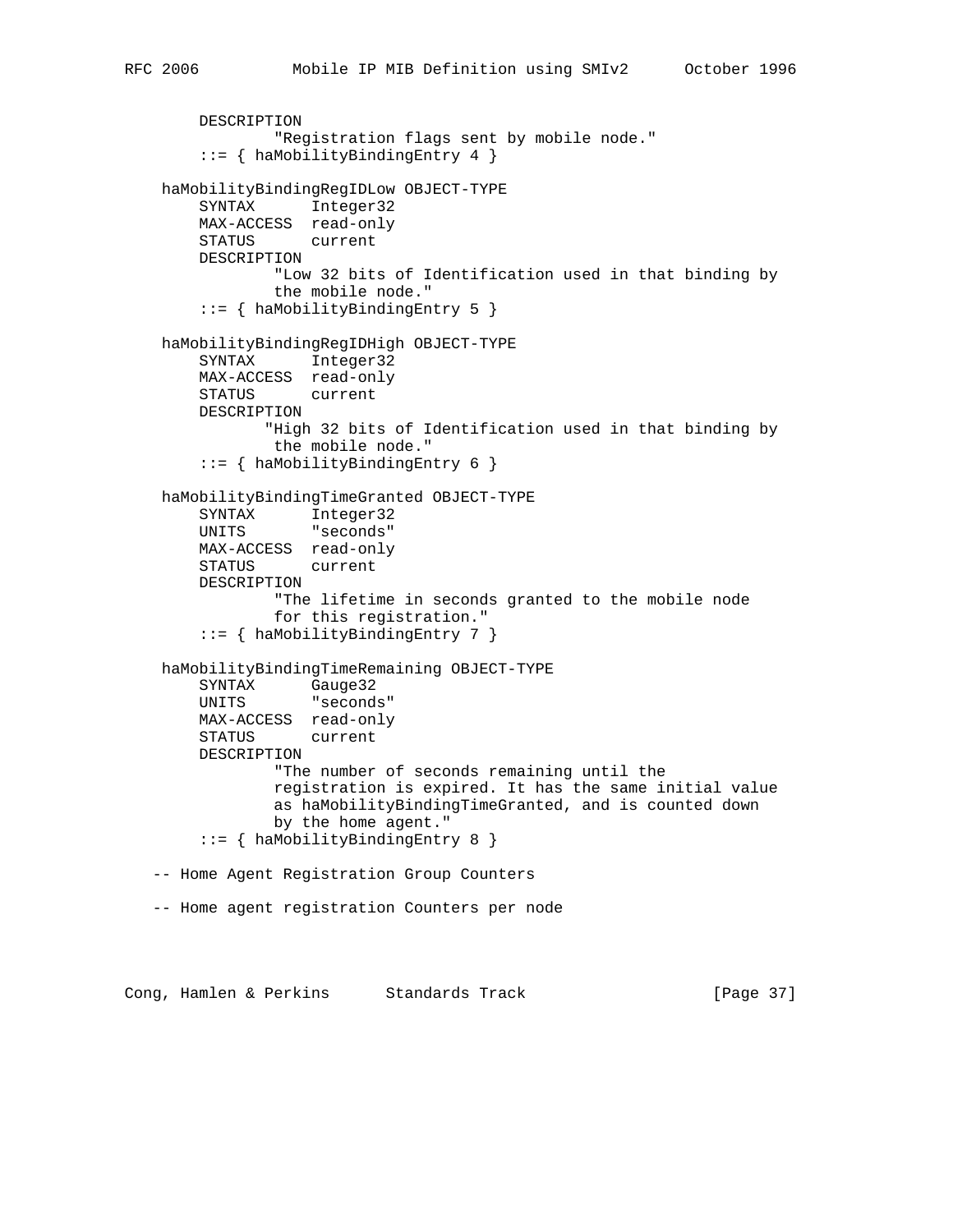```
 haCounterTable OBJECT-TYPE
 SYNTAX SEQUENCE OF HaCounterEntry
 MAX-ACCESS not-accessible
        STATUS current
        DESCRIPTION
                "A table containing registration statistics for all
                mobile nodes authorized to use this home agent."
       ::= { haRegistration 2 }
    haCounterEntry OBJECT-TYPE
        SYNTAX HaCounterEntry
        MAX-ACCESS not-accessible
        STATUS current
        DESCRIPTION
               "Registration statistics for one mobile node."
        INDEX { haMobilityBindingMN }
       ::= { haCounterTable 1 }
    HaCounterEntry ::= SEQUENCE {
        haServiceRequestsAccepted Counter32,
        haServiceRequestsDenied Counter32,
        haOverallServiceTime Gauge32,
        haRecentServiceAcceptedTime TimeStamp,
        haRecentServiceDeniedTime TimeStamp,
        haRecentServiceDeniedCode INTEGER
 }
    haServiceRequestsAccepted OBJECT-TYPE
        SYNTAX Counter32
        MAX-ACCESS read-only
        STATUS current
        DESCRIPTION
                "Total number of service requests for the mobile node
                accepted by the home agent (Code 0 + Code 1)."
        ::= { haCounterEntry 2 }
    haServiceRequestsDenied OBJECT-TYPE
        SYNTAX Counter32
        MAX-ACCESS read-only
        STATUS current
        DESCRIPTION
                "Total number of service requests for the mobile node
                denied by the home agent (sum of all registrations
                denied with Code 128 through Code 159)."
        ::= { haCounterEntry 3 }
    haOverallServiceTime OBJECT-TYPE
        SYNTAX Gauge32
```
Cong, Hamlen & Perkins Standards Track [Page 38]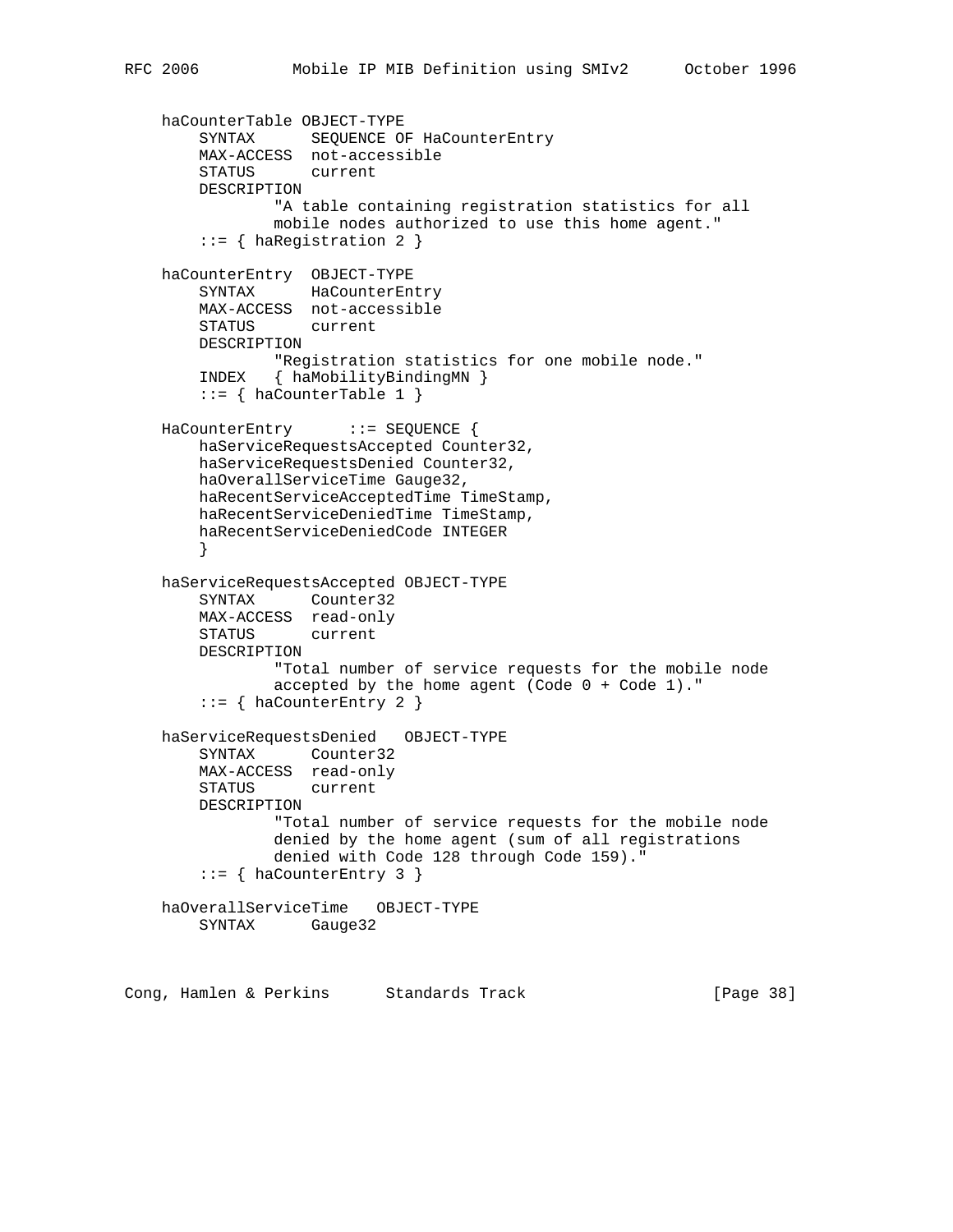```
 UNITS "seconds"
        MAX-ACCESS read-only
        STATUS current
        DESCRIPTION
                "Overall service time (in seconds) that has
                accumulated for the mobile node since the home agent
                last rebooted."
       ::= { haCounterEntry 4 }
    haRecentServiceAcceptedTime OBJECT-TYPE
        SYNTAX TimeStamp
        MAX-ACCESS read-only
        STATUS current
        DESCRIPTION
                "The time at which the most recent Registration
                Request was accepted by the home agent for this mobile
                node."
       ::= { haCounterEntry 5 }
    haRecentServiceDeniedTime OBJECT-TYPE
        SYNTAX TimeStamp
        MAX-ACCESS read-only
        STATUS current
        DESCRIPTION
                "The time at which the most recent Registration
                Request was denied by the home agent for this mobile
                node."
       ::= { haCounterEntry 6 }
    haRecentServiceDeniedCode OBJECT-TYPE
        SYNTAX INTEGER {
                            reasonUnspecified(128),
                            admProhibited(129),
                            insufficientResource(130),
                            mnAuthenticationFailure(131),
                            faAuthenticationFailure(132),
                            idMismatch(133),
                            poorlyFormedRequest(134),
                            tooManyBindings(135),
                            unknownHA(136)
 }
        MAX-ACCESS read-only
        STATUS current
        DESCRIPTION
                "The Code indicating the reason why the most recent
                Registration Request for this mobile node was rejected
                by the home agent."
        ::= { haCounterEntry 7 }
```
Cong, Hamlen & Perkins Standards Track [Page 39]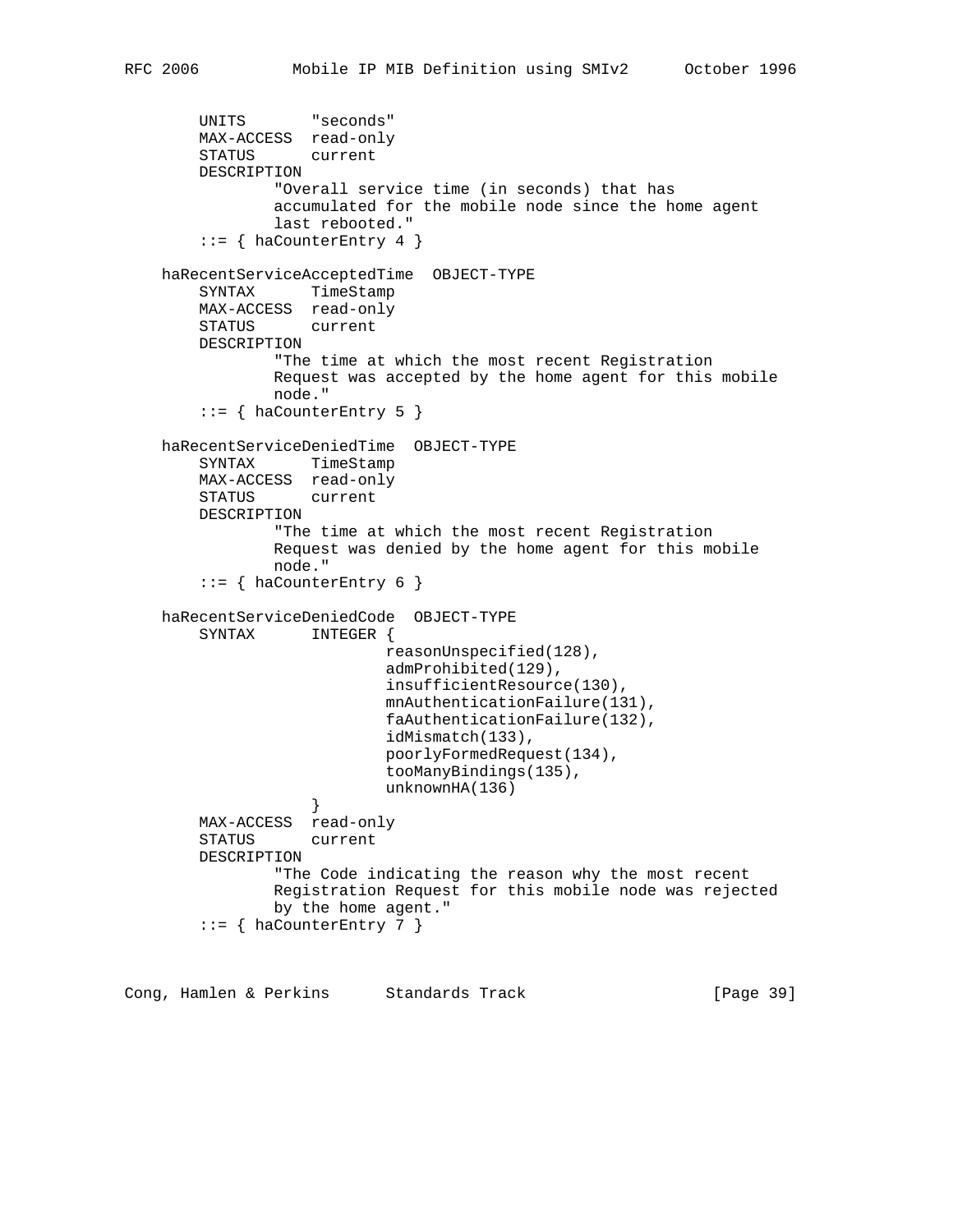```
 -- Home agent registration Counters for all mobile nodes.
 haRegistrationAccepted OBJECT-TYPE
     SYNTAX Counter32
     MAX-ACCESS read-only
     STATUS current
     DESCRIPTION
             "Total number of Registration Requests accepted by
             home agent (Code 0)."
      ::= { haRegistration 3 }
 haMultiBindingUnsupported OBJECT-TYPE
     SYNTAX Counter32
     MAX-ACCESS read-only
     STATUS current
     DESCRIPTION
             "Total number of Registration Requests accepted by
             home agent -- simultaneous mobility bindings
             unsupported (Code 1)."
     ::= { haRegistration 4 }
 haReasonUnspecified OBJECT-TYPE
     SYNTAX Counter32
     MAX-ACCESS read-only
     STATUS current
     DESCRIPTION
              "Total number of Registration Requests denied by home
             agent -- reason unspecified (Code 128)."
      ::= { haRegistration 5 }
 haAdmProhibited OBJECT-TYPE
     SYNTAX Counter32
     MAX-ACCESS read-only
     STATUS current
     DESCRIPTION
             "Total number of Registration Requests denied by home
             agent -- administratively prohibited (Code 129)."
     ::= { haRegistration 6 }
 haInsufficientResource OBJECT-TYPE
     SYNTAX Counter32
     MAX-ACCESS read-only
     STATUS current
     DESCRIPTION
             "Total number of Registration Requests denied by home
             agent -- insufficient resources (Code 130)."
     ::= { haRegistration 7 }
```
Cong, Hamlen & Perkins Standards Track [Page 40]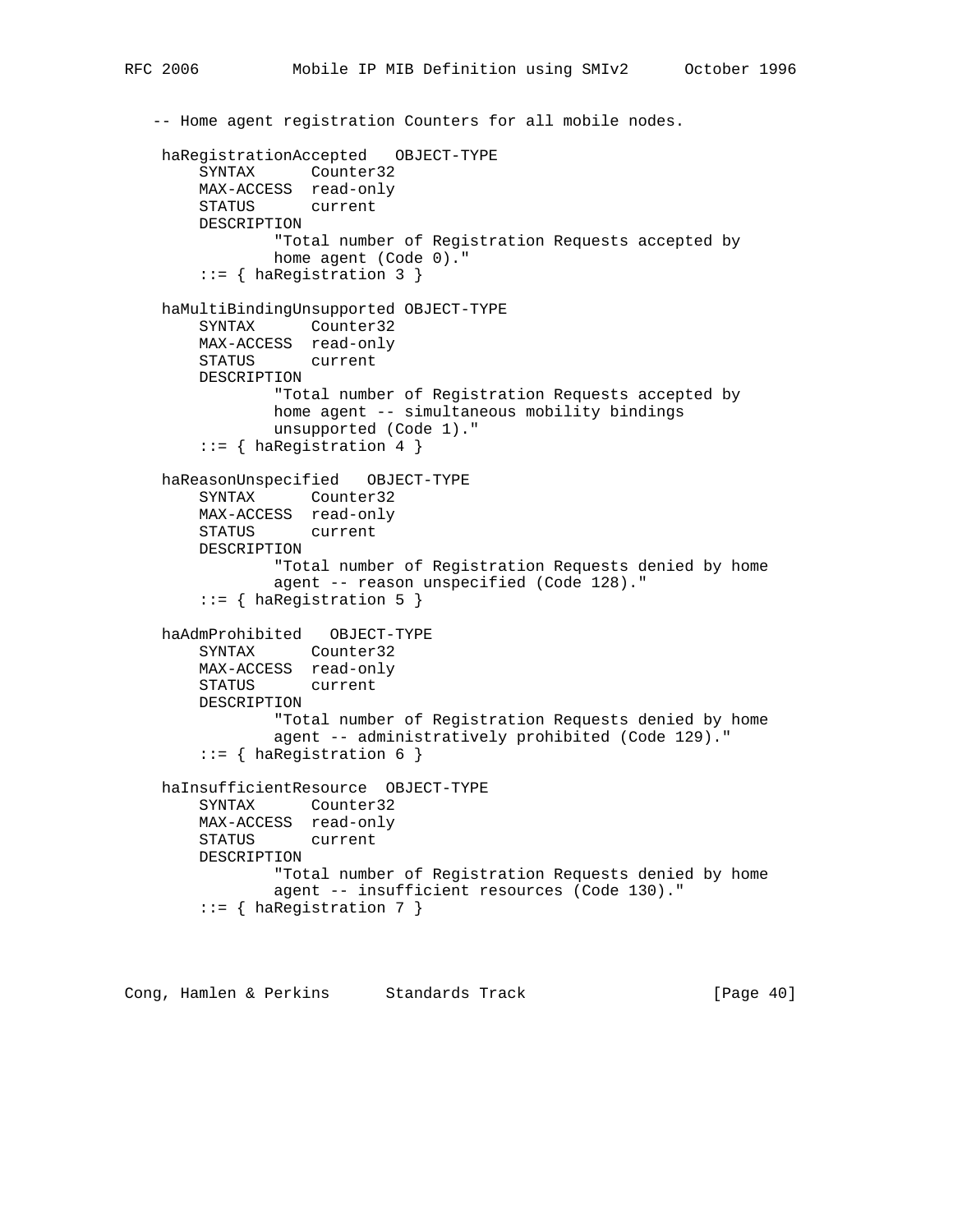```
 haMNAuthenticationFailure OBJECT-TYPE
     SYNTAX Counter32
    MAX-ACCESS read-only
     STATUS current
     DESCRIPTION
             "Total number of Registration Requests denied by home
             agent -- mobile node failed authentication (Code
             131)."
     ::= { haRegistration 8 }
 haFAAuthenticationFailure OBJECT-TYPE
     SYNTAX Counter32
    MAX-ACCESS read-only
     STATUS current
     DESCRIPTION
             "Total number of Registration Requests denied by home
             agent -- foreign agent failed authentication (Code
             132)."
     ::= { haRegistration 9 }
 haIDMismatch OBJECT-TYPE
     SYNTAX Counter32
    MAX-ACCESS read-only
    STATUS current
    DESCRIPTION
            "Total number of Registration Requests denied by home
             agent -- Identification mismatch (Code 133)."
     ::= { haRegistration 10 }
 haPoorlyFormedRequest OBJECT-TYPE
     SYNTAX Counter32
    MAX-ACCESS read-only
    STATUS current
     DESCRIPTION
             "Total number of Registration Requests denied by home
             agent -- poorly formed request (Code 134)."
     ::= { haRegistration 11 }
 haTooManyBindings OBJECT-TYPE
     SYNTAX Counter32
    MAX-ACCESS read-only
     STATUS current
    DESCRIPTION
             "Total number of Registration Requests denied by home
             agent -- too many simultaneous mobility bindings (Code
             135)."
     ::= { haRegistration 12 }
```
Cong, Hamlen & Perkins Standards Track [Page 41]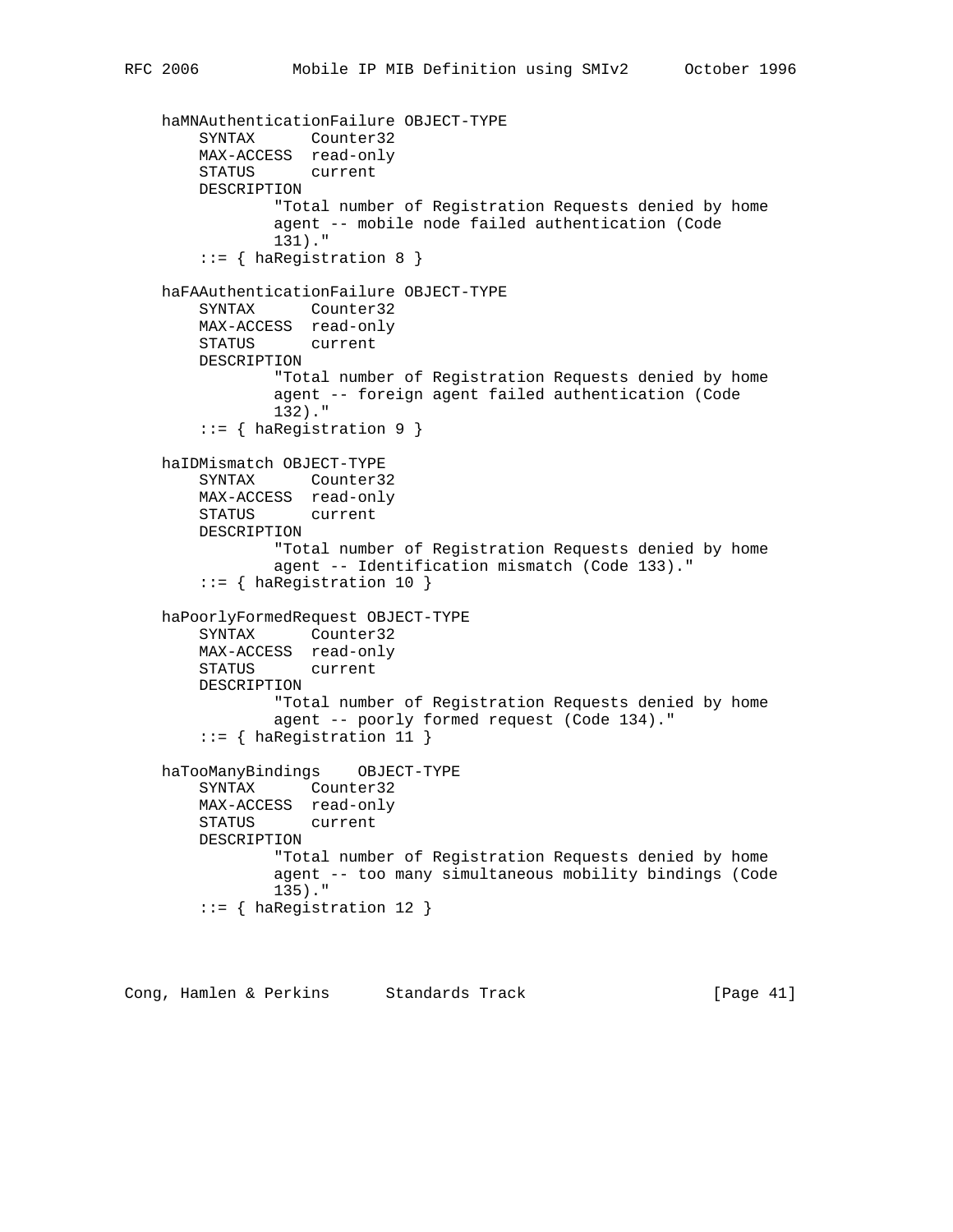```
 haUnknownHA OBJECT-TYPE
 SYNTAX Counter32
 MAX-ACCESS read-only
        STATUS current
        DESCRIPTION
                "Total number of Registration Requests denied by home
                agent -- unknown home agent address (Code 136)."
        ::= { haRegistration 13 }
    haGratuitiousARPsSent OBJECT-TYPE
        SYNTAX Counter32
        MAX-ACCESS read-only
        STATUS current
        DESCRIPTION
                "Total number of gratuition ARPs sent by the home
                agent on behalf of mobile nodes."
        ::= { haRegistration 14 }
    haProxyARPsSent OBJECT-TYPE
        SYNTAX Counter32
        MAX-ACCESS read-only
        STATUS current
        DESCRIPTION
                "Total number of proxy ARPs sent by the home agent on
                behalf of mobile nodes."
        ::= { haRegistration 15 }
    haRegRequestsReceived OBJECT-TYPE
        SYNTAX Counter32
        MAX-ACCESS read-only
        STATUS current
        DESCRIPTION
                "Total number of Registration Requests received by
               home agent."
        ::= { haRegistration 16 }
    haDeRegRequestsReceived OBJECT-TYPE
        SYNTAX Counter32
        MAX-ACCESS read-only
        STATUS current
        DESCRIPTION
                "Total number of Registration Requests received by the
                home agent with a Lifetime of zero (requests to
                deregister)."
        ::= { haRegistration 17 }
    haRegRepliesSent OBJECT-TYPE
        SYNTAX Counter32
```
Cong, Hamlen & Perkins Standards Track [Page 42]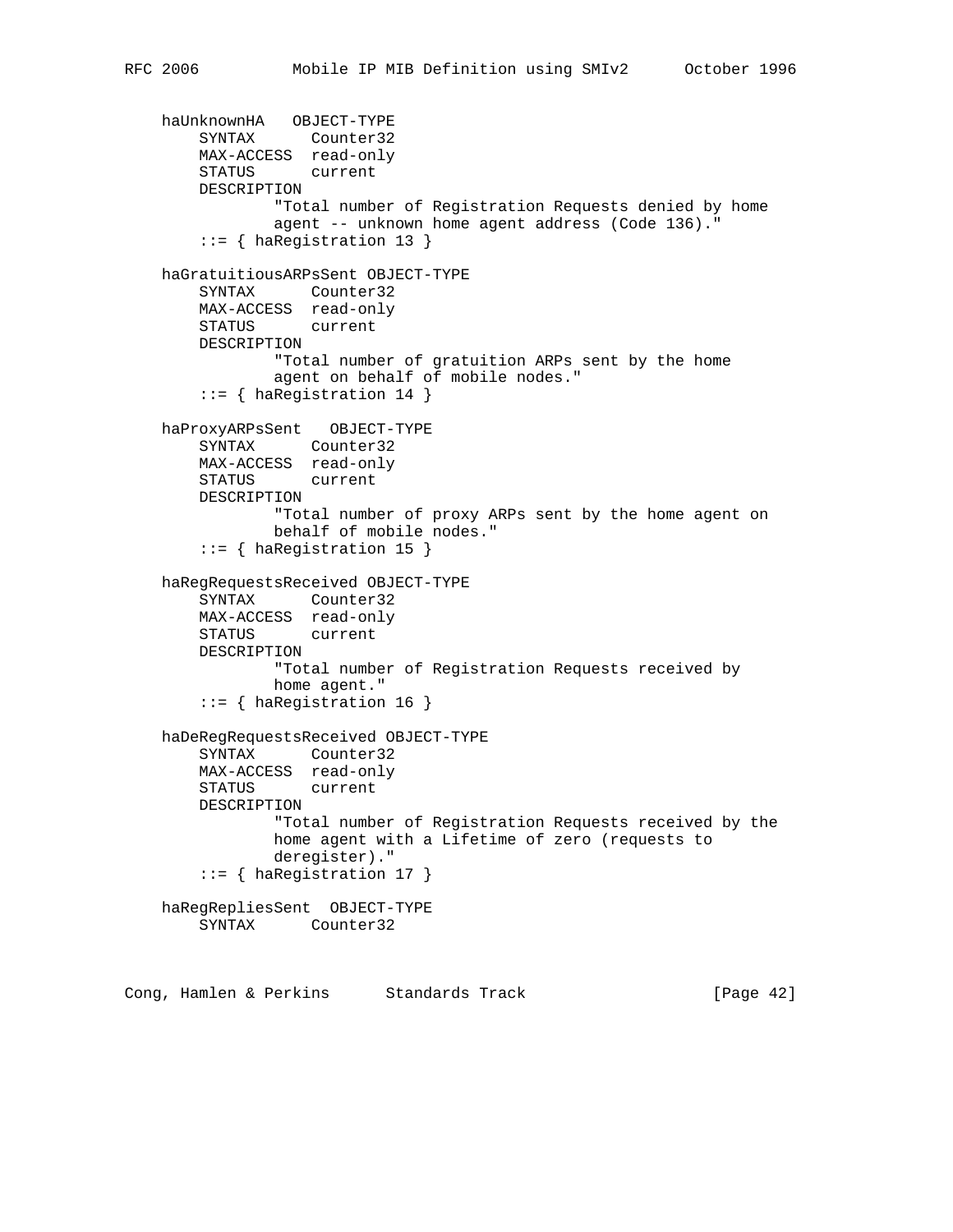```
 MAX-ACCESS read-only
        STATUS current
        DESCRIPTION
                "Total number of Registration Replies sent by the home
                agent."
        ::= { haRegistration 18 }
    haDeRegRepliesSent OBJECT-TYPE
        SYNTAX Counter32
        MAX-ACCESS read-only
        STATUS current
        DESCRIPTION
                "Total number of Registration Replies sent by the home
                agent in response to requests to deregister."
        ::= { haRegistration 19 }
    mipMIBNotificationPrefix OBJECT IDENTIFIER ::= { mipMIB 2 }
    mipMIBNotifications OBJECT IDENTIFIER ::=
                         { mipMIBNotificationPrefix 0 }
    mipAuthFailure NOTIFICATION-TYPE
        OBJECTS { mipSecViolatorAddress,
                       mipSecRecentViolationSPI,
                       mipSecRecentViolationIDLow,
                       mipSecRecentViolationIDHigh,
                 mipSecRecentViolationReason<br>}
 }
        STATUS current
        DESCRIPTION
                "The mipAuthFailure indicates that the Mobile IP
                entity has an authentication failure when it validates
                the mobile Registration Request or Reply.
                Implementation of this trap is optional."
        ::= { mipMIBNotifications 1 }
    mipMIBConformance OBJECT IDENTIFIER ::= { mipMIB 3 }
    mipGroups OBJECT IDENTIFIER ::= { mipMIBConformance 1 }
    mipCompliances OBJECT IDENTIFIER ::= { mipMIBConformance 2 }
    -- compliance statements
    mipCompliance MODULE-COMPLIANCE
        STATUS current
        DESCRIPTION
```
Cong, Hamlen & Perkins Standards Track [Page 43]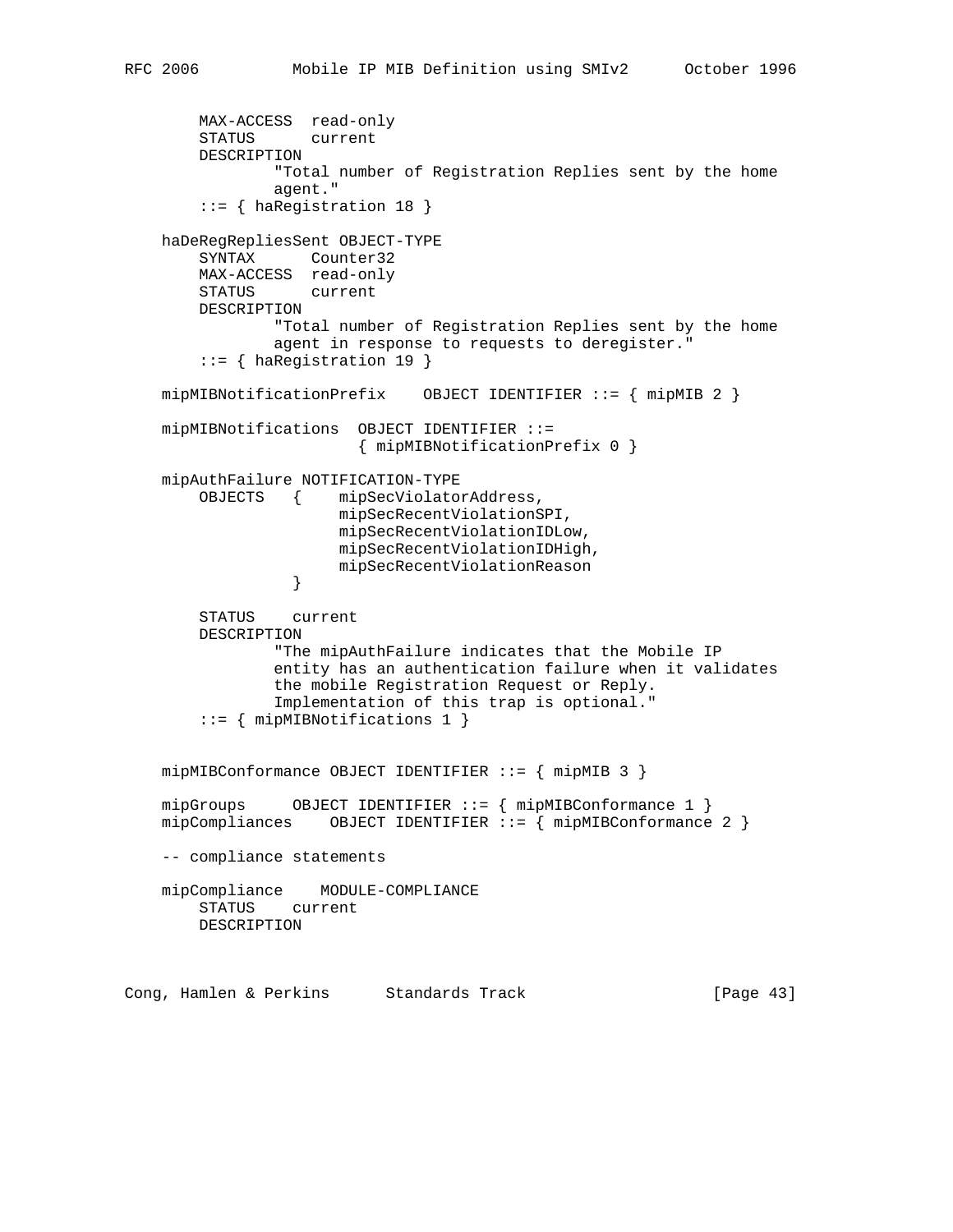"The compliance statement for SNMPv2 entities which implement the Mobile IP MIB." MODULE MANDATORY-GROUPS { mipSystemGroup } GROUP mipSecAssociationGroup DESCRIPTION "This group is mandatory for Mobile IP entities (MN, FA, and HA) which support security associations. Mobile Nodes and Home Agents must implement this group. Foreign Agents must implement this group if they maintain any security associations." GROUP mipSecViolationGroup DESCRIPTION "This group is mandatory for Mobile IP entities (MN, FA, and HA) that can log security violations." GROUP mnSystemGroup DESCRIPTION "This group is mandatory for mobile node." GROUP mnDiscoveryGroup DESCRIPTION "This group is mandatory for mobile nodes which implement the Agent Discovery function." GROUP mnRegistrationGroup DESCRIPTION "This group is mandatory for mobile nodes." GROUP maAdvertisementGroup DESCRIPTION "This group is mandatory for the mobility agents (HA and FA) since they must implement Agent Advertisement." GROUP faSystemGroup DESCRIPTION "This group is mandatory for foreign agents." GROUP faAdvertisementGroup DESCRIPTION "This group is mandatory for foreign agents." GROUP faRegistrationGroup DESCRIPTION "This group is mandatory for foreign agents."

Cong, Hamlen & Perkins Standards Track (Page 44)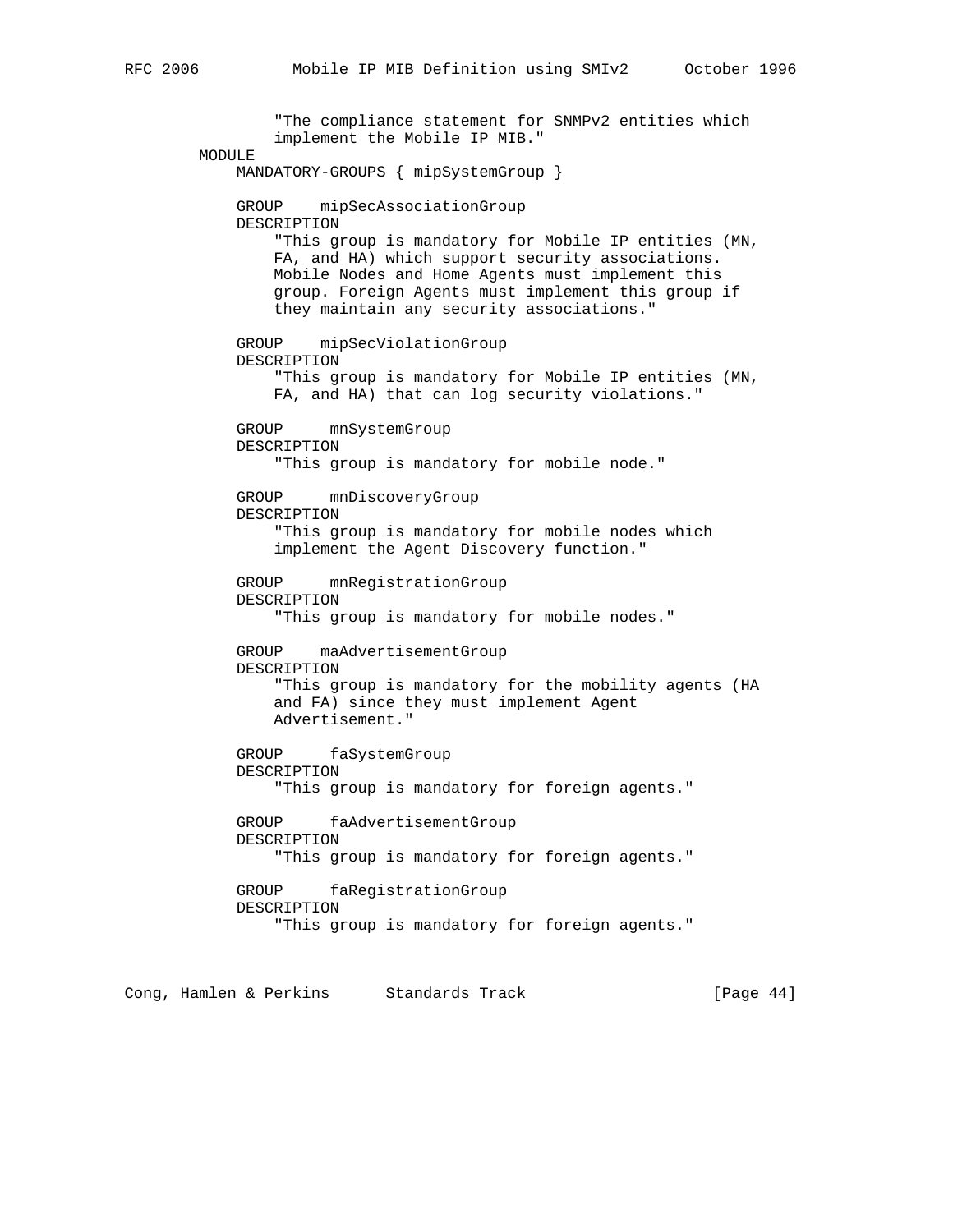```
 GROUP haRegistrationGroup
         DESCRIPTION
             "This group is mandatory for home agents."
         GROUP haRegNodeCountersGroup
         DESCRIPTION
             "This group is mandatory for home agents which log
             registration counters for each individual mobile
             node."
         GROUP mipSecNotificationsGroup
         DESCRIPTION
             "This group is mandatory for Mobile IP entities (MN,
             FA, and HA) that can report the security violations."
   ::= { mipCompliances 1 }
 -- Units of conformance
 mipSystemGroup OBJECT-GROUP
     OBJECTS { mipEntities, mipEnable, mipEncapsulationSupported }
     STATUS current
    DESCRIPTION
             "A collection of objects providing the basic Mobile IP
             entity's management information."
    ::= { mipGroups 1 }
 mipSecAssociationGroup OBJECT-GROUP
     OBJECTS { mipSecAlgorithmType, mipSecAlgorithmMode,
                 mipSecKey, mipSecReplayMethod }
     STATUS current
    DESCRIPTION
             "A collection of objects providing the management
             information for security associations of Mobile IP
             entities."
    ::= { mipGroups 2 }
 mipSecViolationGroup OBJECT-GROUP
     OBJECTS { mipSecTotalViolations,
                 mipSecViolationCounter, mipSecRecentViolationSPI,
                 mipSecRecentViolationTime,
                 mipSecRecentViolationIDLow,
                 mipSecRecentViolationIDHigh,
                 mipSecRecentViolationReason }
     STATUS current
     DESCRIPTION
             "A collection of objects providing the management
```
Cong, Hamlen & Perkins Standards Track [Page 45]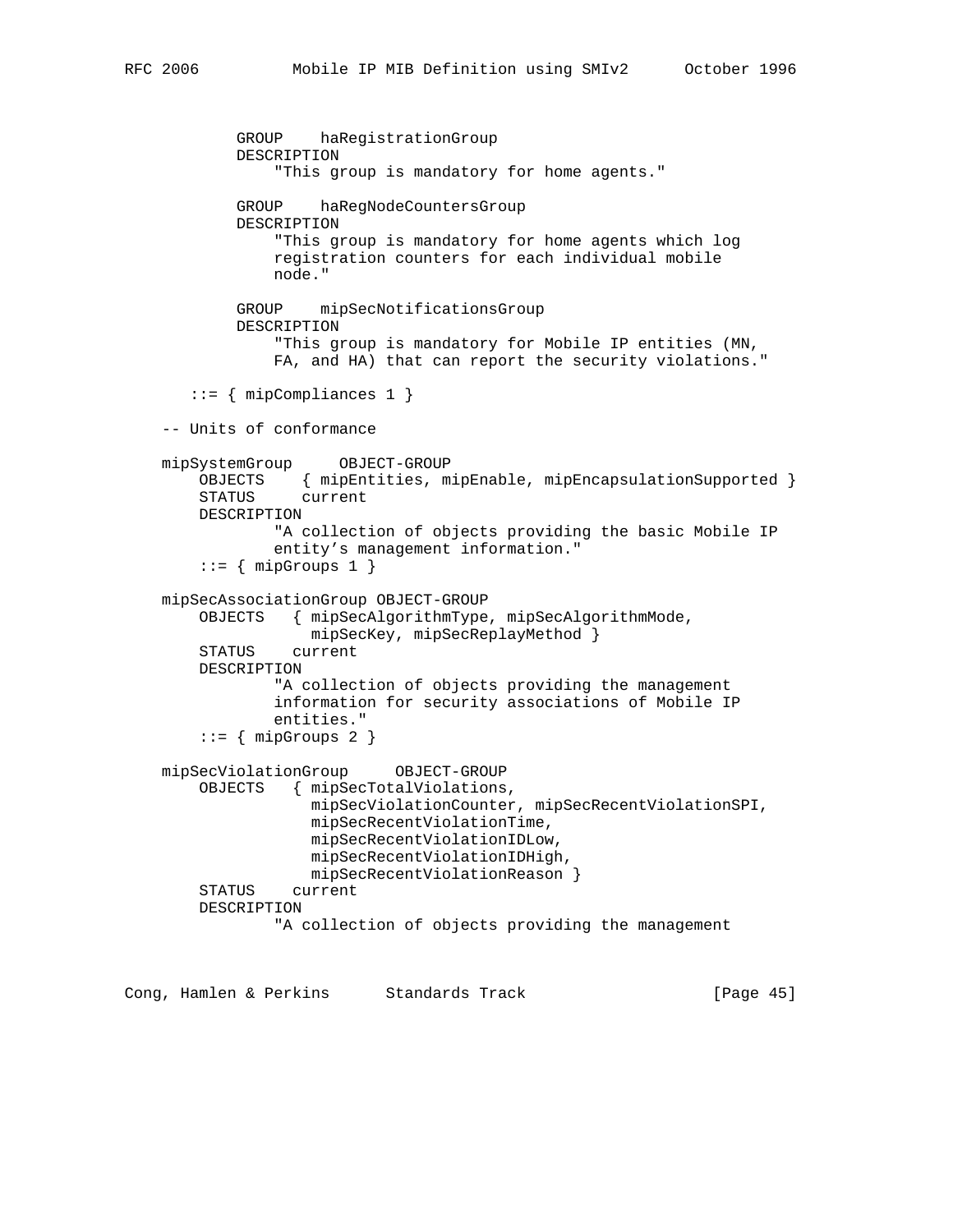```
 information for security violation logging of Mobile
             IP entities."
    ::= { mipGroups 3 }
 mnSystemGroup OBJECT-GROUP
     OBJECTS { mnState, mnCurrentHA, mnHomeAddress,
                mnHAStatus }
     STATUS current
     DESCRIPTION
             "A collection of objects providing the basic
             management information for mobile nodes."
    ::= { mipGroups 4 }
 mnDiscoveryGroup OBJECT-GROUP
     OBJECTS { mnFAAddress, mnCOA, mnAdvSourceAddress,
                 mnAdvSequence, mnAdvFlags, mnAdvMaxRegLifetime,
                 mnAdvMaxAdvLifetime, mnAdvTimeReceived,
                 mnSolicitationsSent, mnAdvertisementsReceived,
                 mnAdvsDroppedInvalidExtension,
                 mnAdvsIgnoredUnknownExtension, mnMoveFromHAToFA,
                 mnMoveFromFAToFA, mnMoveFromFAToHA,
                 mnGratuitousARPsSend, mnAgentRebootsDectected }
     STATUS current
     DESCRIPTION
             "A collection of objects providing management
             information for the Agent Discovery function within a
             mobile node."
    ::= { mipGroups 5 }
 mnRegistrationGroup OBJECT-GROUP
     OBJECTS { mnRegAgentAddress, mnRegCOA, mnRegFlags, mnRegIDLow,
                 mnRegIDHigh, mnRegTimeRequested, mnRegTimeRemaining,
                 mnRegTimeSent, mnRegIsAccepted, mnCOAIsLocal,
                 mnRegRequestsSent, mnRegRepliesRecieved,
                 mnDeRegRequestsSent, mnDeRegRepliesRecieved,
                 mnRepliesInvalidHomeAddress, mnRepliesUnknownHA,
                 mnRepliesUnknownFA, mnRepliesInvalidID,
                 mnRepliesDroppedInvalidExtension,
                 mnRepliesIgnoredUnknownExtension,
                 mnRepliesHAAuthenticationFailure,
                 mnRepliesFAAuthenticationFailure,
                 mnRegRequestsAccepted, mnRegRequestsDeniedByHA,
                 mnRegRequestsDeniedByFA,
                 mnRegRequestsDeniedByHADueToID,
                 mnRegRequestsWithDirectedBroadcast }
     STATUS current
     DESCRIPTION
             "A collection of objects providing management
```
Cong, Hamlen & Perkins Standards Track (Page 46)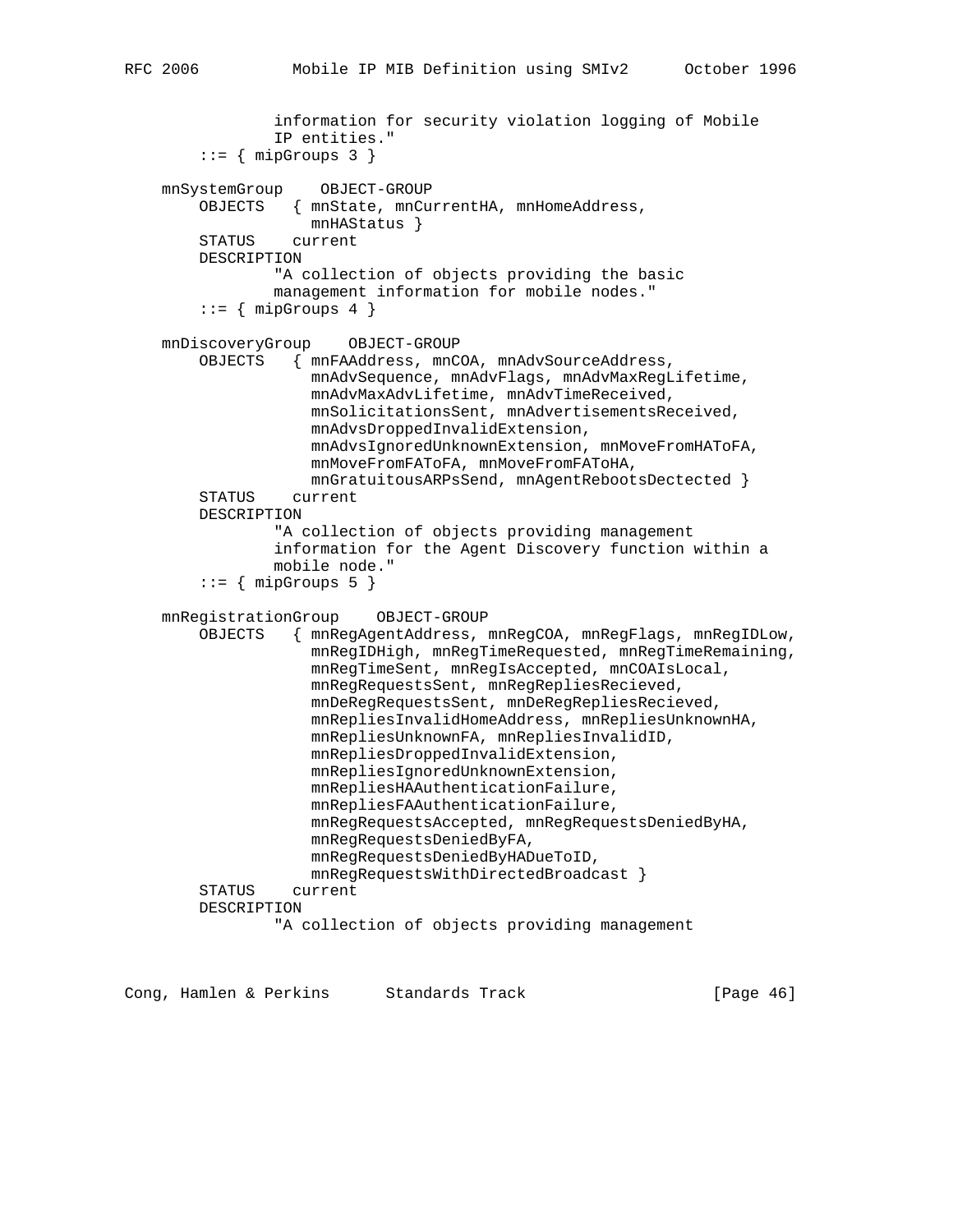```
 information for the registration function within a
             mobile node."
    ::= { mipGroups 6 }
 maAdvertisementGroup OBJECT-GROUP
     OBJECTS { maAdvMaxRegLifetime,
                 maAdvPrefixLengthInclusion, maAdvAddress,
                 maAdvMaxInterval, maAdvMinInterval,
                 maAdvMaxAdvLifetime,
                 maAdvResponseSolicitationOnly, maAdvStatus,
                 maAdvertisementsSent, maAdvsSentForSolicitation,
                 maSolicitationsReceived }
     STATUS current
     DESCRIPTION
             "A collection of objects providing management
             information for the Agent Advertisement function
             within mobility agents."
    ::= { mipGroups 7 }
 faSystemGroup OBJECT-GROUP
     OBJECTS { faCOAStatus}
     STATUS current
     DESCRIPTION
             "A collection of objects providing the basic
             management information for foreign agents."
    ::= \{ mipGroups 8 \} faAdvertisementGroup OBJECT-GROUP
     OBJECTS { faIsBusy, faRegistrationRequired }
     STATUS current
     DESCRIPTION
             "A collection of objects providing supplemental
             management information for the Agent Advertisement
             function within a foreign agent."
    ::= { mipGroups 9 }
 faRegistrationGroup OBJECT-GROUP
     OBJECTS { faVisitorIPAddress, faVisitorHomeAddress,
                  faVisitorHomeAgentAddress, faVisitorTimeGranted,
                  faVisitorTimeRemaining, faVisitorRegFlags,
                  faVisitorRegIDLow, faVisitorRegIDHigh,
                  faVisitorRegIsAccepted, faRegRequestsReceived,
                  faRegRequestsRelayed, faReasonUnspecified,
                  faAdmProhibited, faInsufficientResource,
                  faMNAuthenticationFailure, faRegLifetimeTooLong,
                  faPoorlyFormedRequests,
                  faEncapsulationUnavailable,
                  faVJCompressionUnavailable, faHAUnreachable,
```
Cong, Hamlen & Perkins Standards Track [Page 47]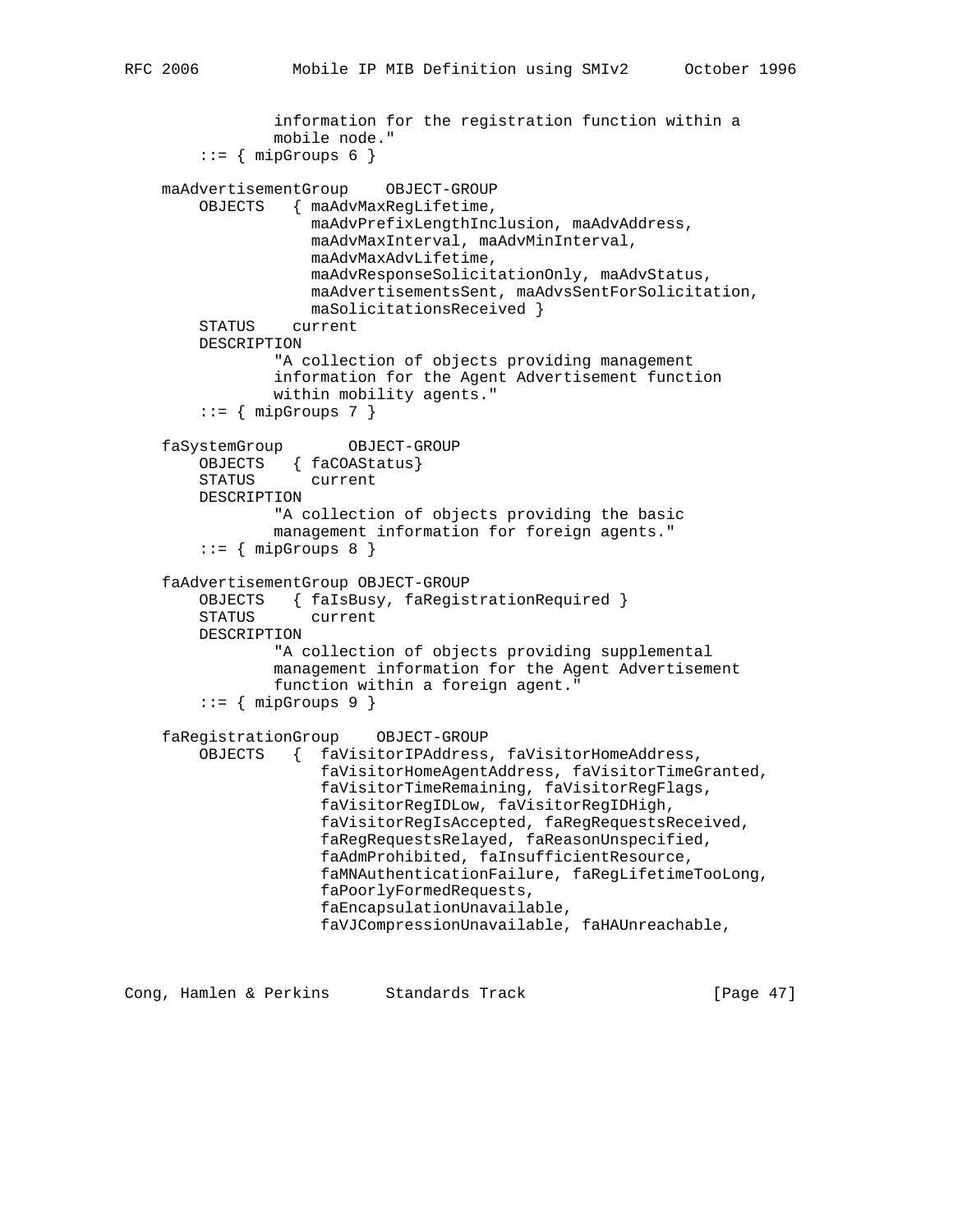```
 faRegRepliesRecieved, faRegRepliesRelayed,
                  faHAAuthenticationFailure, faPoorlyFormedReplies }
     STATUS current
     DESCRIPTION
             "A collection of objects providing management
             information for the registration function within a
             foreign agent."
    ::= { mipGroups 10 }
 haRegistrationGroup OBJECT-GROUP
     OBJECTS { haMobilityBindingMN, haMobilityBindingCOA,
                 haMobilityBindingSourceAddress,
                 haMobilityBindingRegFlags,
                 haMobilityBindingRegIDLow,
                 haMobilityBindingRegIDHigh,
                 haMobilityBindingTimeGranted,
                 haMobilityBindingTimeRemaining,
                 haRegistrationAccepted, haMultiBindingUnsupported,
                 haReasonUnspecified, haAdmProhibited,
                 haInsufficientResource, haMNAuthenticationFailure,
                 haFAAuthenticationFailure, haIDMismatch,
                 haPoorlyFormedRequest, haTooManyBindings,
                 haUnknownHA, haGratuitiousARPsSent,
                 haProxyARPsSent, haRegRequestsReceived,
                 haDeRegRequestsReceived, haRegRepliesSent,
                 haDeRegRepliesSent }
     STATUS current
     DESCRIPTION
             "A collection of objects providing management
             information for the registration function within a
             home agent."
    ::= { mipGroups 11 }
 haRegNodeCountersGroup OBJECT-GROUP
     OBJECTS { haServiceRequestsAccepted,
                 haServiceRequestsDenied, haOverallServiceTime,
                 haRecentServiceAcceptedTime,
                 haRecentServiceDeniedTime,
                 haRecentServiceDeniedCode }
     STATUS current
     DESCRIPTION
             "A collection of objects providing management
             information for counters related to the registration
             function within a home agent."
    ::= { mipGroups 12 }
 mipSecNotifcationsGroup NOTIFICATION-GROUP
     NOTIFICATIONS { mipAuthFailure }
```
Cong, Hamlen & Perkins Standards Track [Page 48]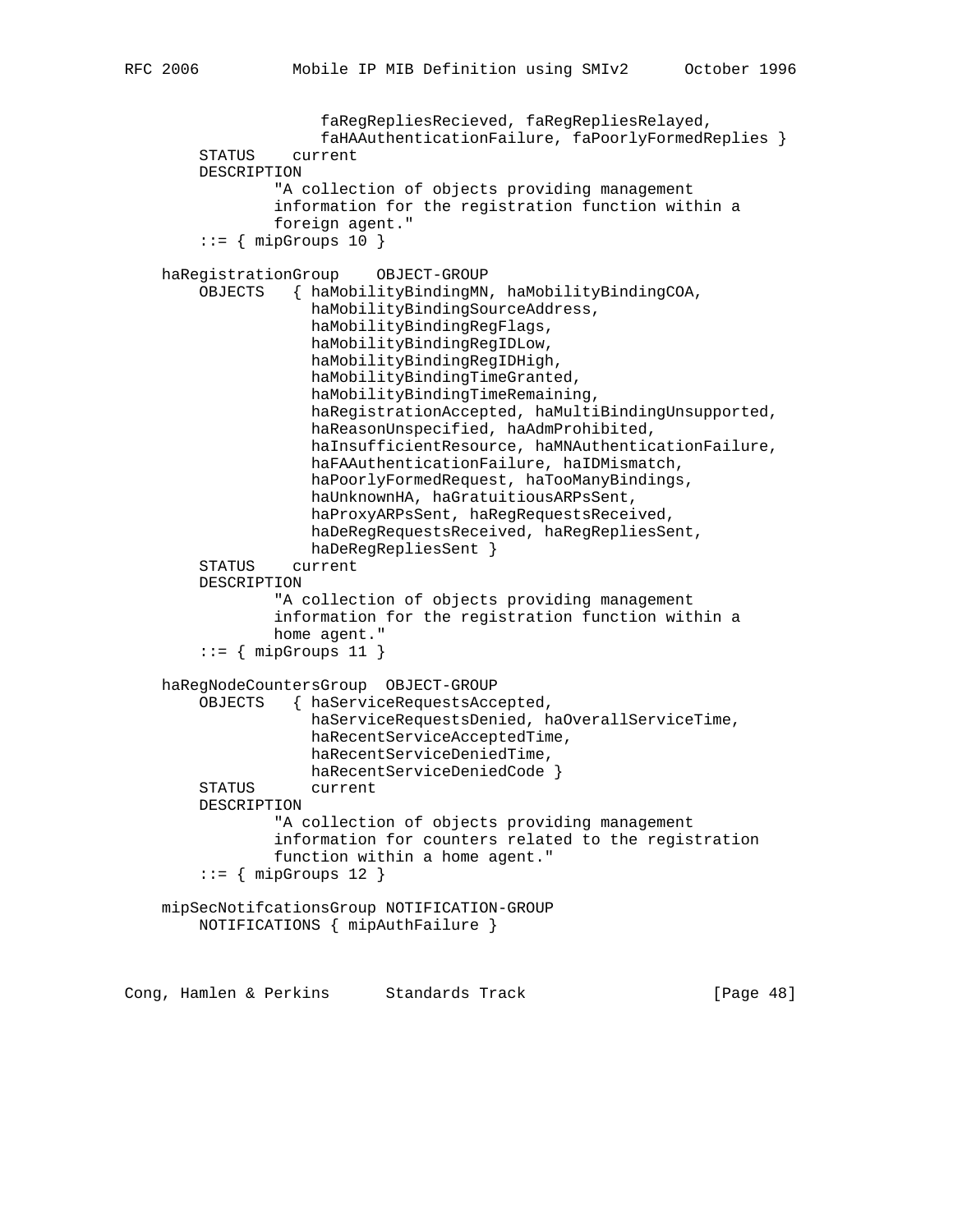```
 STATUS current
 DESCRIPTION
         "The notification related to security violations."
::= { mipGroups 13 }
```
END

5. Acknowledgments

 This document was produced by the Mobile IP working group. The editors wish to thank Bob Stewart (Cisco Systems), for his help in converting from SNMPv1 to SNMPv2. We also want to thank Jim Solomon, for his encouragement, patience, and help. Thanks to Fredrick Tarberg and Fredrik Broman (KTH) for their initial efforts in defining a Mobile IP MIB. Thanks to Frank Kastenholz (FTP Software) for his comments on the initial MIB from KTH. Thanks to Gerald Maguire (KTH) for his comments on the first version of this MIB. Thanks to Mike Roels (Motorola) for his help in testing this MIB.

6. Security Considerations

 The Mobile IP MIB affords the network operator the ability to configure and control the Mobile IP links of a particular system, including the Mobile IP authentication protocols, and shared secret key. This represents a security risk.

These risks are addressed in the following manners:

- (1) All variables which represent a significant security risk are placed in separate MIB Groups. By providing Agent Capability Statements, the implementor of the MIB may elect not to implement these groups.
- (2) The MIB allows the manager station to create the security association for Mobile IP entities. However, the agent should always return 0 length octet string when the manager station retrieves the shared security key in the mipSecAssocTable. In this way, the Mobile IP entities can prevent the key leaking from SNMP GET, GET-NEXT, or GET-BULK requests.
- (3) The MIB defines a trap for Mobile IP entities to send a notification to the manager station if there is a security violation. In this way, the operator can notice the source of an intruder.
- (4) The MIB also defines a table to log the security violations in the Mobile IP entities. The manager station can retrieve this log to analyze the security violation instances in the

Cong, Hamlen & Perkins Standards Track [Page 49]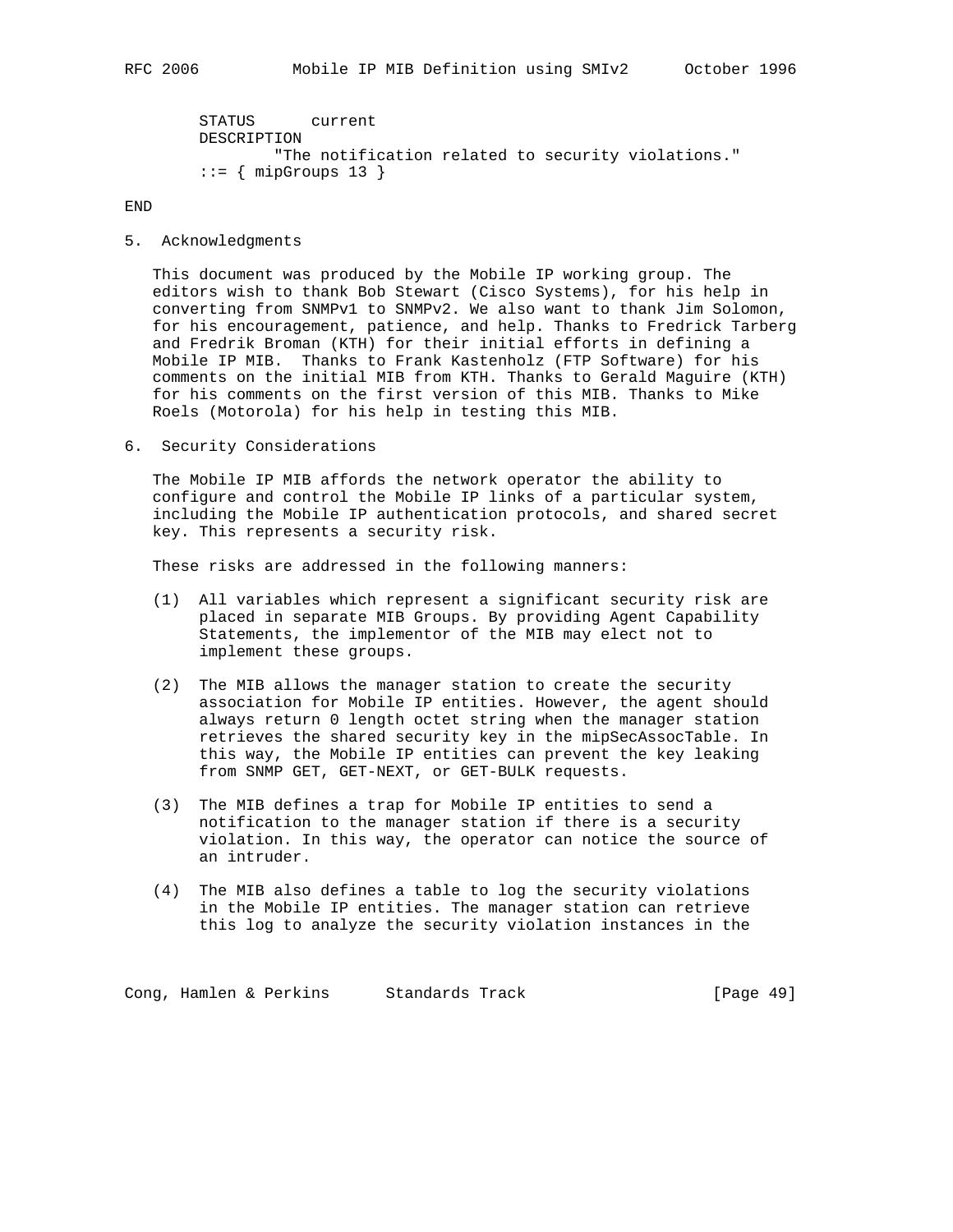system.

 Thus, in order to preserve the integrity, security and privacy of the Mobile IP security features, an implementation SHOULD allow access to this MIB only via SNMPv2 and with other security enhancement such as SNMPv2Sec. The other way to access this information is in concert with the IP security protocols (IP Authentication Header and IP Encapsulating Security Payload).

## 7.0 References

- [1] SNMPv2 Working Group, Case, J., McCloghrie, K., Rose, M., and S. Waldbusser, "Structure of Management Information for version 2 of the Simple Network Management Protocol (SNMPv2)", RFC 1902, January 1996.
- [2] McCloghrie, K., and M. Rose, Editors, "Management Information Base for Network Management of TCP/IP-based internets: MIB-II", STD 17, RFC 1213, March 1991.
- [3] Case, J., Fedor, M., Schoffstall, M., and J. Davin, "Simple Network Management Protocol", RFC 1157, May 1990.
- [4] SNMPv2 Working Group, Case, J., McCloghrie, K., Rose, M., and S. Waldbusser, "Protocol Operations for version 2 of the Simple Network Management Protocol (SNMPv2)", RFC 1905, January 1996.
- [5] SNMPv2 Working Group, Case, J., McCloghrie, K., Rose, M., and S. Waldbusser, "Management Information Base for version 2 of the Simple Network Management Protocol (SNMPv2)", RFC 1907, January 1996.
- [6] SNMPv2 Working Group, Case, J., McCloghrie, K., Rose, M., and S. Waldbusser, "Textual Conventions for version 2 of the Simple Network Management Protocol (SNMPv2)", RFC 1903, January 1996.
- [7] Solomon J., "Mobile IP Protocol Applicability Statement", RFC 2005, October 1996.
- [8] Perkins C., "IP Mobility Support", RFC 2002, Octoer 1996.
- [9] Perkins C., "IP Encapsulation within IP", RFC 2003, October 1996.
- [10] Perkins C., "Minimal Encapsulation within IP", RFC 2004, October 1996.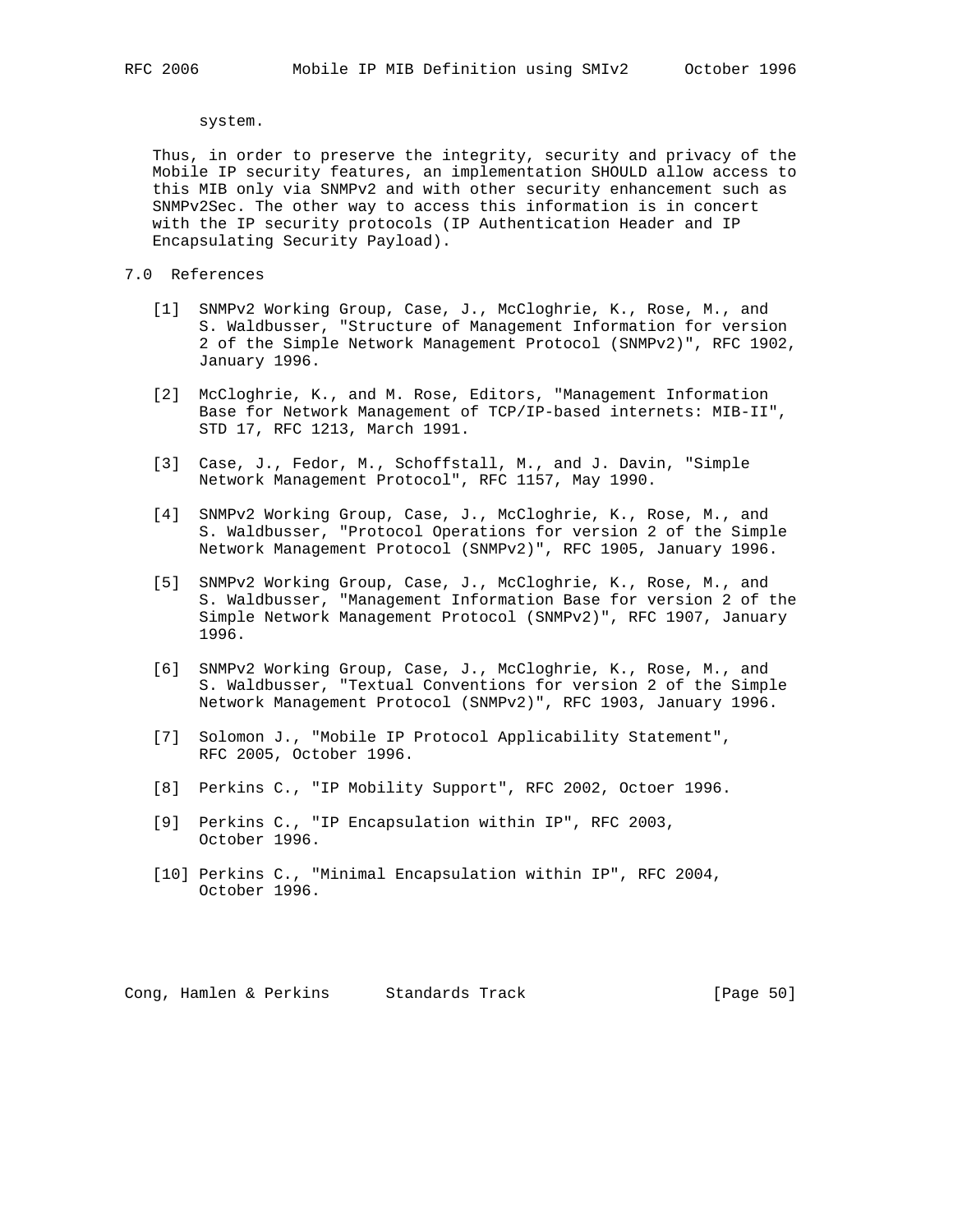- [11] Hanks S. et. al., "Generic Routing Encapsulation (GRE)", RFC 1701, October 1994.
- [12] Deering, S., "ICMP Router Discovery Messages", RFC 1256, September 1991.
- [13] Atkinson, R., "IP Authentication Header", RFC 1826, August 1995.
- [14] Atkinson, R., "IP Encapsulating Security Payload (ESP)", RFC 1827, August 1995.
- 8. Chair's Address

The working group can be contacted via the current chair:

 Jim Solomon Motorola, Inc. 1301 E. Algonquin Rd. Schaumburg, IL 60196

 Work: +1-847-576-2753 Fax: +1-847-576-3240 EMail: solomon@comm.mot.com